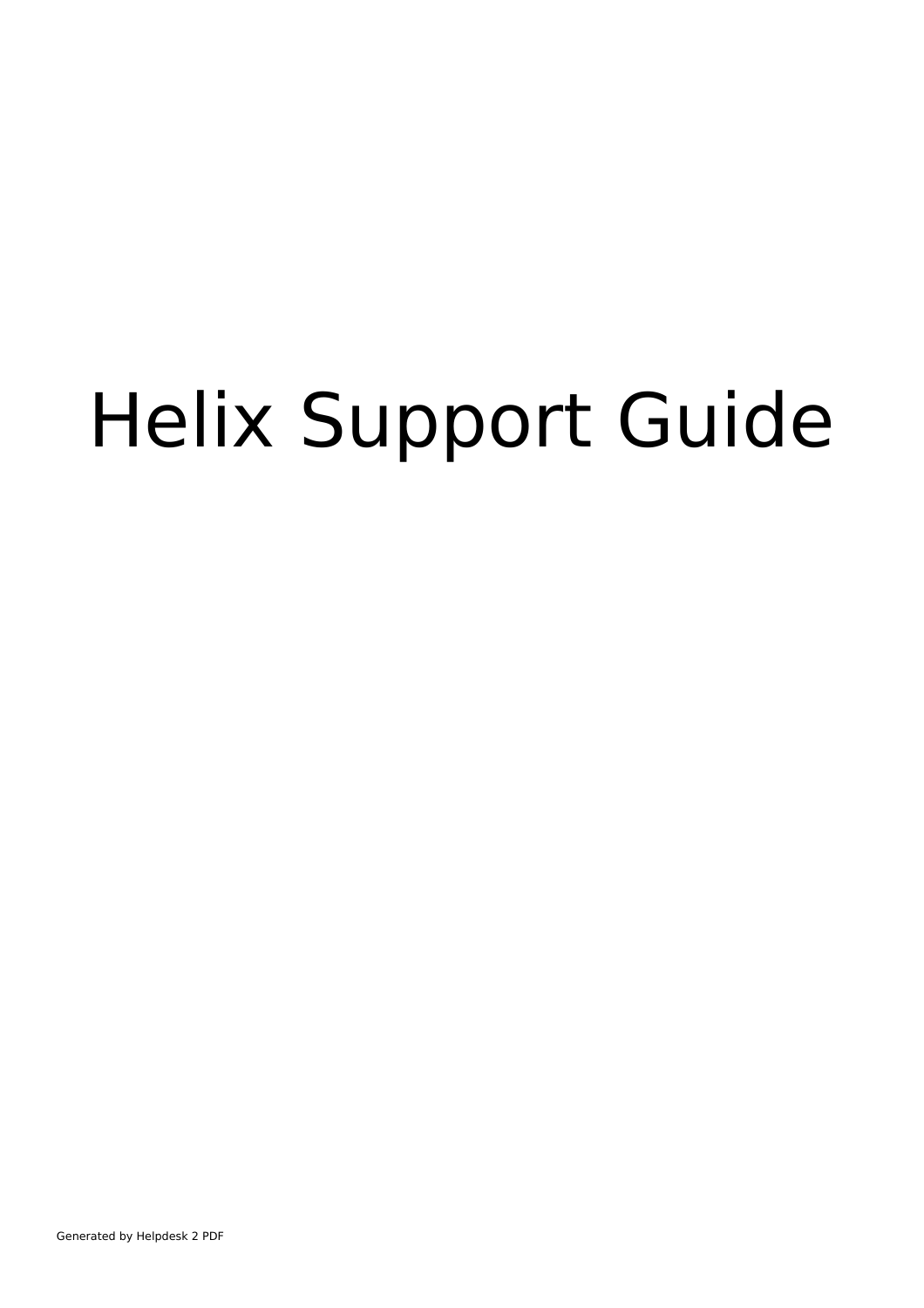## Index

#### • [Support](#page-3-0)

- [Announcements](#page-3-1)
	- **Agent support is no longer [available](#page-3-2) for Helix products**
	- Helix Media Library (HML) [Support](#page-3-3)
	- Helix [Broadcaster](#page-4-0) Support
	- Helix Support Terms and [Conditions](#page-4-1)
	- **[RealNetworks](#page-4-2) has discontinued licensing the Helix Media Delivery Platform suite of products.**
	- **End User License [Agreements](#page-5-0)**
- o Helix Server Content Deliverv
	- What are the [default](#page-5-2) Helix Server client URL's?
	- Why isn't my HLS Multirate stream [switching](#page-9-0) bitrates?
	- Helix Server [startup](#page-9-1) errors: Why won't my Helix Server start up?
	- Helix Server [v15.2.1](#page-10-0) fails to archive live .rm feeds
	- HLS [Playback](#page-11-0) error: Why can't my HLS player open my Helix Server HLS feed?
	- Helix Server v15.2.1 mistakes HLS Multirate file for HLS [Multitrack](#page-11-1) file
	- Helix Server or Helix [Producer](#page-12-0) will not start up (license key/ machine ID error)
	- What [version](#page-13-0) of Open SSL does Helix Server use?
	- Helix Server does not work with Java 8 and later client [versions](#page-13-1)
	- **IE10 causes [incompatiblity](#page-14-0) issues when accessing the Helix Admin page via an IP address.**
	- How to send live flash stream from Flash Media Live [Encoder](#page-14-1) to Helix Server
	- How do I customoze my [Differentiated](#page-15-0) Services from ToS to DSCP?
	- **Why are RAMGEN and/or ASXGEN not working outside of the [network?](#page-16-0)**
	- How do I [customize](#page-17-0) my SSL Ciphers?
	- Helix Server v15.2.1 streams HLS [Multitrack](#page-17-1) for iOS 7.x only
	- How do I deliver a live [stream](#page-18-0) to the iPhone or iPad (HLS)?
	- [Microsoft](#page-23-0) updates can cause Helix Server v15.2.1 start up to hang in Windows 2012
	- Why can't I see the Helix Admin Server [Monitor](#page-24-0) tool?
	- How do I [configure](#page-25-0) Helix Server to work with NAT?
	- Why does the Error "Could not listen on :PORT" error [message](#page-27-0) appear when starting Helix Server?
	- Why is Helix Server [reporting](#page-28-0) /dev/poll error on startup?
	- How to set up SLTA for Cisco [music](#page-29-0) on hold
	- How do I [replace](#page-31-0) my license key?
	- How do I host a Flash Player on Helix [Server?](#page-32-0)
	- **How to setup a ramdisk (Linux) for HLS [Streaming](#page-33-0)**
	- How do I set up a live [Windows](#page-34-0) Media Push encode in the Helix Server?
	- How do I disable [SSLv3?](#page-35-0)
	- What firewall ports do I need to open to have full [functionality](#page-36-0) out of Helix Server?
	- How do I [upgrade](#page-38-0) Helix Server?
- Helix [Producer](#page-40-0) Content Creation
	- How to [Convert](#page-40-1) .rm to .mp4 File Format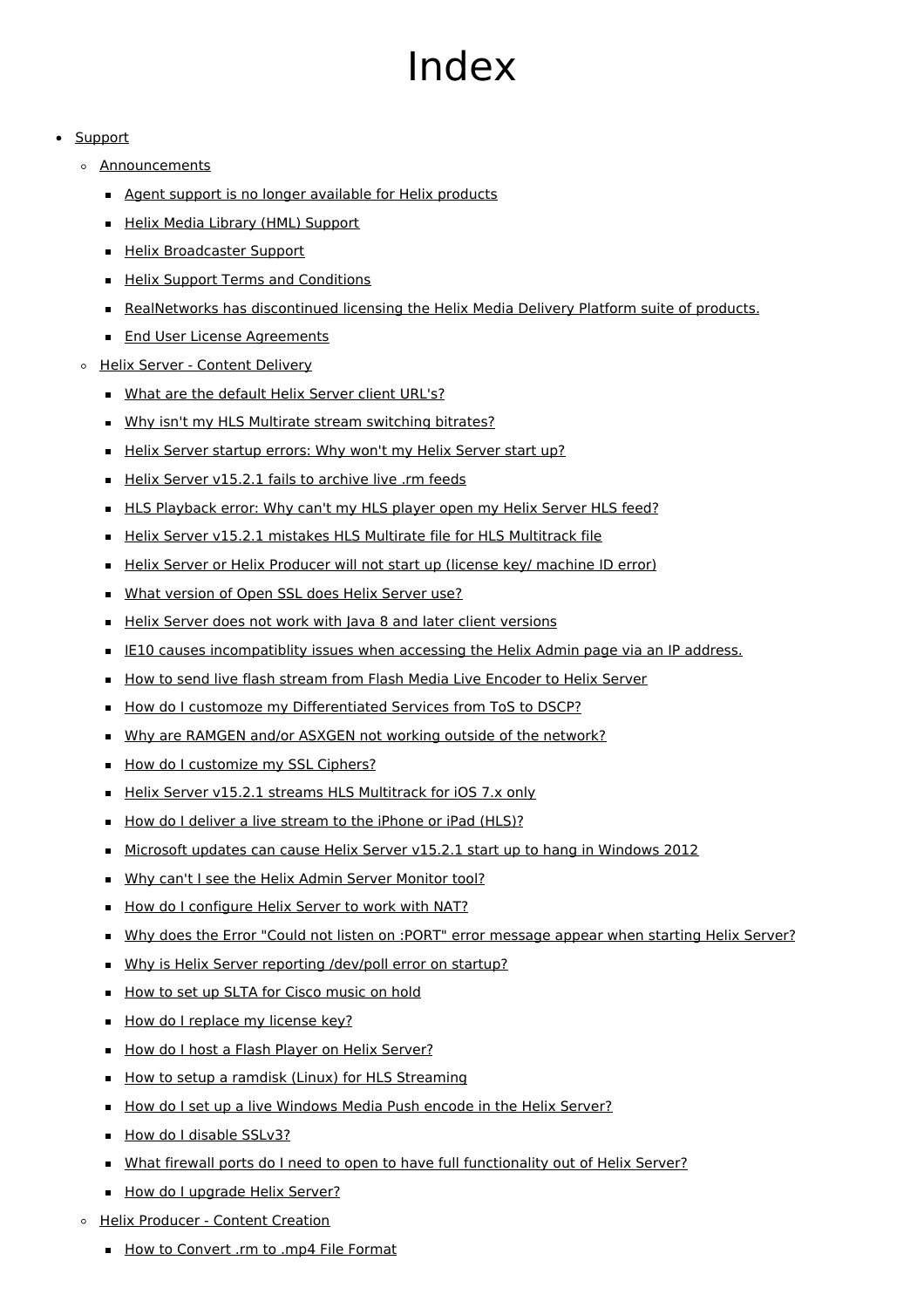- The SDP files created with my encoder are not [functional](#page-42-0) with Helix Server. How do I get a live RTP/SDP feed to work with Helix Server?
- Why is my encoded video output not showing or appearing [upside-down?](#page-45-0)
- How to create job files for Helix [Producer](#page-46-0) v14.x
- How to [configure](#page-48-0) IP ingest stream to Helix Producer 14.1 or later
- Hardware [considerations](#page-51-0) for best encoding performance.
- What are some best practices for [encoding](#page-52-0) content?
- How to use Helix Mobile Producer [encoders](#page-55-0) with Wowza Media Server
- Helix [Enterprise](#page-56-0) Player Content Playback
	- Where can I find support for RealPlayer 16, RealPlayer Cloud, or [RealTimes?](#page-56-1)
	- How do I uninstall Real Player Enterprise [v2.0-2.1.9?](#page-56-2)
	- How do I stop the ability to download content via RealPlayer or RealPlayer [Enterprise?](#page-58-0)
	- Why do I get 'This player is not [configured](#page-59-0) to play the datatype you requested' error?
	- Why can't I playback .mp4 content with RealPlayer [Enterprise?](#page-60-0)
- [Documentation](#page-60-1)
	- Product [Manuals](#page-60-2) and Release Notes
		- **RealPlayer [Enterprise/Helix](#page-60-3) Enterprise Player Guide and Release Notes**
		- **Helix [Producer](#page-60-4) Release Notes**
		- **Helix Server [Release](#page-60-5) Notes**
		- **Helix Security [Manager](#page-61-0) Guide and Release Notes**
		- **Helix Producer [Documentation](#page-61-1)**
		- **Helix [Webcaster](#page-61-2) Quick Start Guide**
		- **Helix Server [Documentation](#page-61-3)**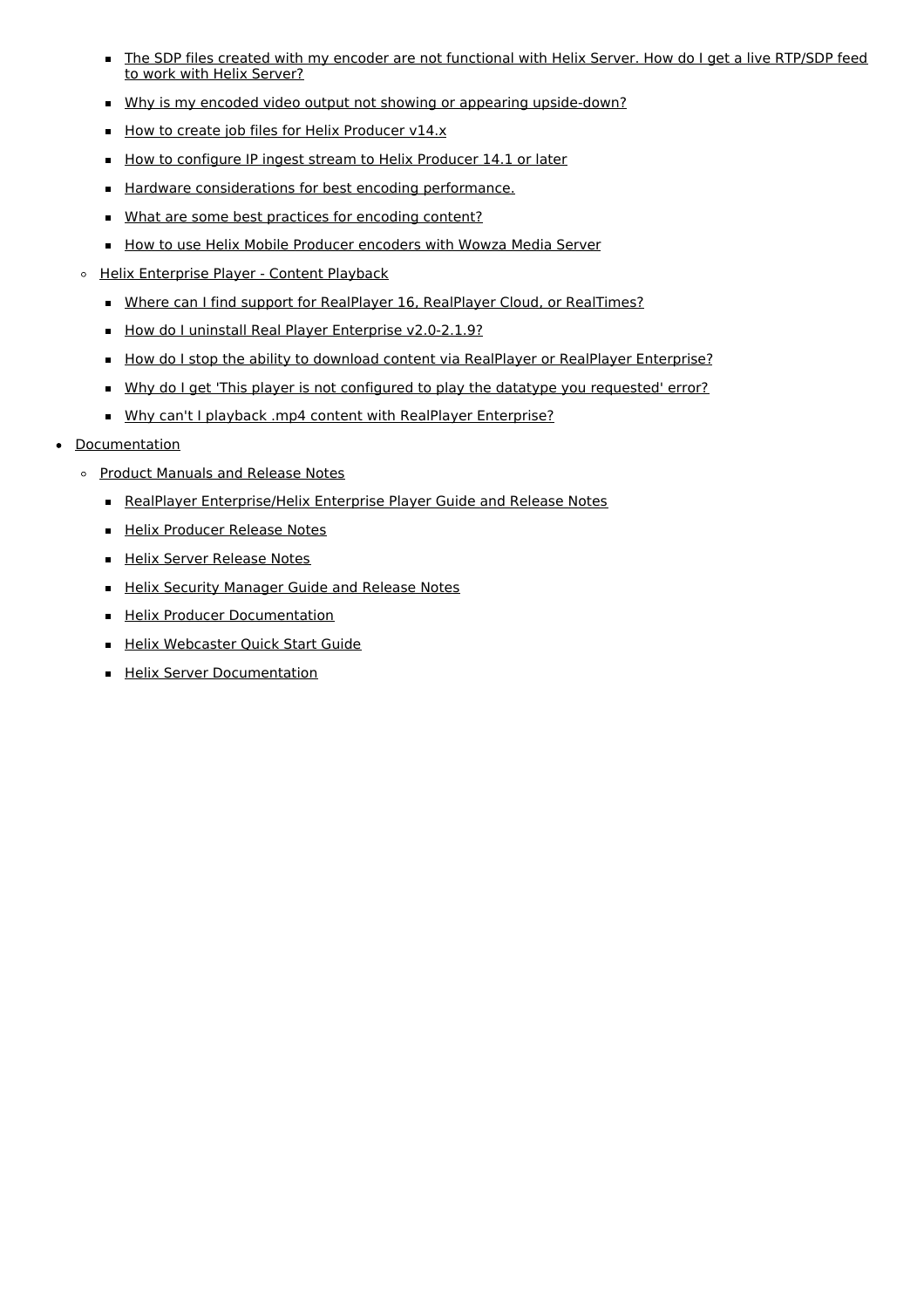## **Support**

## <span id="page-3-1"></span><span id="page-3-0"></span>Announcements

## <span id="page-3-2"></span>**Agent support is no longer available for Helix products**

Last updated: Mon, 04 Jan 2016 20:42:47 GMT | Online Version [\(https://helixsupport.zendesk.com/hc/en-us/articles/207149136-Agent-support-is-no-longer](https://helixsupport.zendesk.com/hc/en-us/articles/207149136-Agent-support-is-no-longer-available-for-Helix-products)available-for-Helix-products)

RealNetworks has discontinued licensing and support for the Helix Media Delivery Platform suite of products.

Please consult this knowledge base for answers to your questions related to Helix products.

In some cases, agent support may be available for your product from another company, as noted in this article [\(/hc/en-us/articles/202388499\)](http://localhost:1337/hc/en-us/articles/202388499).

## <span id="page-3-3"></span>**Helix Media Library (HML) Support**

Last updated: Tue, 08 Sep 2015 06:13:53 GMT | Online Version [\(https://helixsupport.zendesk.com/hc/en-us/articles/205201755-Helix-Media-Library-HML-](https://helixsupport.zendesk.com/hc/en-us/articles/205201755-Helix-Media-Library-HML-Support)Support)

Helix Media Library customers can get support or purchase Helix Media Library and renew support from StreamingLTD.

StreamingLTD E-Mail: enquiries@streaming.co.uk [\(mailto:enquiries@streaming.co.uk\)](mailto:enquiries@streaming.co.uk) HML Support: support@streaming.co.uk [\(mailto:support@streaming.co.uk\)](mailto:support@streaming.co.uk) Phone: +44(0)8456 470 570 Web: http://www.streaming.co.uk [\(http://www.streaming.co.uk/\)](http://www.streaming.co.uk/)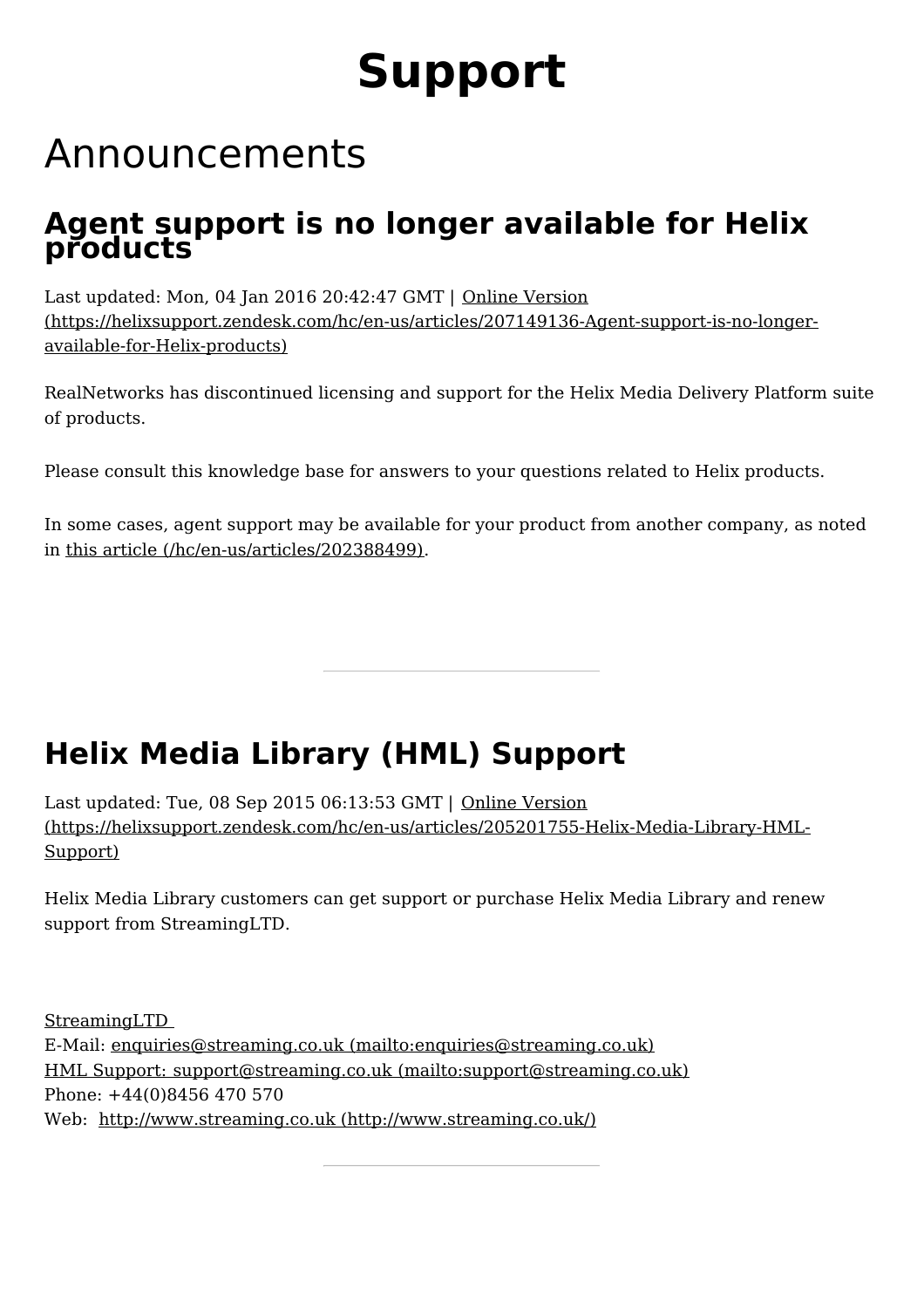## <span id="page-4-0"></span>**Helix Broadcaster Support**

Last updated: Fri, 28 Aug 2015 22:42:18 GMT | Online Version [\(https://helixsupport.zendesk.com/hc/en-us/articles/204543929-Helix-Broadcaster-Support\)](https://helixsupport.zendesk.com/hc/en-us/articles/204543929-Helix-Broadcaster-Support) **Helix Broadcaster customers can get support or purchase Gearbox products from DVEO.**

DVEO E-Mail: info@dveo.com [\(mailto:info@dveo.com\)](mailto:info@dveo.com) Helix Broadcaster Support: tsupport@dveo.com [\(mailto:tsupport@dveo.com\)](mailto:tsupport@dveo.com) Phone: +1.858.613.1818 Web: www.dveo.com [\(http://www.dveo.com/\)](http://www.dveo.com/)

## <span id="page-4-1"></span>**Helix Support Terms and Conditions**

Last updated: Fri, 08 Jan 2016 00:09:34 GMT | Online Version [\(https://helixsupport.zendesk.com/hc/en-us/articles/203078255-Helix-Support-Terms-and-](https://helixsupport.zendesk.com/hc/en-us/articles/203078255-Helix-Support-Terms-and-Conditions)Conditions)

The latest Helix Terms and Conditions can be downloaded here:

Support Terms [\(http://www.realnetworks.com/uploadedFiles/Support/helix-support/Helix-](http://www.realnetworks.com/uploadedFiles/Support/helix-support/Helix-Support-Services-SLA.pdf)Support-Services-SLA.pdf)

## <span id="page-4-2"></span>**RealNetworks has discontinued licensing the Helix Media Delivery Platform suite of products.**

Last updated: Mon, 04 Jan 2016 20:42:19 GMT | Online Version [\(https://helixsupport.zendesk.com/hc/en-us/articles/202388499-RealNetworks-has-discontinued](https://helixsupport.zendesk.com/hc/en-us/articles/202388499-RealNetworks-has-discontinued-licensing-the-Helix-Media-Delivery-Platform-suite-of-products-)licensing-the-Helix-Media-Delivery-Platform-suite-of-products-)

RealNetworks has arranged for comparable products and support to be purchased from the following suppliers:

#### **Helix Broadcaster customers can get support or purchase Gearbox products from DVEO.**

DVEO E-Mail: info@dveo.com [\(mailto:info@dveo.com\)](mailto:info@dveo.com) Helix Broadcaster Support: tsupport@dveo.com [\(mailto:tsupport@dveo.com\)](mailto:tsupport@dveo.com) Phone: +1.858.613.1818 Web: www.dveo.com [\(http://www.dveo.com/\)](http://www.dveo.com/)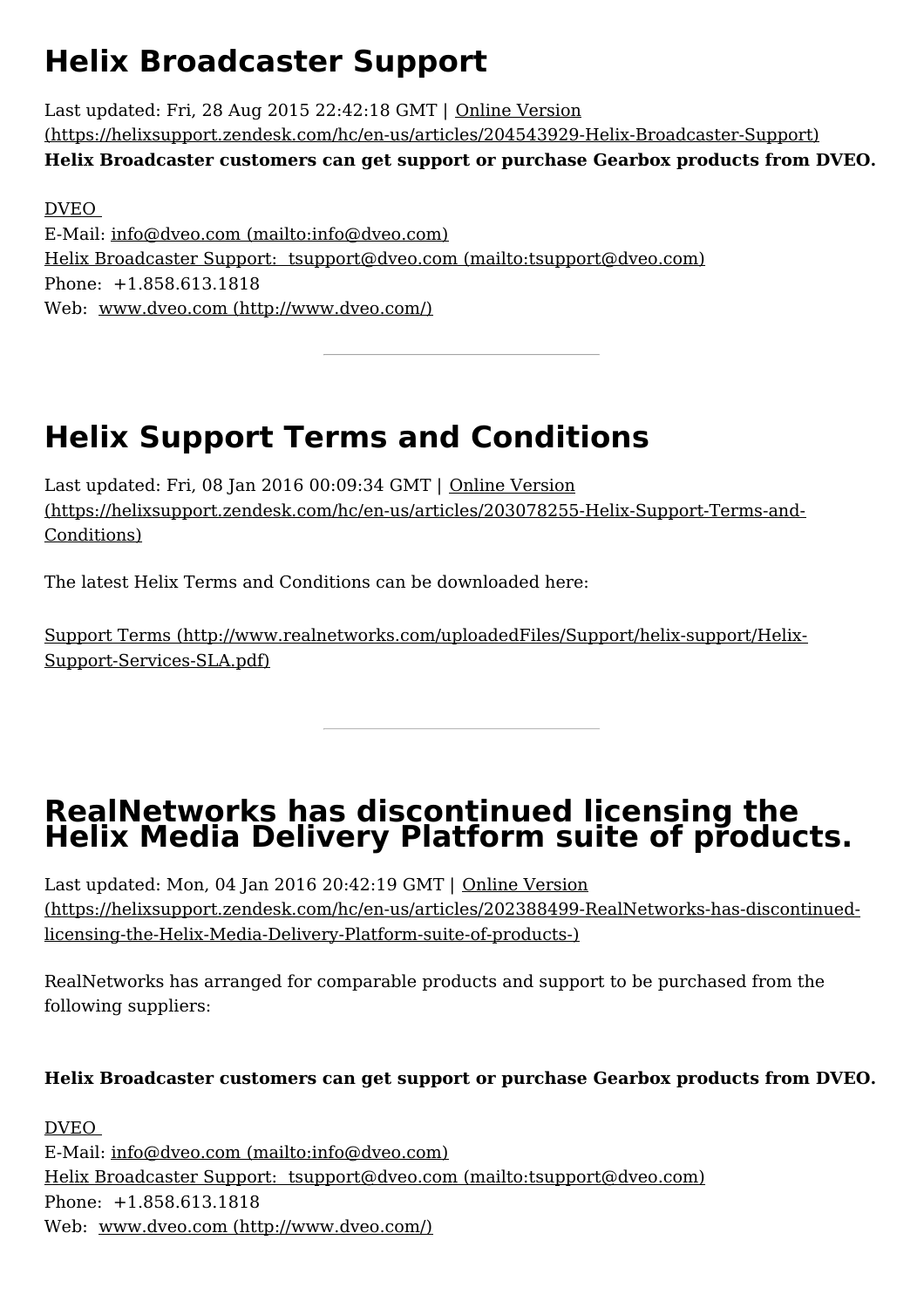#### **Helix Media Library customers can get support or purchase Helix Media Library and renew support from StreamingLTD.**

StreamingLTD E-Mail: enquiries@streaming.co.uk [\(mailto:enquiries@streaming.co.uk\)](mailto:enquiries@streaming.co.uk) HML Support: support@streaming.co.uk [\(mailto:support@streaming.co.uk\)](mailto:support@streaming.co.uk) Phone: +44(0)8456 470 570 Web: http://www.streaming.co.uk [\(http://www.streaming.co.uk/\)](http://www.streaming.co.uk/)

#### **Helix Webcaster customers can purchase the Webcaster product from Intermedia Solutions.**

Intermedia Solutions E-Mail: info@intermedia-solutions.net [\(mailto:info@intermedia-solutions.net\)](mailto:info@intermedia-solutions.net) Phone: +1 562.999.2741 Web: http://www.intermedia-solutions.net/ [\(http://www.intermedia-solutions.net/\)](http://www.intermedia-solutions.net/)

The Helix Universal Server, Helix Producer and Helix Enterprise Player are no longer available for license from any supplier.

You may continue to use your licensed product as long as you like, however, agent support services are no longer available.

## <span id="page-5-0"></span>**End User License Agreements**

Last updated: Tue, 08 Sep 2015 06:14:49 GMT | Online Version [\(https://helixsupport.zendesk.com/hc/en-us/articles/203078325-End-User-License-Agreements\)](https://helixsupport.zendesk.com/hc/en-us/articles/203078325-End-User-License-Agreements)

End User License Agreements for the Helix Media Delivery Platform can be downloaded from

<http://www.realnetworks.com/products-services/helix-eulas.aspx> (http://www.realnetworks.com/products-services/helix-eulas.aspx)

## <span id="page-5-1"></span>Helix Server - Content Delivery

## <span id="page-5-2"></span>**What are the default Helix Server client URL's?**

Last updated: Thu, 13 Aug 2015 06:26:30 GMT | Online Version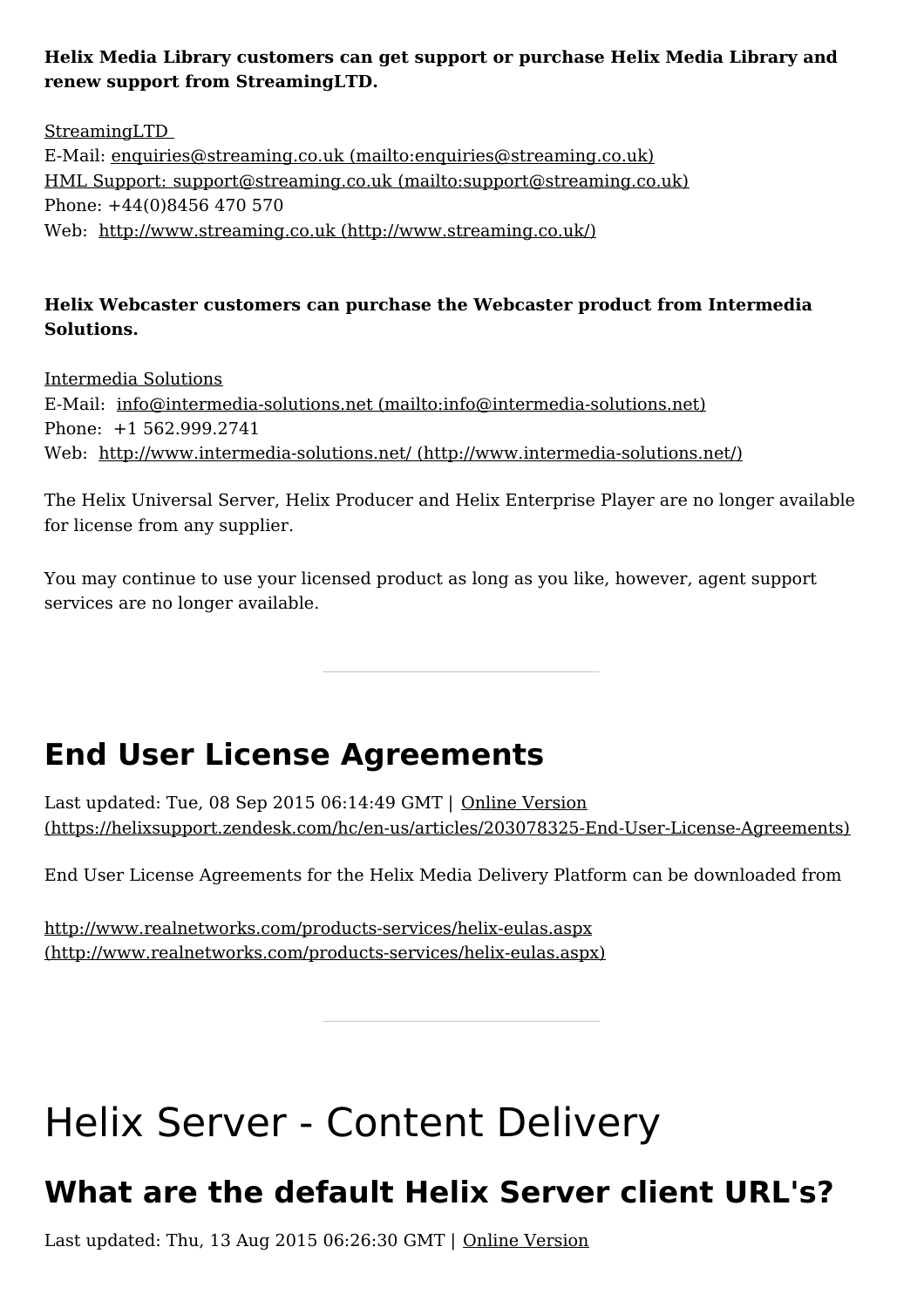#### [\(https://helixsupport.zendesk.com/hc/en-us/articles/203079025-What-are-the-default-Helix-Server](https://helixsupport.zendesk.com/hc/en-us/articles/203079025-What-are-the-default-Helix-Server-client-URL-s-)client-URL-s-)

These are the most common URLs constructs for Helix Server DEFAULT installation. The URL construct varies according to the mount points setup in the server. More details and information can be found in the Administrator Tool Help section Content and Links > Media Player Link Examples.

**Helix Server Administration URL**

http://server\_address:adminport/admin/index.html

**Video on Demand (VOD) by device type**

#### **Windows Media Player**

http://server\_address/asxgen/file.wmv mms://server\_address/file.wmv

**RealPlayer** http://server\_address/ramgen/file.rm rtsp://server\_address/file.rm

**QuickTime** rtsp://server\_address/file.mov

**Android** rtsp://server\_address/file.mp4

**BlackBerry** rtsp://server\_address/file.3gp

**iPhone/iPad/iOS** http://server\_address/m3ugen/iPhone-src/file.mp4 http://server\_address/m3ugen/iPhone-src/file.3gp

#### **Flash (Embedded)** rtmp://server\_address/flash/file.mp4 rtmp://server\_address/flash/file.flv

**Streaming LIVE Video by device and Encoder type**

**Helix Producer Encoder**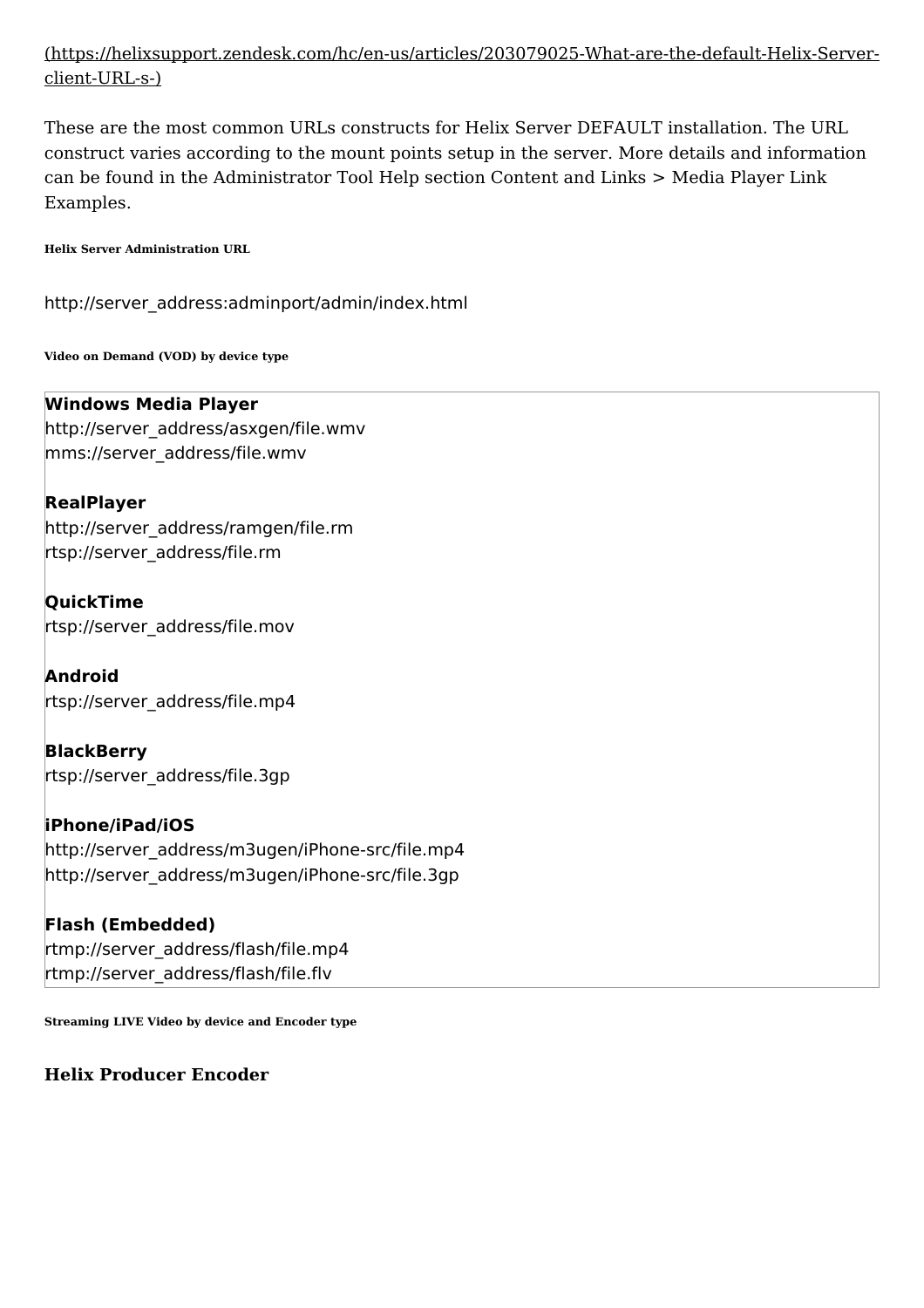#### **RealPlayer** http://server\_address/broadcast/live.rm rtsp://server\_address/broadcast/live.rm **QuickTime** rtsp://server\_address/broadcast/live.mov **Android** rtsp://server\_address/broadcastlive.mp4 **BlackBerry** rtsp://server\_address/broadcast/live.3gp **iOS** http://server\_address/m3ugen/broadcast/live.mp4http://server\_address/m3ugen/broadcast/live.3gp

**RTP Encoder, such as Quicktime Broadcaster**

#### **RealPlayer**

http://server\_address/rtpencoder/live.rm rtsp://server\_address/rtpencoder/live.rm

#### **QuickTime**

rtsp://server\_address/rtpencoder/live.mov

#### **Android**

rtsp://server\_address/rtpencoder/live.mp4

#### **BlackBerry**

rtsp://server\_address/rtpencoder/live.3gp

#### **iOS**

http://server\_address/m3ugen/rtpencoder/iPhone-src/live.mp4

**Flash Media Live Encoder ( FMS ):**

#### **Embedded**

rtmp://server\_address/rtmplive/live/live.flv rtmp://server\_address/rtmplive/live/live.mp4

#### **RealPlayer**

rtsp://server\_address/rtsplive/rtmplive/live/live.mp4 rtsp://server\_address/rtsplive/rtmplive/live/live.flv **iOS** http://server\_address/m3ugen/rtmplive/live/live.mp4 **QuickTime** rtsp://server\_address/rtsplive/rtmplive/live/live.mp4 **Android** rtsp://server\_address/rtsplive/rtmplive/live/live.mp4 **BlackBerry**

rtsp://server\_address/rtsplive/rtmplive/live/live.mp4

**Unicast vs Multicast URL's**

If the unicast feed URL looks like this: rtsp://server\_name/broadcast/live.mp4

Then the Scalable Multicast feed looks like this: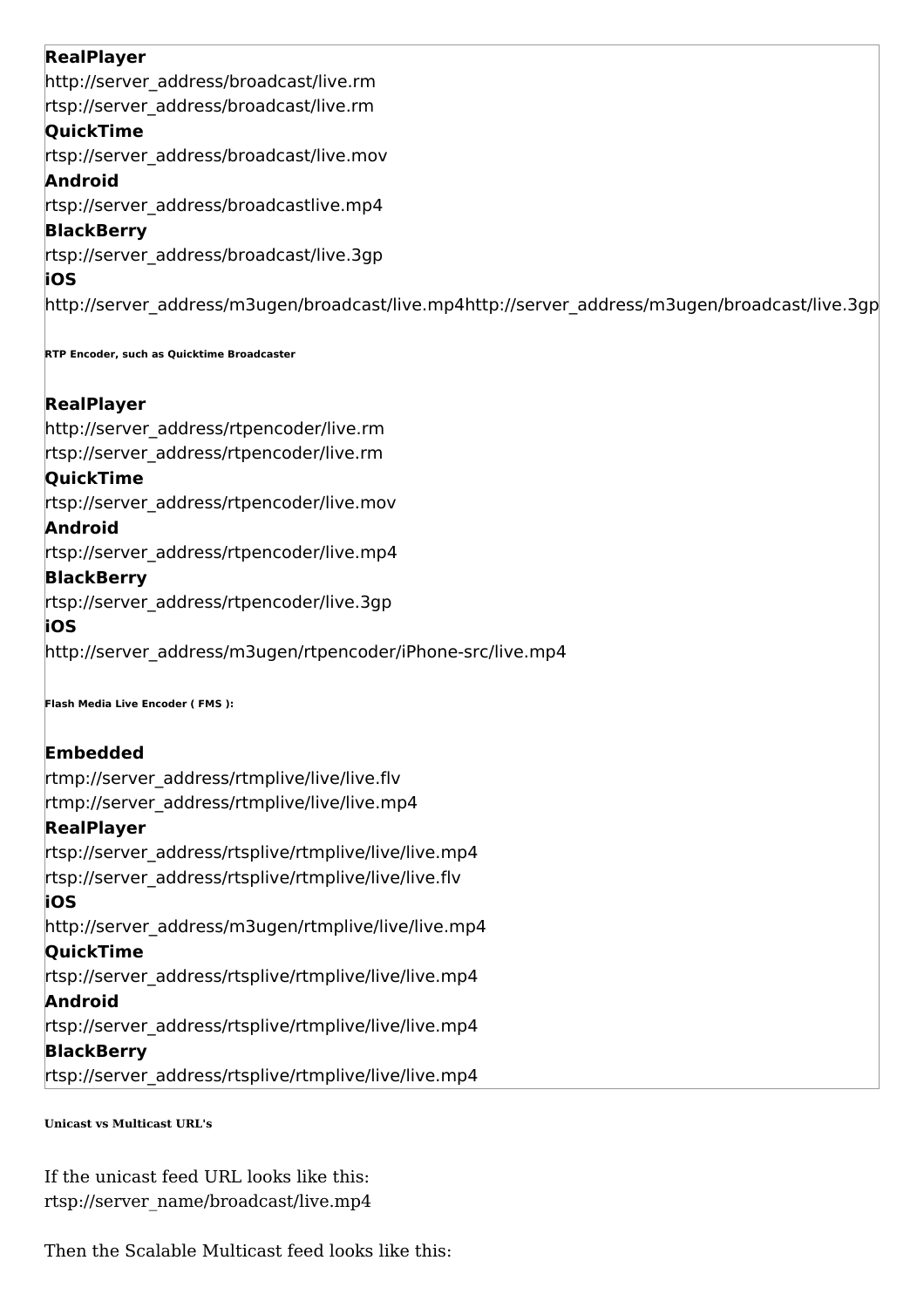#### http://server\_name/scalable/live.mp4.sdp [\(http://server\\_name/scalable/live.mp4.sdp\)](http://server_name/scalable/live.mp4.sdp)

If the unicast feed URL looks like this: rtsp://server\_name/rtpencoder/live.sdp

Then the Scalable Multicast feed looks like this: http://server\_name/scalable/live.sdp.sdp [\(http://server\\_name/scalable/live.sdp.sdp\)](http://server_name/scalable/live.sdp.sdp)

#### **For Push Splitting:**

rtsp://receiver.example.com/broadcast/LosAngeles/broadcast/ Sydney/broadcast/Japan/broadcast/news/live.mp4

In this example, the Japan transmitter is the originating transmitter, just as in the preceding examples. The stream travels from this transmitter to the Sydney transmitter, then to the LosAngeles transmitter, before arriving at the receiver. Note that the URL components reflect the exact order in which the stream travels through the chain.

If you only have a transmitter and a receiver, and you have 'Relay Live Broadcast' set to 'Yes' on the transmitter, you can form your URL to the Receiver only:

rtsp://receiver.example.com/broadcast/live.mp4

#### **For Pull Splitting:**

rtsp://receiver.example.com/broadcast/split/ transmitter.example.com:2030/broadcast/news/live.mp4

You can also use URL aliasing to shorten long pull splitting addresses. On the receiver that handles this broadcast request, you could define the following alias to mask the relay and transmitter addresses:

URL component: relay.example.com:2030/broadcast/transmitter.example.com:2030/broadcast/news/

Alias:

pull/

Your published URL would then look like this:

rtsp://receiver.example.com/broadcast/split/pull/live.mp4

**Why isn't my HLS Multirate stream switching**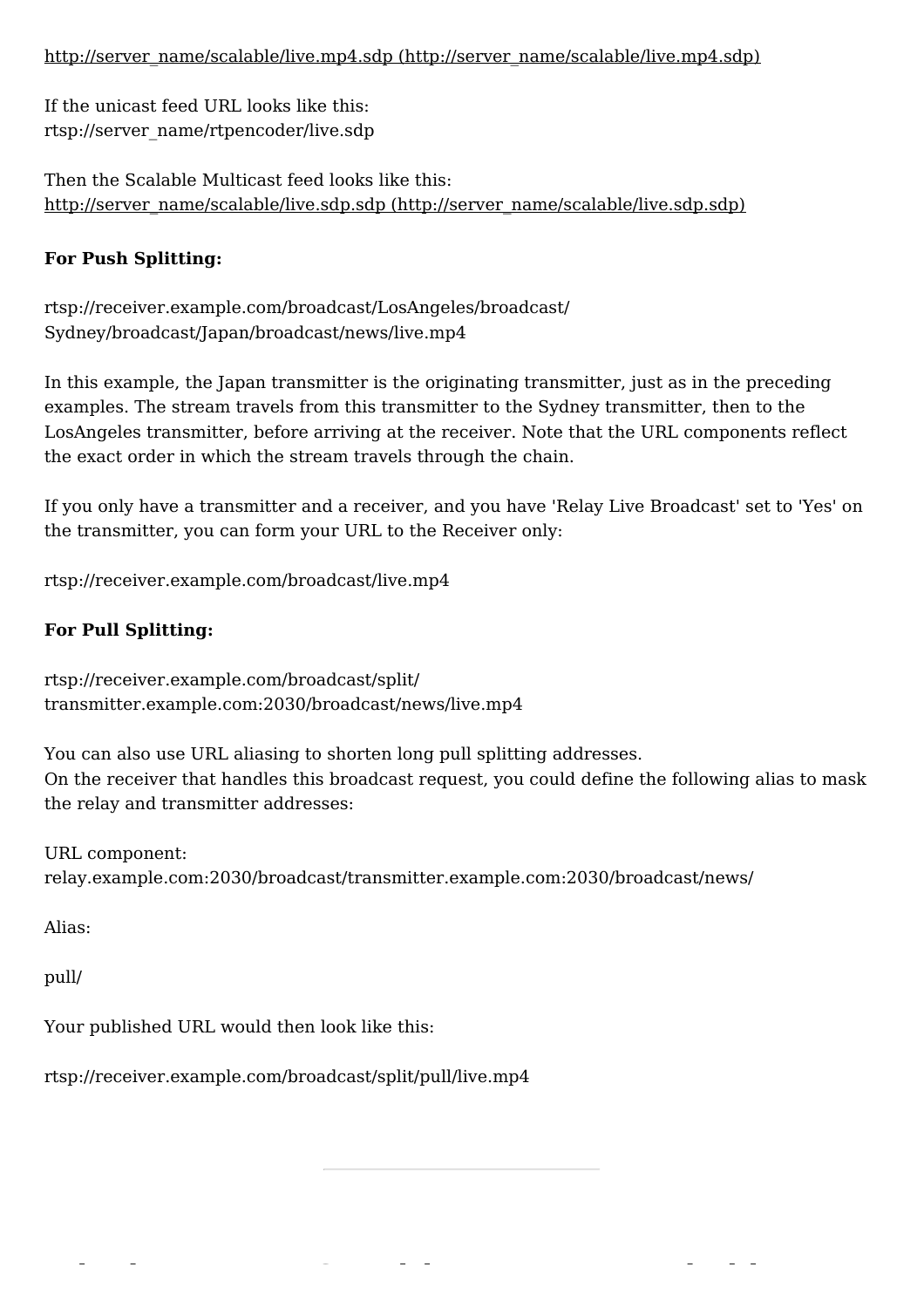## <span id="page-9-0"></span>**Why isn't my HLS Multirate stream switching bitrates?**

Last updated: Wed, 12 Aug 2015 15:57:00 GMT | Online Version [\(https://helixsupport.zendesk.com/hc/en-us/articles/204845945-Why-isn-t-my-HLS-Multirate](https://helixsupport.zendesk.com/hc/en-us/articles/204845945-Why-isn-t-my-HLS-Multirate-stream-switching-bitrates-)stream-switching-bitrates-)

We have discovered an issue with Helix Server v15.2.1 where it mistakes a multirate file for a multitrack file. See KB article for more detailed information:

Helix Server see multirate as multitrack [\(/hc/en-us/articles/204175409-Helix-Server-v15-2-1](http://localhost:1337/hc/en-us/articles/204175409-Helix-Server-v15-2-1-mistakes-HLS-Multirate-file-for-HLS-Multitrack-file) mistakes-HLS-Multirate-file-for-HLS-Multitrack-file)

#### **Suggested workarounds:**

- 1) Create your content with matching language tag metadata
- 2) Disable the Multitrack feature in Helix Server v15.2.1:
- Stop your Helix Server service
- Make a backup copy of your rmserver.cfg file
- Edit your rmserver.cfg file:
	- 1. Find the section labeled: <List Name="MPEG2\_Transport\_Stream">
	- 2. Find the variable <Var MultiTrackEnable="1"/>
	- 3. Change <Var MultiTrackEnable="1"/> to <Var MultiTrackEnable="0"/>
	- 4. Save your rmserver.cfg file
- Restart your Helix Server

### <span id="page-9-1"></span>**Helix Server startup errors: Why won't my Helix Server start up?**

Last updated: Wed, 02 Sep 2015 16:02:03 GMT | Online Version [\(https://helixsupport.zendesk.com/hc/en-us/articles/204647119-Helix-Server-startup-errors-Why](https://helixsupport.zendesk.com/hc/en-us/articles/204647119-Helix-Server-startup-errors-Why-won-t-my-Helix-Server-start-up-) won-t-my-Helix-Server-start-up-)

The first thing to do next is to determine the reason for the startup error. If you are running Helix Server on a Windows server:

**Start the Helix Server manually** on the DOS prompt and capture any error messages.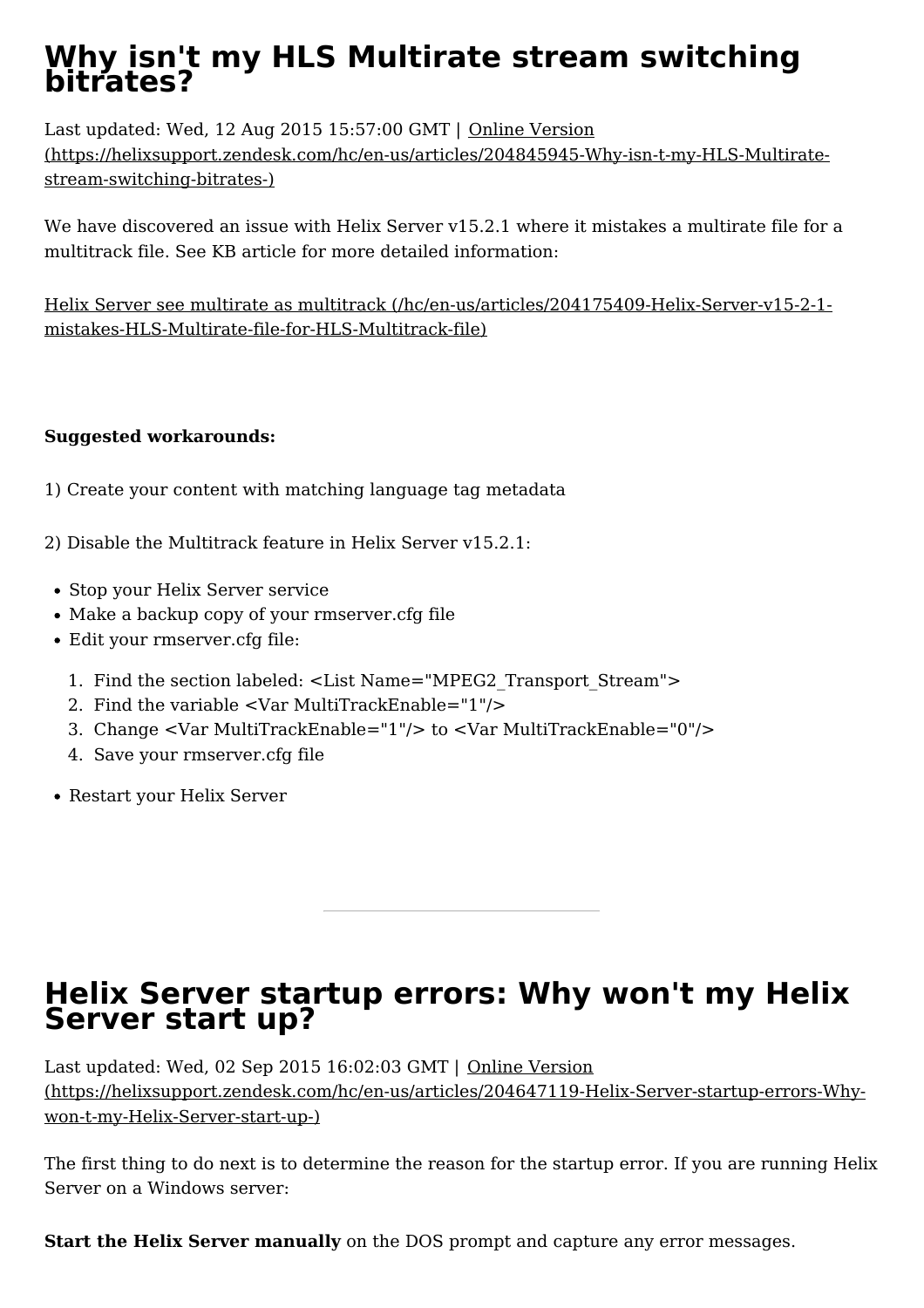- 1) Open DOS or Terminal prompt
- 2) Navigate to the directory where Helix Server is installed
- 3) Run the manual start command: .\Bin\rmserver.exe rmserver.cfg OR ./Bin/rmserver rmserver.cfg
- 4) Watch the **startup messages** on the screen. Are there any error messages? What are they and/or what is the last message displayed?

#### **License Key or Machine ID errors:**

[https://helixsupport.zendesk.com/hc/en-us/articles/204167969-Helix-Server-or-Helix-Producer](http://localhost:1337/hc/en-us/articles/204167969-Helix-Server-or-Helix-Producer-will-not-start-up-license-key-machine-ID-error-) will-not-start-up-license-key-machine-ID-error- (/hc/en-us/articles/204167969-Helix-Server-or- Helix-Producer-will-not-start-up-license-key-machine-ID-error-)

#### **Startup hang at 'Creating Server Space...'**

[https://helixsupport.zendesk.com/hc/en-us/articles/202727469-Microsoft-updates-can-cause-Helix-](http://localhost:1337/hc/en-us/articles/202727469-Microsoft-updates-can-cause-Helix-Server-v15-2-1-start-up-to-hang-in-Windows-2012)Server-v15-2-1-start-up-to-hang-in-Windows-2012 (/hc/en-us/articles/202727469-Microsoftupdates-can-cause-Helix-Server-v15-2-1-start-up-to-hang-in-Windows-2012)

#### **Could not listen on :port error message:**

[https://helixsupport.zendesk.com/hc/en-us/articles/202509029--Why-does-the-Error-Could-not](http://localhost:1337/hc/en-us/articles/202509029--Why-does-the-Error-Could-not-listen-on-PORT-error-message-appear-when-starting-Helix-Server-)listen-on-PORT-error-message-appear-when-starting-Helix-Server- (/hc/en-us/articles/202509029-- Why-does-the-Error-Could-not-listen-on-PORT-error-message-appear-when-starting-Helix-Server-)

#### **dev/poll error (Linux):**

[https://helixsupport.zendesk.com/hc/en-us/articles/202509009-Why-is-Helix-Server-reporting-dev](http://localhost:1337/hc/en-us/articles/202509009-Why-is-Helix-Server-reporting-dev-poll-error-on-startup)poll-error-on-startup (/hc/en-us/articles/202509009-Why-is-Helix-Server-reporting-dev-poll-erroron-startup)-

## <span id="page-10-0"></span>**Helix Server v15.2.1 fails to archive live .rm feeds**

Last updated: Mon, 07 Mar 2016 17:24:27 GMT | Online Version [\(https://helixsupport.zendesk.com/hc/en-us/articles/204510365-Helix-Server-v15-2-1-fails-to](https://helixsupport.zendesk.com/hc/en-us/articles/204510365-Helix-Server-v15-2-1-fails-to-archive-live-rm-feeds)archive-live-rm-feeds)

There is an issue with Helix Server v15.2.1, on all platforms, where the live archiving feature fails to write an archive for live real media feeds. Live single rate h.264/aac feeds work as expected.

The workaround for this issue is to create two outputs for your live feed on your Helix Producer; one live feed to your Helix Server, and one file output saved to your encoder's hard drive. Once your live event has completed, transfer the saved file to a Helix Server mount point.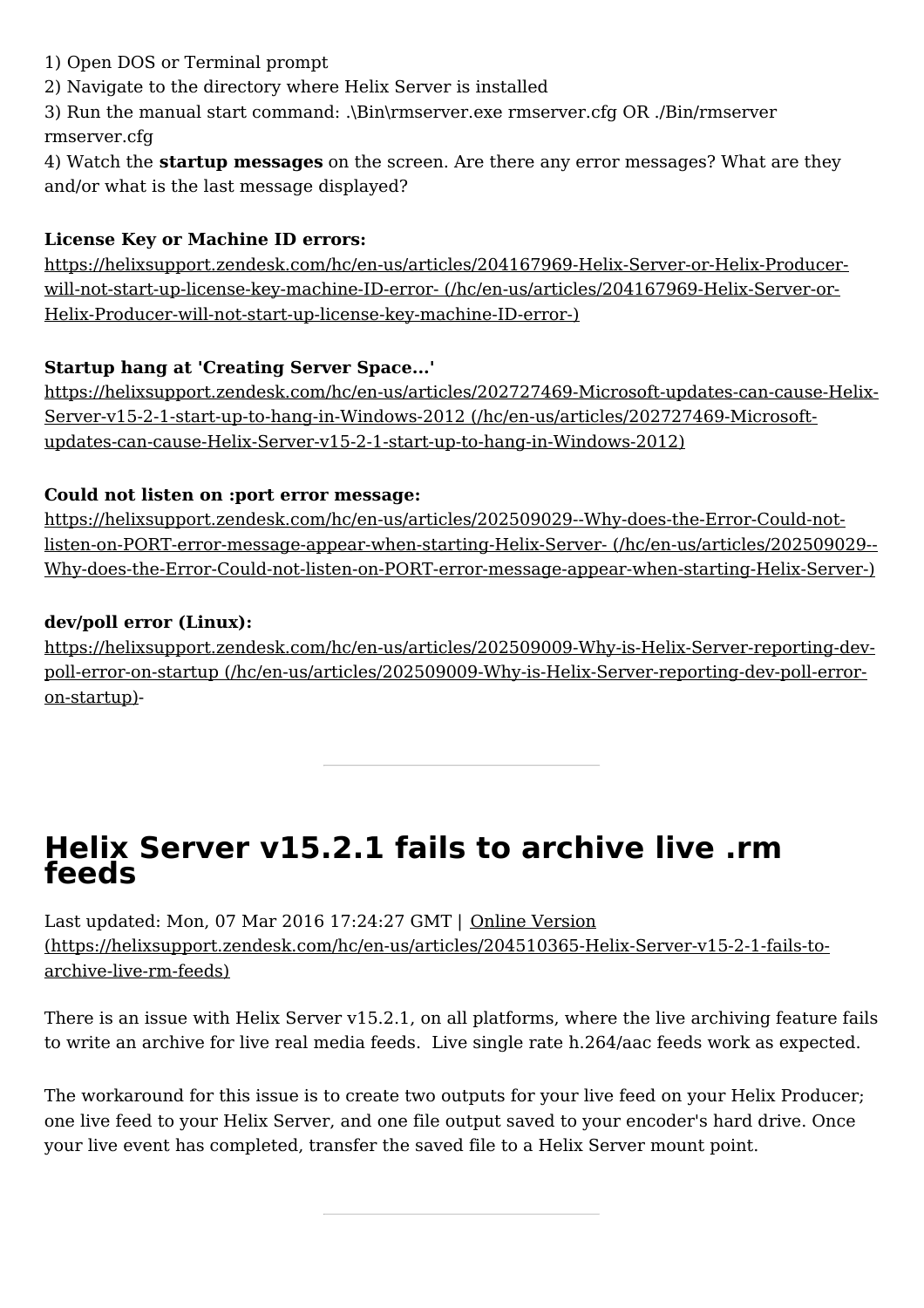## <span id="page-11-0"></span>**HLS Playback error: Why can't my HLS player open my Helix Server HLS feed?**

Last updated: Wed, 12 Aug 2015 17:22:00 GMT | Online Version [\(https://helixsupport.zendesk.com/hc/en-us/articles/204175529-HLS-Playback-error-Why-can-t](https://helixsupport.zendesk.com/hc/en-us/articles/204175529-HLS-Playback-error-Why-can-t-my-HLS-player-open-my-Helix-Server-HLS-feed-) my-HLS-player-open-my-Helix-Server-HLS-feed-)

We have discovered an issue with Helix Server v15.2.1 where it mistakes a multirate file for a multitrack file. Furthermore, client support for HLS Multitrack is extremely limited. See the following KB articles for more detailed information:

Server sees multirate file as multitrack [\(/hc/en-us/articles/204175409-Helix-Server-v15-2-1](http://localhost:1337/hc/en-us/articles/204175409-Helix-Server-v15-2-1-mistakes-HLS-Multirate-file-for-HLS-Multitrack-file) mistakes-HLS-Multirate-file-for-HLS-Multitrack-file)

Multitrack supported for iOS 7 only [\(/hc/en-us/articles/204845825-Helix-Server-v15-2-1-streams-](http://localhost:1337/hc/en-us/articles/204845825-Helix-Server-v15-2-1-streams-HLS-Multitrack-for-iOS-7-x-only) HLS-Multitrack-for-iOS-7-x-only)

#### **Suggested workarounds:**

- 1) Create your content with matching language tag metadata
- 2) Disable the Multitrack feature in Helix Server v15.2.1:
- Stop your Helix Server service
- Make a backup copy of your rmserver.cfg file
- Edit your rmserver.cfg file:
	- 1. Find the section labeled: <List Name="MPEG2\_Transport\_Stream">
	- 2. Find the variable <Var MultiTrackEnable="1"/>
	- 3. Change <Var MultiTrackEnable="1"/> to <Var MultiTrackEnable="0"/>
	- 4. Save your rmserver.cfg file
- Restart your Helix Server

## <span id="page-11-1"></span>**Helix Server v15.2.1 mistakes HLS Multirate file for HLS Multitrack file**

Last updated: Tue, 08 Sep 2015 06:15:05 GMT | Online Version [\(https://helixsupport.zendesk.com/hc/en-us/articles/204175409-Helix-Server-v15-2-1-mistakes-](https://helixsupport.zendesk.com/hc/en-us/articles/204175409-Helix-Server-v15-2-1-mistakes-HLS-Multirate-file-for-HLS-Multitrack-file) HLS-Multirate-file-for-HLS-Multitrack-file)

We have discovered and issue where Helix Server v15.2.1 renders an HLS multitrack playlist instead of an HLS multirate playlist under certain conditions.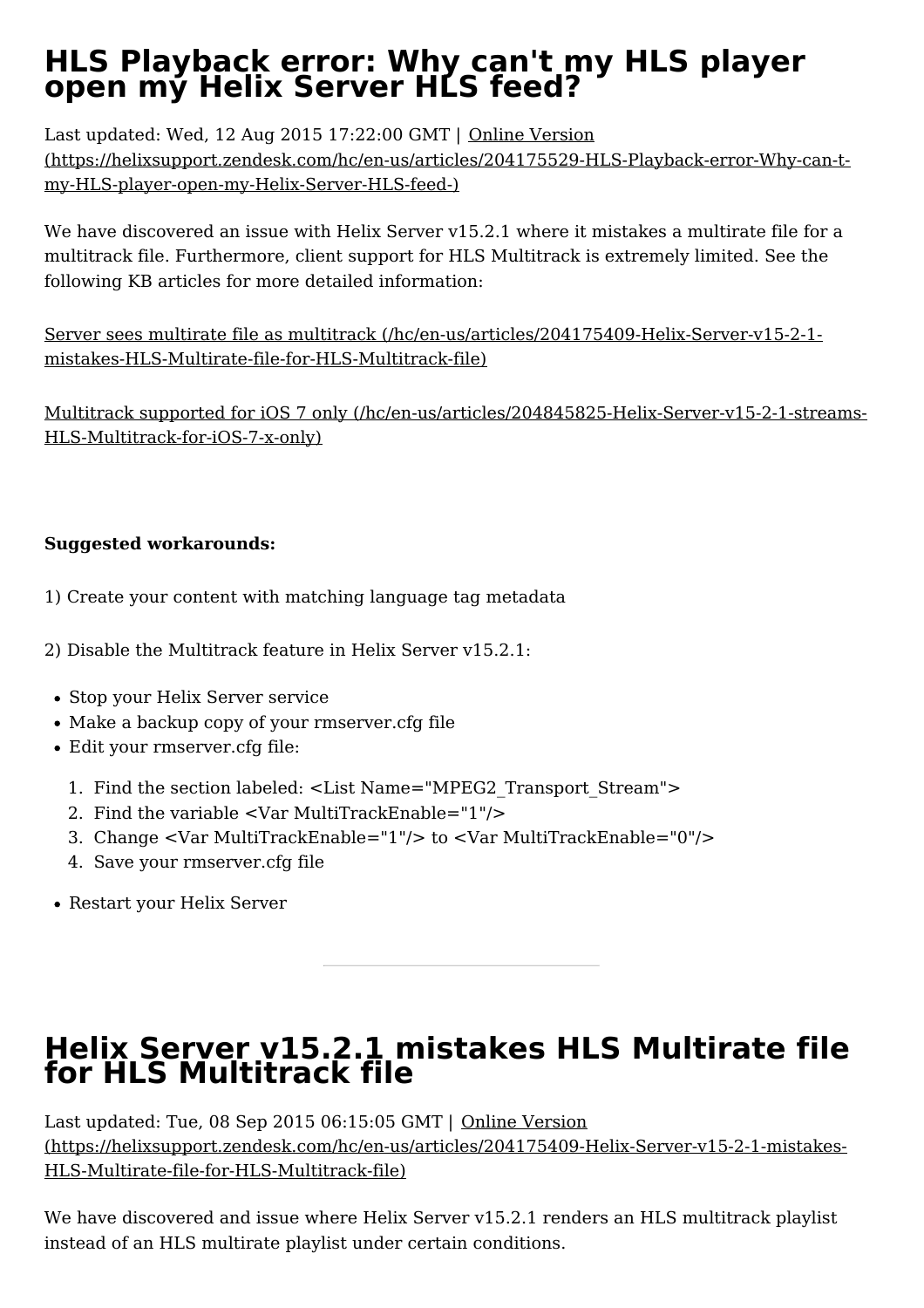If your multirate file contains meta data for language tags AND the language tags differs between tracks, then the playlist is rendered as a multitrack playlist instead of a multirate playlist.

For example, if the video track has a language tag of 'unknown', and your audio track has a language tag of 'English', then Helix Server will produce a multitrack HLS playlist.

#### **Suggested workarounds:**

1) Create your content with matching language tag metadata

2) Disable the Multitrack feature in Helix Server v15.2.1:

- Stop your Helix Server service
- Make a backup copy of your rmserver.cfg file
- Edit your rmserver.cfg file:
	- 1. Find the section labeled: <List Name="MPEG2\_Transport\_Stream">
	- 2. Find the variable <Var MultiTrackEnable="1"/>
	- 3. Change <Var MultiTrackEnable="1"/> to <Var MultiTrackEnable="0"/>
	- 4. Save your rmserver.cfg file
- Restart your Helix Server

## <span id="page-12-0"></span>**Helix Server or Helix Producer will not start up (license key/ machine ID error)**

Last updated: Tue, 08 Sep 2015 06:16:54 GMT | Online Version [\(https://helixsupport.zendesk.com/hc/en-us/articles/204167969-Helix-Server-or-Helix-Producer](https://helixsupport.zendesk.com/hc/en-us/articles/204167969-Helix-Server-or-Helix-Producer-will-not-start-up-license-key-machine-ID-error-) will-not-start-up-license-key-machine-ID-error-)

If your Helix Server or Helix Producer will not start up due to license key errors, or machine ID changes, you will need to replace your license key that is not tied to your hardware.

This article explains how to replace your current license keys with the attached non-node locked license keys.

1) Extract the attached .zip file and select the license key file that matches the version of your Helix Server or Helix Producer installed version.

2) Make sure your software is not running. For Helix Server (on Windows) and Helix Media Library, go to your Services panel and stop the Helix Mobile service and/or the HML Service.

3) Remove your old license(s) Below are the default locations for Helix license keys. If you installed your software into a custom location/directory, then look for the license directory in your custom location.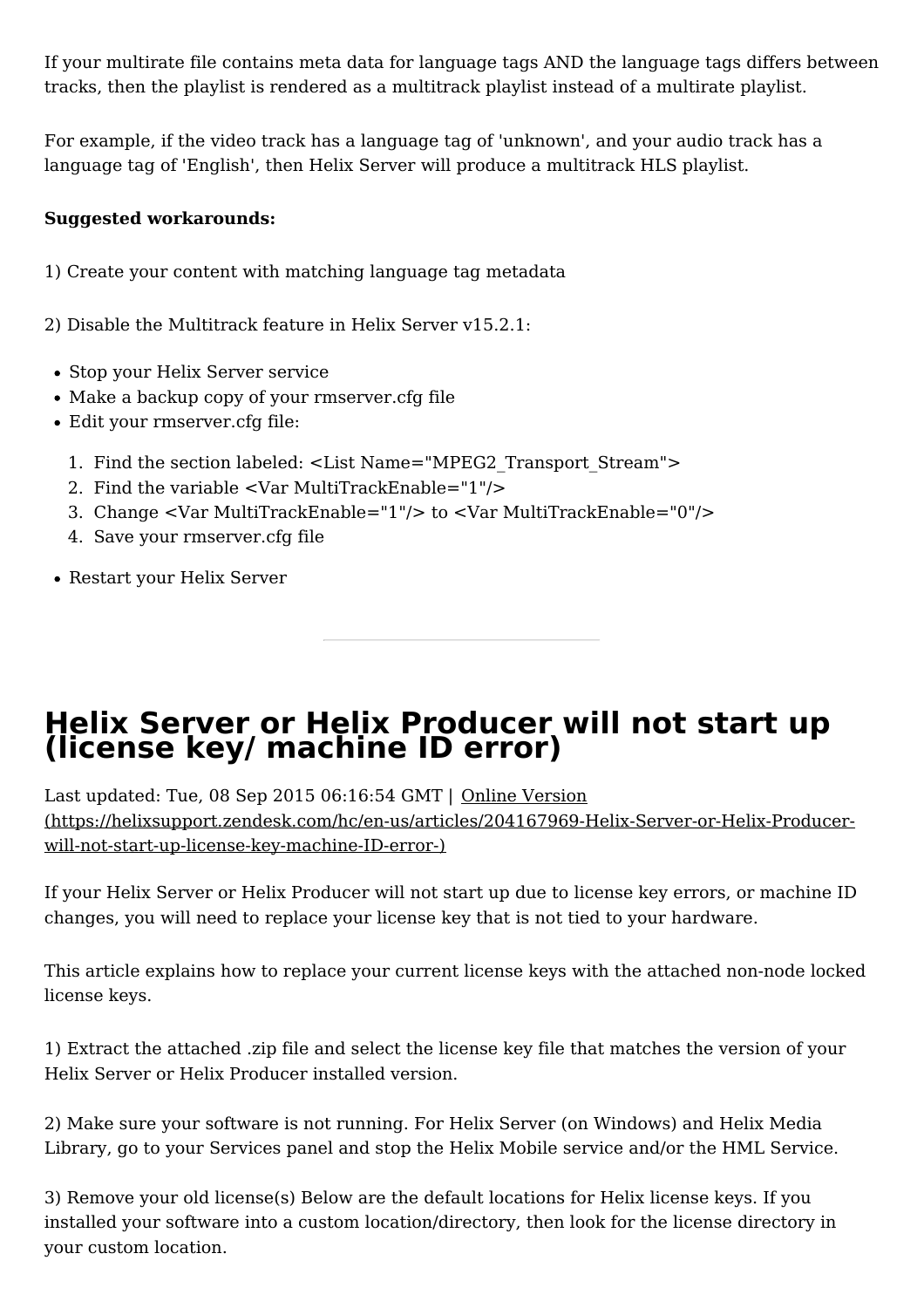Helix Server license default location (Windows): C:\Program Files\Real\Helix Server\License

Helix Producer license default location: C:\Program Files (x86)\Helix\Helix Mobile Producer 14\licenses

4) Place your new license keys into the appropriate license directory noted above for your product. Be sure to use the appropriate license key version to match the version of software you are running. Check the last entry (bottom of file) in your startup.log if you do not know your current version number)

5) Start your software via your preferred method. For Windows, you can start the corresponding service or restart your OS.

## <span id="page-13-0"></span>**What version of Open SSL does Helix Server use?**

Last updated: Mon, 07 Mar 2016 17:24:27 GMT | Online Version [\(https://helixsupport.zendesk.com/hc/en-us/articles/204242255-What-version-of-Open-SSL-does-](https://helixsupport.zendesk.com/hc/en-us/articles/204242255-What-version-of-Open-SSL-does-Helix-Server-use-) Helix-Server-use-)

Helix Server v15.2.1 uses Open SSL version 1.0.0m

Helix Server does not use the version of Open SSL that you have installed on you operating system. The Open SSL functionality is compiled into the Helix Server code. You can update your Open SSL on your operating system and it will not affect your Helix Server and the version of Open SSL it uses.

## <span id="page-13-1"></span>**Helix Server does not work with Java 8 and later client versions**

Last updated: Mon, 07 Sep 2015 20:16:12 GMT | Online Version [\(https://helixsupport.zendesk.com/hc/en-us/articles/203437125-Helix-Server-does-not-work-with-](https://helixsupport.zendesk.com/hc/en-us/articles/203437125-Helix-Server-does-not-work-with-Java-8-and-later-client-versions)Java-8-and-later-client-versions)

The permanent work around is to access your Helix Admin Tool, Server Monitor via a client machine with Java 7 or earlier installed. Because Helix Server is end-of-lifed, this issue will not be resolved.

An alternate way to look at your Helix Server performance would be to parse your rss logs, found in Logs/rss directory, with a third party log parsing tool.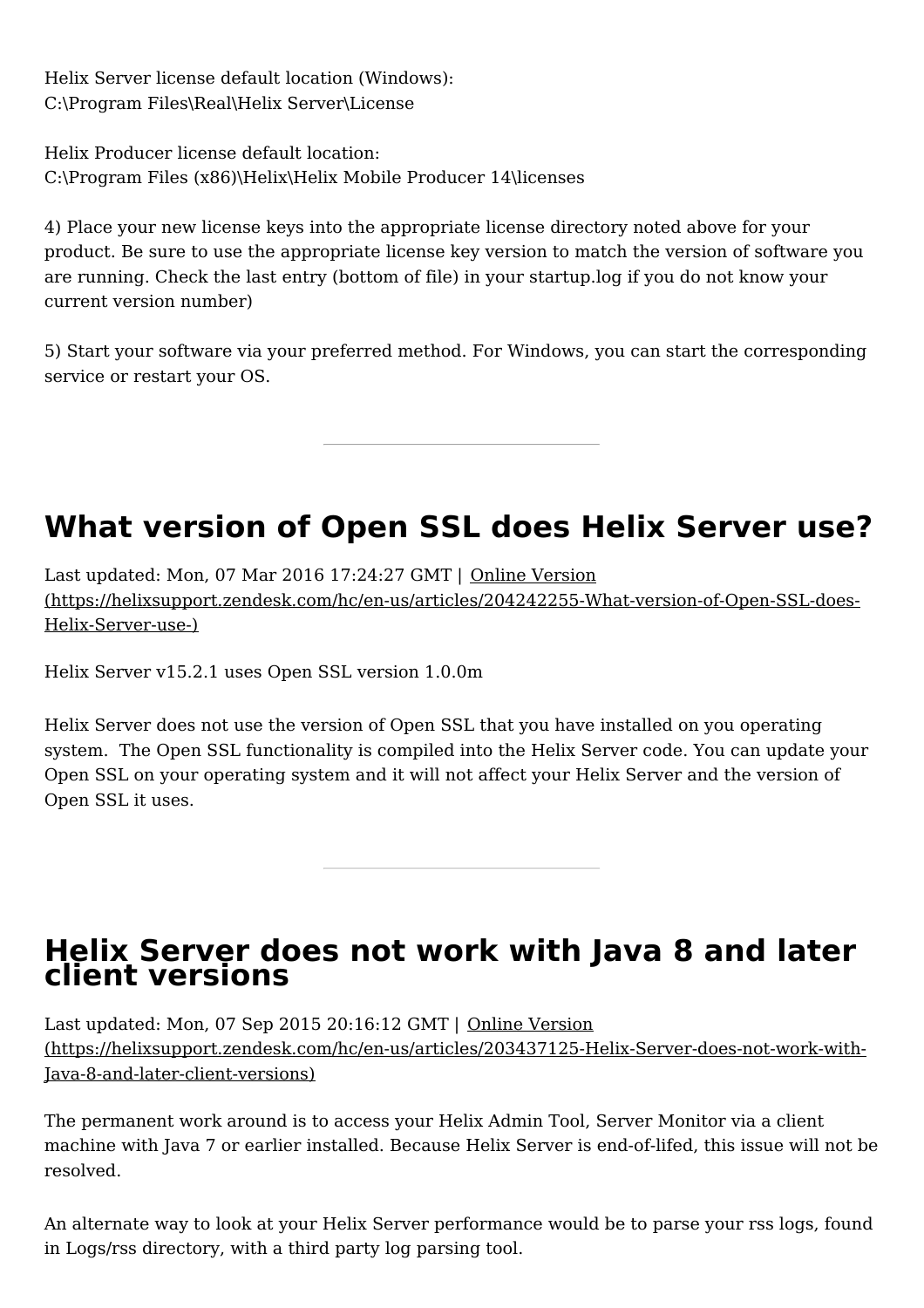### <span id="page-14-0"></span>**IE10 causes incompatiblity issues when accessing the Helix Admin page via an IP address.**

Last updated: Wed, 12 Nov 2014 05:28:39 GMT | Online Version [\(https://helixsupport.zendesk.com/hc/en-us/articles/203168675-IE10-causes-incompatiblity-issues](https://helixsupport.zendesk.com/hc/en-us/articles/203168675-IE10-causes-incompatiblity-issues-when-accessing-the-Helix-Admin-page-via-an-IP-address-) when-accessing-the-Helix-Admin-page-via-an-IP-address-)

Helix Server Admin GUI shows empty values in fields on most options when using Internet Explorer 10 browser.

When accessing the Admin GUI using Internet Explorer 10 browser on the same box using the local loopback IP (http:127.0.0.1:adminport/admin/index.html) or the server's actual IP (192.168.XXX.XXX:adminport/admin/index.html), the GUI will appear but the fields will display blank forms or missing default details.

When accessing the Admin GUI using the hostname of the box (Helix-

test:adminport/admin/index.html), all works as expected sometimes. Or the GUI will appear but the fields can be blank.

This prevents remote or local admin to the Helix Server via the admin pages.

Work Around:

Use Internet Explorer 10 in compatibility mode.

Or install other browsers, like Fire Fox or Chrome to open the admin page.

## <span id="page-14-1"></span>**How to send live flash stream from Flash Media Live Encoder to Helix Server**

Last updated: Tue, 18 Aug 2015 05:53:29 GMT | Online Version [\(https://helixsupport.zendesk.com/hc/en-us/articles/203168055-How-to-send-live-flash-stream](https://helixsupport.zendesk.com/hc/en-us/articles/203168055-How-to-send-live-flash-stream-from-Flash-Media-Live-Encoder-to-Helix-Server)from-Flash-Media-Live-Encoder-to-Helix-Server)

With the Flash Media Live Encoder, you will need to add a virtual mount point/path for the live stream.

For example: FMS URL: rtmp://helixserver\_ip\_address\_or\_DNS/live/

rather than just

rtmp://helixserver\_ip\_address\_or\_DNS/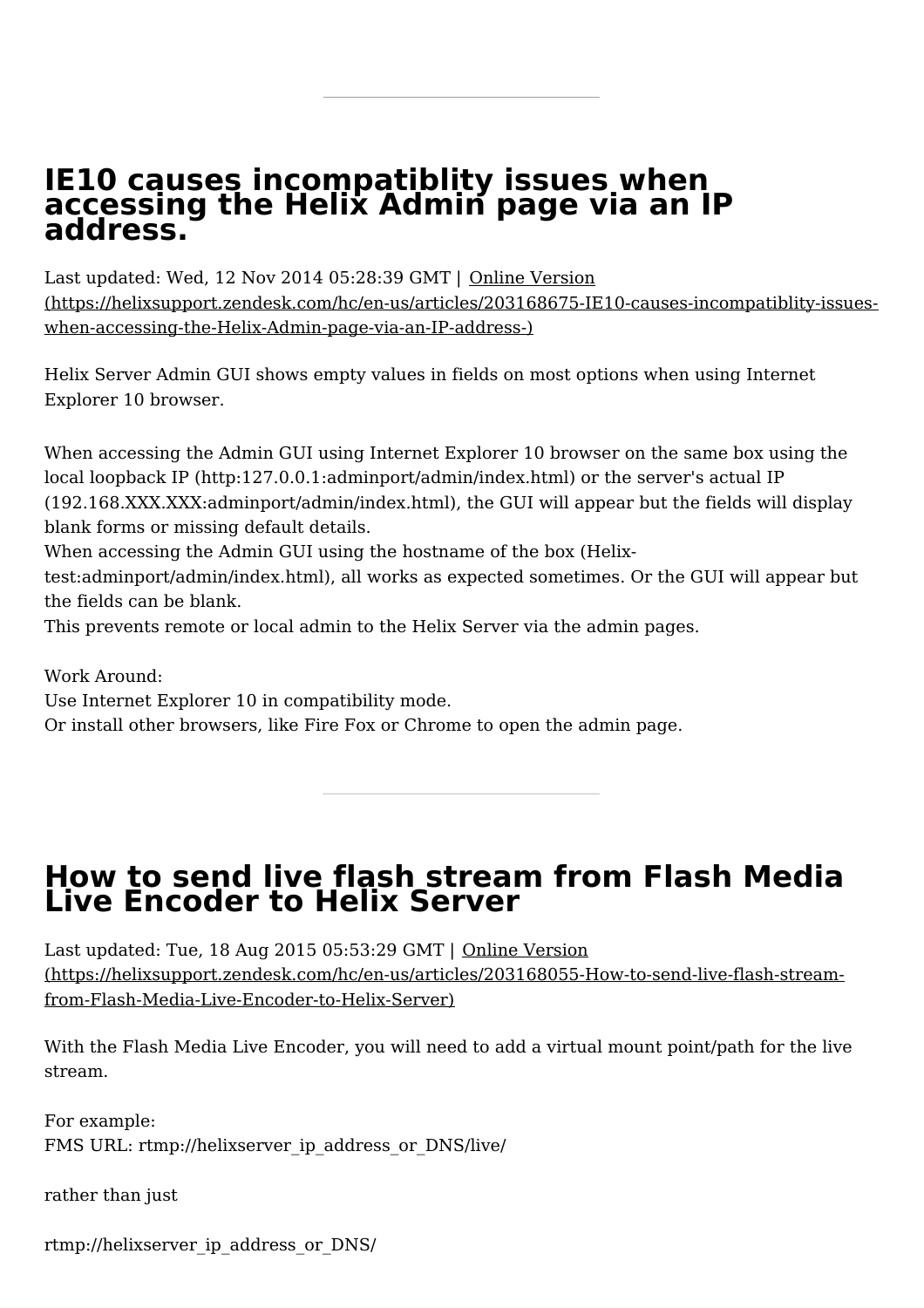The URL to access the stream via a Flash player would then be:

rtmp://helixserver\_ip\_address\_or\_DNS/rtmplive/live/livestreamname

## <span id="page-15-0"></span>**How do I customoze my Differentiated Services from ToS to DSCP?**

Last updated: Fri, 08 Jan 2016 00:11:38 GMT | Online Version [\(https://helixsupport.zendesk.com/hc/en-us/articles/203148145-How-do-I-customoze-my-](https://helixsupport.zendesk.com/hc/en-us/articles/203148145-How-do-I-customoze-my-Differentiated-Services-from-ToS-to-DSCP-) Differentiated-Services-from-ToS-to-DSCP-)

Here is how the rmserver.cfg file looks when setting DiffServ

<List Name="DiffServ"> <Var Media="0"/> <Var Control="0"/>  $\langle$ List $\rangle$ 

This is written out the first time you set it to something other than default, otherwise it doesn't exist in the cfg file. The above sample is back to default so we can see the base configuration.

So, to translate from ToS to DSCP, you have to figure out the binary representation of your levels, ie. CS4 for streaming and AF31 for control. The binary for CS4 is 100000 and for AF31 is 011010.

To convert using Admin Tool Gui, then look at the links below and see what ToS represents.

CS4 100 000 = Flash Override (100), + Normal Delay (0), + Normal Throughput(0), + Normal Delivery(0)  $AF31 011 010 = Flash(011)$ , + Normal Delay(0), + High Throughput(1), + Normal Delivery(0)

OR

Use a binary calculator and figure out what the 6 bit representation of 100 000 (+ 2 extra bits 00) would be in decimal (8 bit number total). For CS4,  $128 = 1000000$ . Therefore,  $\leq$ Var Media="0"/> would be changed to <Var Media="128"/>

http://en.wikipedia.org/wiki/Differentiated\_services [\(http://en.wikipedia.org/wiki/Differentiated\\_services\)](http://en.wikipedia.org/wiki/Differentiated_services) http://bogpeople.com/networking/dscp.shtml [\(http://bogpeople.com/networking/dscp.shtml\)](http://bogpeople.com/networking/dscp.shtml)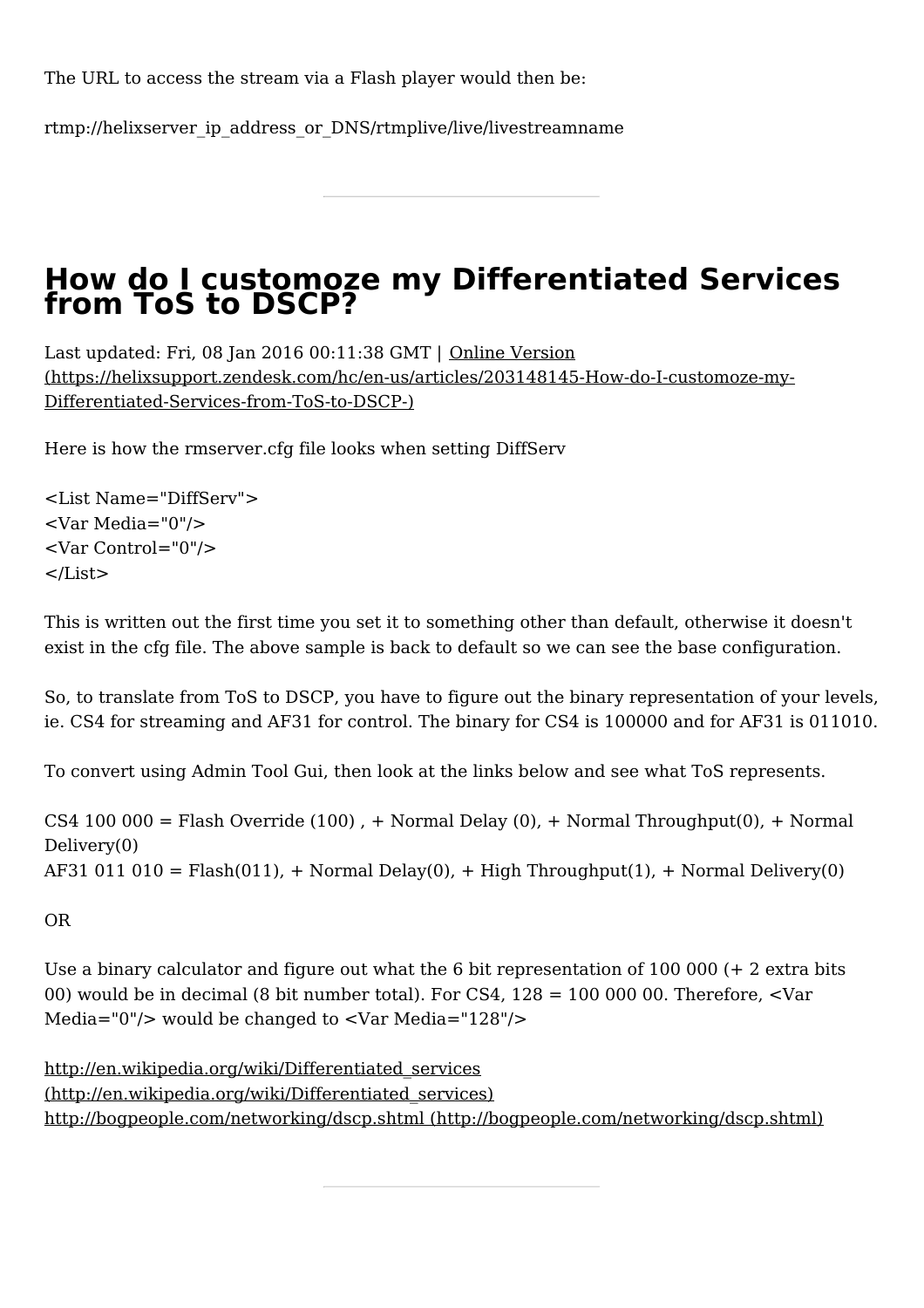## <span id="page-16-0"></span>**Why are RAMGEN and/or ASXGEN not working outside of the network?**

Last updated: Mon, 20 Jul 2015 20:33:33 GMT | Online Version [\(https://helixsupport.zendesk.com/hc/en-us/articles/203148065-Why-are-RAMGEN-and-or-](https://helixsupport.zendesk.com/hc/en-us/articles/203148065-Why-are-RAMGEN-and-or-ASXGEN-not-working-outside-of-the-network-)ASXGEN-not-working-outside-of-the-network-)

The purpose of RAMGEN, ASXGEN and SDPGEN is to allow for an initial request to be made over HTTP. When used in an environment that has both a internal and an external IP address, the external hostname/IP needs to be specified in the rmserver.cfg file for the Helix Server. The process can be done in one of two ways.

1. For ramgen:

Add the HostName variable to the Ram File Generator section, nested within the RAMGEN function contained in the rmserver.cfg file:

<List Name="RAM File Generator"> <Var ShortName="pn-ramgen"/> <Var MountPoint="/ramgen/"/> <Var HostName="helixserver.example.com [\(http://helixserver.example.com\)](http://helixserver.example.com)"/> </List>

Then simply repeat this step for SDP File Generator section if needed for sdpgen use.

2. For asxgen:

Add this line to the bottom of the rmserver.cfg file.

<Var HostName="helixserver.example.com [\(http://helixserver.example.com\)](http://helixserver.example.com)"/>

3. Restart your Helix Server for changes to make effect.

URL's to stream your media will be similar to the following:

<http://helixserver.example.com/ramgen/realvideo10.rm?usehostname> (http://helixserver.example.com/ramgen/realvideo10.rm?usehostname) <http://helixserver.example.com/ramgen/realvideo10.rm> (http://helixserver.example.com/ramgen/realvideo10.rm) <http://helixserver.example.com/asxgen/Desertrace.wmv?usehostname> (http://helixserver.example.com/asxgen/Desertrace.wmv?usehostname) <http://helixserver.example.com/asxgen/Desertrace.wmv> (http://helixserver.example.com/asxgen/Desertrace.wmv)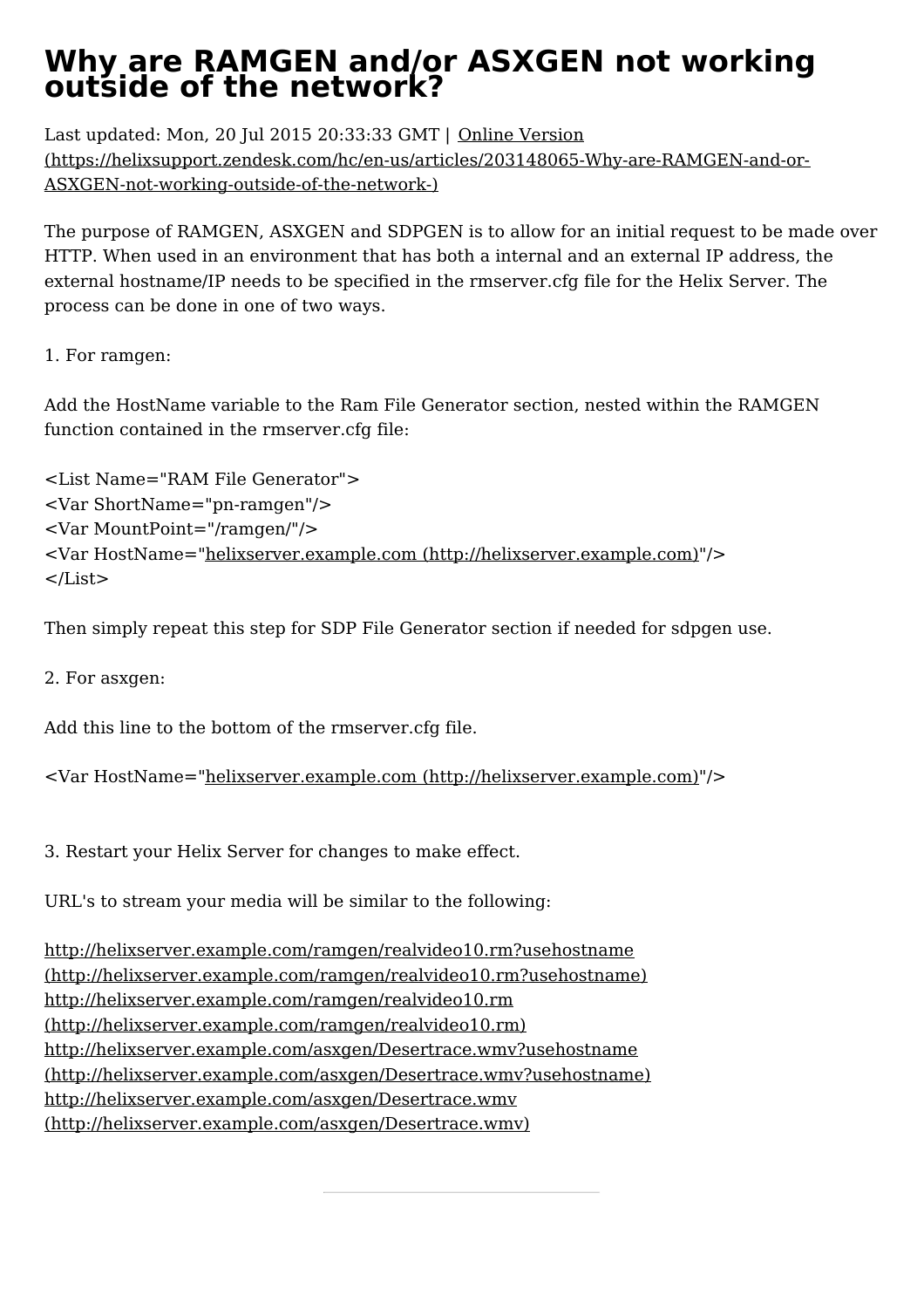## <span id="page-17-0"></span>**How do I customize my SSL Ciphers?**

Last updated: Mon, 10 Nov 2014 19:03:00 GMT | Online Version [\(https://helixsupport.zendesk.com/hc/en-us/articles/203147625-How-do-I-customize-my-SSL-](https://helixsupport.zendesk.com/hc/en-us/articles/203147625-How-do-I-customize-my-SSL-Ciphers-)Ciphers-)

```
You can manually change your SSL Ciphers within your rmserver.cfg file.
1) Look for the following section:
\leq -- S S L / T L S -->
<List Name="SSL">
  <Var Ciphers="DEFAULT"/>
  <Var Key="/home/dean/server142-64/Certificates/key.pem"/>
  <Var Cert="/home/dean/server142-64/Certificates/cert.pem"/>
  <Var DisableSSLv2="False"/>
  <Var DisableSSLv3="False"/>
  <Var DisableTLSv1="False"/>
</List>
2) Change <Var Ciphers="DEFAULT"/> to the cipher level you desire
using the alternate cipher string options as listed in the OpenSSL
ciphers documentation:
http://www.openssl.org/docs/apps/ciphers.html
(http://www.openssl.org/docs/apps/ciphers.html)For instance, <Var Ciphers="HIGH"/>
```
## <span id="page-17-1"></span>**Helix Server v15.2.1 streams HLS Multitrack for iOS 7.x only**

Last updated: Fri, 08 Jan 2016 00:10:44 GMT | Online Version [\(https://helixsupport.zendesk.com/hc/en-us/articles/204845825-Helix-Server-v15-2-1-streams-](https://helixsupport.zendesk.com/hc/en-us/articles/204845825-Helix-Server-v15-2-1-streams-HLS-Multitrack-for-iOS-7-x-only) HLS-Multitrack-for-iOS-7-x-only)

We have discovered an issue where the v15.2.1 feature, HLS Multitrack, only functions with iOS v7 clients.

iOS earlier than v7 does not play the stream. iOS v8 and later plays the stream, however, it uses the first language track only and there is not an option to choose other tracks for the stream.

Desktop and Andriod clients do not play the stream as expected (playback error or no audio).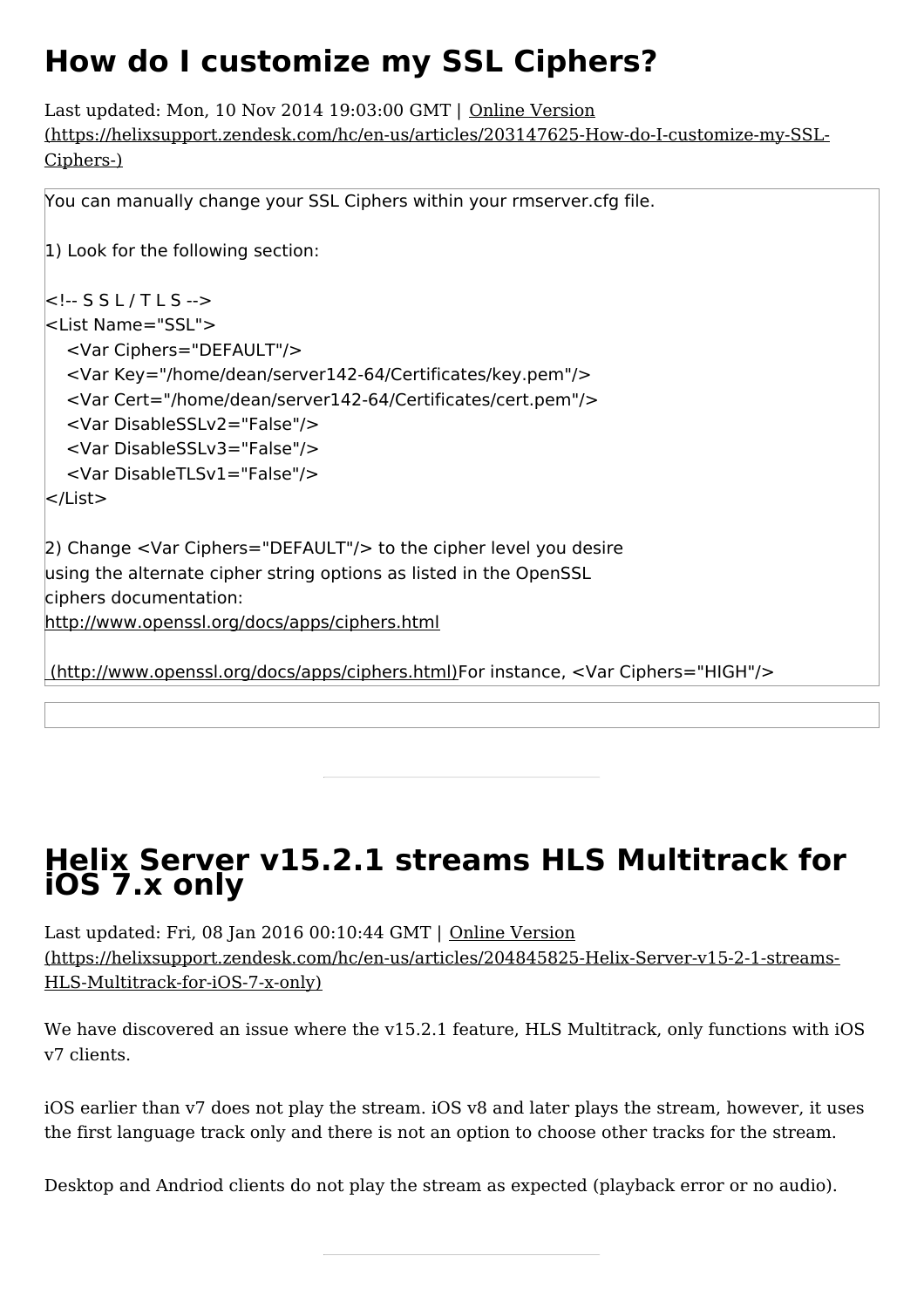## <span id="page-18-0"></span>**How do I deliver a live stream to the iPhone or iPad (HLS)?**

Last updated: Thu, 10 Sep 2015 15:34:37 GMT | Online Version [\(https://helixsupport.zendesk.com/hc/en-us/articles/203078805-How-do-I-deliver-a-live-stream-to](https://helixsupport.zendesk.com/hc/en-us/articles/203078805-How-do-I-deliver-a-live-stream-to-the-iPhone-or-iPad-HLS-)the-iPhone-or-iPad-HLS-)

How do I deliver a live stream to the iPhone or iPad?

The following instructions use the predefined HLS and live streaming mount points. If you are using customized mount points, please refer to your Helix Server inline guide for additional details.

This topic will be covered in four sections:

- 1. Configuring your Helix Server
- 2. Configuring your Helix Producer/encoder
- 3. Verifying and testing your live stream
- 4. Troubleshooting

**1. Configuring your Helix Server for HLS/iPhone Streaming**

#### **A. Enable Media Segmentation**

1) Log on to your Helix Administrator

http:// helixserveraddress: admin\_port/admin/index.html, and click on Media Delivery menu, HLS Setup menu. For Helix Server v14.x this configuration page can be found under the Content Management menu, Media Segmentation menu.

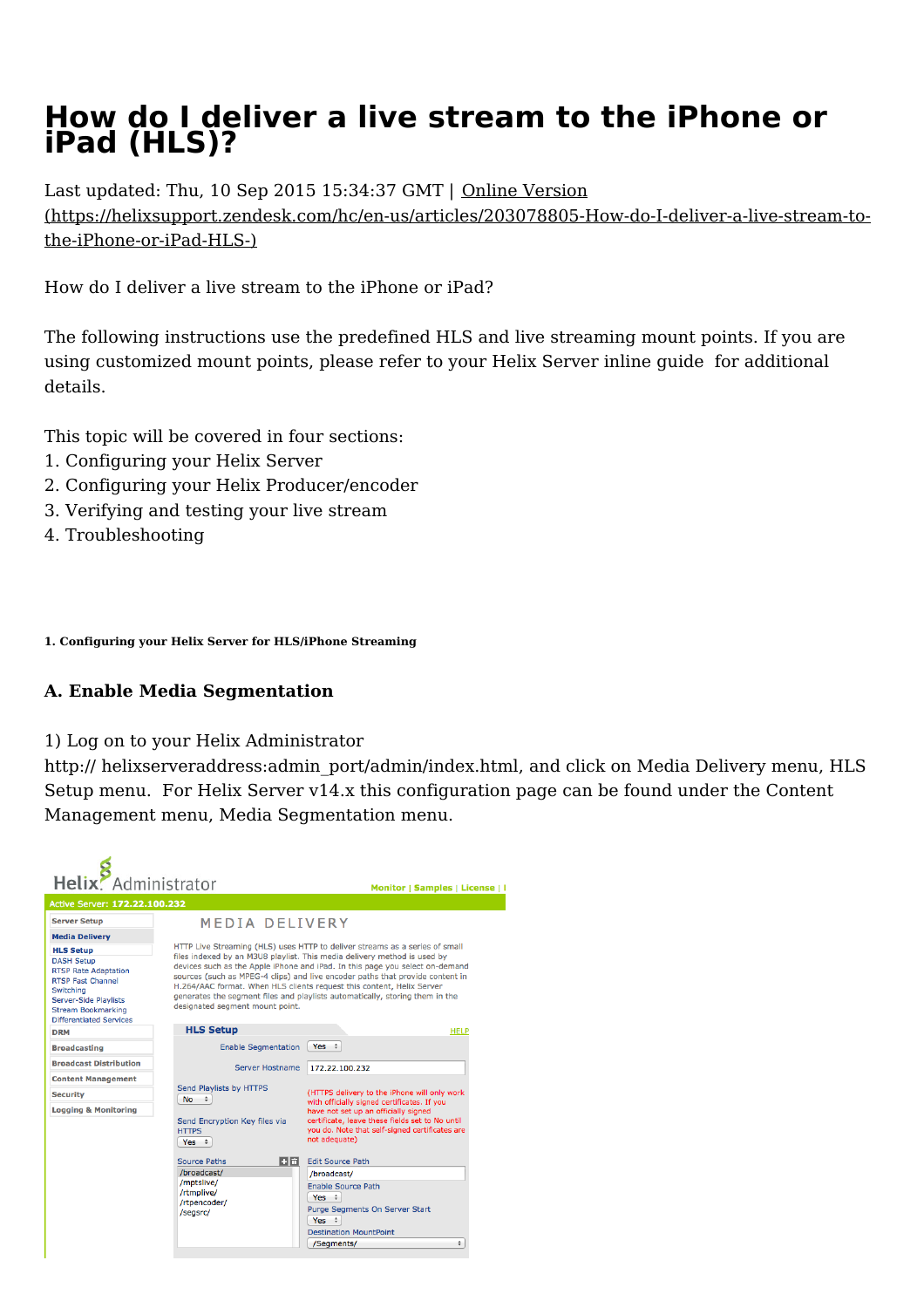#### **Configuring your Helix Server for iPhone Streaming**

#### **A. Enable Media Segmentation**

1) Log on to your Helix Administrator

http:// helixserveraddress:admin\_port/admin/index.html, and click on Content Management menu, then Media Segmentation. For Helix Server v15.x this configuration page can be found under the Media Delivery Menu, HLS Setup.



[production/s3\\_images/444973/Picture\\_3.png\)](http://s3.amazonaws.com/satisfaction-production/s3_images/444973/Picture_3.png)

#### Fig. 1 - Helix Server v14.x



[\(https://d2r1vs3d9006ap.cloudfront.net/s3\\_images/916029/ScreenShot2013-06-](https://d2r1vs3d9006ap.cloudfront.net/s3_images/916029/ScreenShot2013-06-21at9.33.25AM.png?1371832538) 21at9.33.25AM.png?1371832538) Fig. 2 - Helix Server v15.x

2) Enable Segmentation dropdown box, choose 'Yes'

3) Server Hostname: Enter your server IP address or DNS name

4) Enable your live stream source path, i.e. /broadcast/ or /rtmplive/ Note: Custom mount points for VOD delivery will need to be added as a source path and enabled.

5) Click Apply at the bottom of the page

The Source Paths and Mount Point Descriptions will be predefined for you. If you are not using the Helix Server predefined segsrc (or iPhone-src for v14.x), broadcast, or rtpencoder mount points, these sections will need to be modified.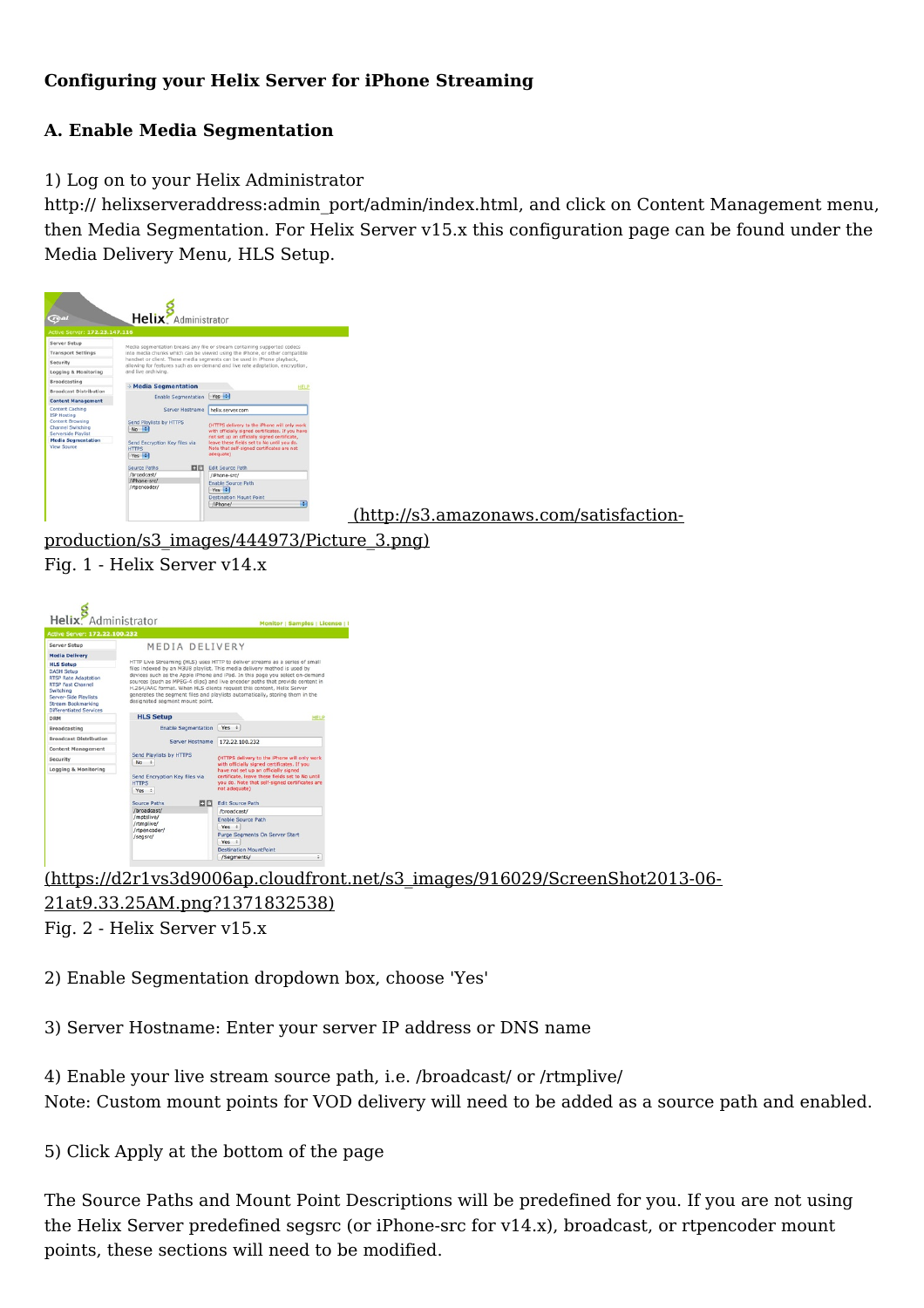#### **B. Configure Authentication settings**

1) Click on the Security Menu, then Authentication.

2) Under the green User Management label, click 'Add User to Realm'

3) Enter the username and password you would like to use to authenticate your encoder to the Helix Server. Click OK.

#### **C. Configure Broadcasting settings**

You may skip this step if you are using Helix Mobile Producer AND the Helix Push Server broadcast method. See the section on Configuring Helix Mobile Producer.

1) Click on the Broadcasting menu, then QT & RTP Encoding

- 2) Enable SDP Directory Scan: set to 'Yes'
- 3) Click Apply

4) Restart your Helix Server for the changes to take affect.

**2. Configuring your Helix Producer/Helix Mobile Producer to deliver a live iPhone compatible stream.**

Note: RealProducer or RealProducer Plus do not deliver iPhone compatible streams.

#### **A. Input Tab**



1) Input Source: select 'Device'

2) Audio: and Video: from the drop down boxes, select your input sources

#### **B. Output Tab**

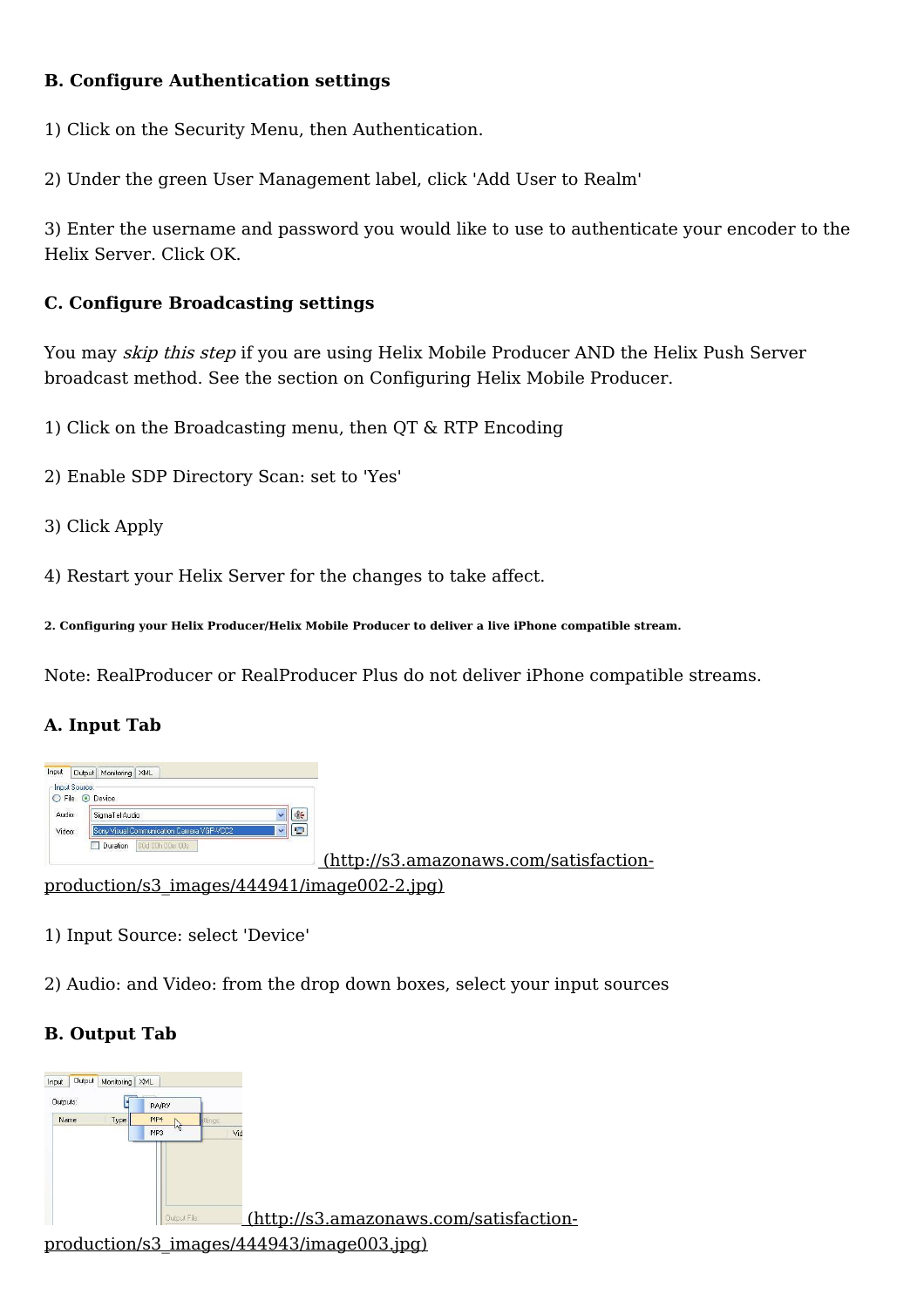1) Outputs: click on the blue plus button above the outputs section and select an output mode, MP4 or 3GPP R6.

2) Encoding Settings: predefined outputs will be populated for you. If there is more than one line listed in the Encoding Settings box, select one and hit the red X button. Confirm removing the encoding entry.

a. For testing purposes you can keep this predefined encoding setting - confirm that the Video Codec is H.264 and the Audio Codec is AAC+ or AAC. You can later edit the settings details, see the 'How to change your broadcast settings' section below.

| Gutput Servers: |                  |         |  |             |                                                               |
|-----------------|------------------|---------|--|-------------|---------------------------------------------------------------|
| Name            | Stream Name Type | Address |  | SDP Flenane |                                                               |
|                 |                  |         |  |             | <u><b>External (http://s3.amazonaws.com/satisfaction-</b></u> |
|                 |                  |         |  |             | production/s3 images/444945/image005.jpg)                     |

3) Output Servers: click on the blue plus button to the right of the Output Servers section. Choose your broadcast method - either 'Helix Push Server' OR 'RTP Push Server' and click the 'Add to Job' button.

Note: Using Helix Server's predefined broadcast mount point, otherwise known as Helix Push Server, is the simplest and fastest broadcast method to set up.

| Name:     | Helix Push Server |                       |                      |
|-----------|-------------------|-----------------------|----------------------|
|           | Server Settings:  |                       |                      |
|           | Server Type:      | Helix Push            | v                    |
|           | Stream Name:      | live.mp4              |                      |
|           | Server Address:   | helix domain com      |                      |
|           | Server HTTP Port: | 80                    |                      |
| Username: |                   | Password:<br>username | <b>XXXXXXXXX</b>     |
| Transport |                   | ⊙ UDP<br>O TCP        | Save Password in Job |

(http://s3.amazonaws.com/satisfaction-

[production/s3\\_images/444949/image006-1.jpg\)](http://s3.amazonaws.com/satisfaction-production/s3_images/444949/image006-1.jpg)

a. Helix Push Server: Double-click or select and click the pencil button to edit the settings to point to your Helix Server

1. Server Type: Helix Push

2. Stream Name: change the 'STREAMNAME' marker to the appropriate stream name, such as live.mp4 or live.3gp

3. Server Address: change the 'SERVER\_ADDR' marker to your Helix Server IP address or DNS name.

4. ServerHTTP Port: change this only if you have customized your Helix Server HTTP port

5. Username: and Password: enter the appropriate username and password. For testing

purposes, you can use your Helix Administrator Tool username and password.

6. Click OK, and repeat your password when prompted

b. OR RTP Push Server: Double-click or select and click the pencil button to edit the settings to point to your Helix Server

1. Server Type: RTP Push

2. Stream Name: this option is greyed out for RTP Push

3. Server Address: change the 'SERVER\_ADDR' marker to your Helix Server IP address or DNS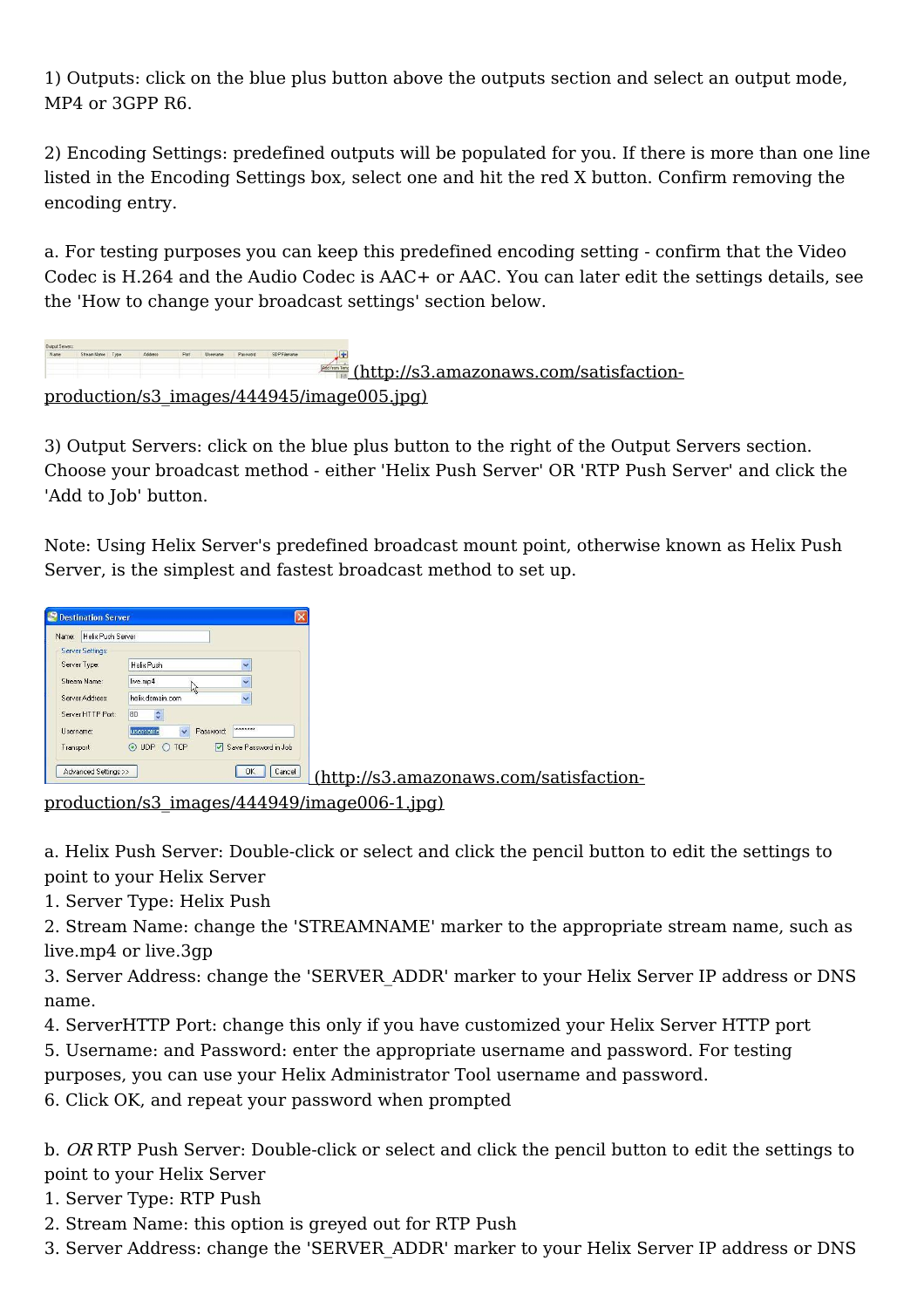name.

4. Server Port: the default ports used are 50002 to 50050

5. DSP Filename: the default file name is live.sdp. Click the disk icon to set up the location of where your .sdp file will be saved. Make note of its location as you will need to copy this file to your Helix Server.

6. Click OK

4) Start your live feed into your capture card.

S Helix Producer Standard 13.1 - C: \Documents and Settings\robthomas\My Documents\Stre New *in* Open **B** Save | Undo Start Job | Sten Job | Cancel Job | Settings Advisor (http://s3.amazonaws.com/satisfaction[production/s3\\_images/444953/image007.jpg\)](http://s3.amazonaws.com/satisfaction-production/s3_images/444953/image007.jpg)

5) Start your live broadcast to Helix Server. This will create your SDP file in the location you specified if you are using the RTP Push broadcast method.

6) Skip this step if you are using Helix Push Server broadcast method. Copy your live.sdp file to the Content/rtpencodersdp directory of Helix Server. If possible you can save your SDP file directly to your server if you have the appropriate folder shared in Windows. Linux and Solaris will need to use SMB. If you cannot save the SDP file directly to your shared folder from Windows you will need to use another method such as FTP or SCP to get your sdp file into the correct directory.

**3. Verify and test your Live Stream**

#### **A. Log on to your Helix Administrator**

http:// helixserveraddress:admin\_port/admin/index.html and click on Logging & Monitoring menu, then Server Monitor, then the Connections tab to verify that the stream is being received by Helix Server. You should see an entry with your encoder IP address, type encoder, and the filename of your live stream.

**B. Open an RTP player**, such as Quicktime Player, VLC Player, or RealPlayer.



[production/s3\\_images/444959/Picture\\_12.png\)](http://s3.amazonaws.com/satisfaction-production/s3_images/444959/Picture_12.png)

1) Open file/location to your URL. It will be similar to the following URL's.

Helix Push Server method: rtsp:// helix\_server\_address/broadcast/live.mp4

RTP Push method: rtsp:// helix\_server\_address/rtpencoder/live.sdp

2). Connect your iPhone via Safari using the following URL:

Helix Push Server method: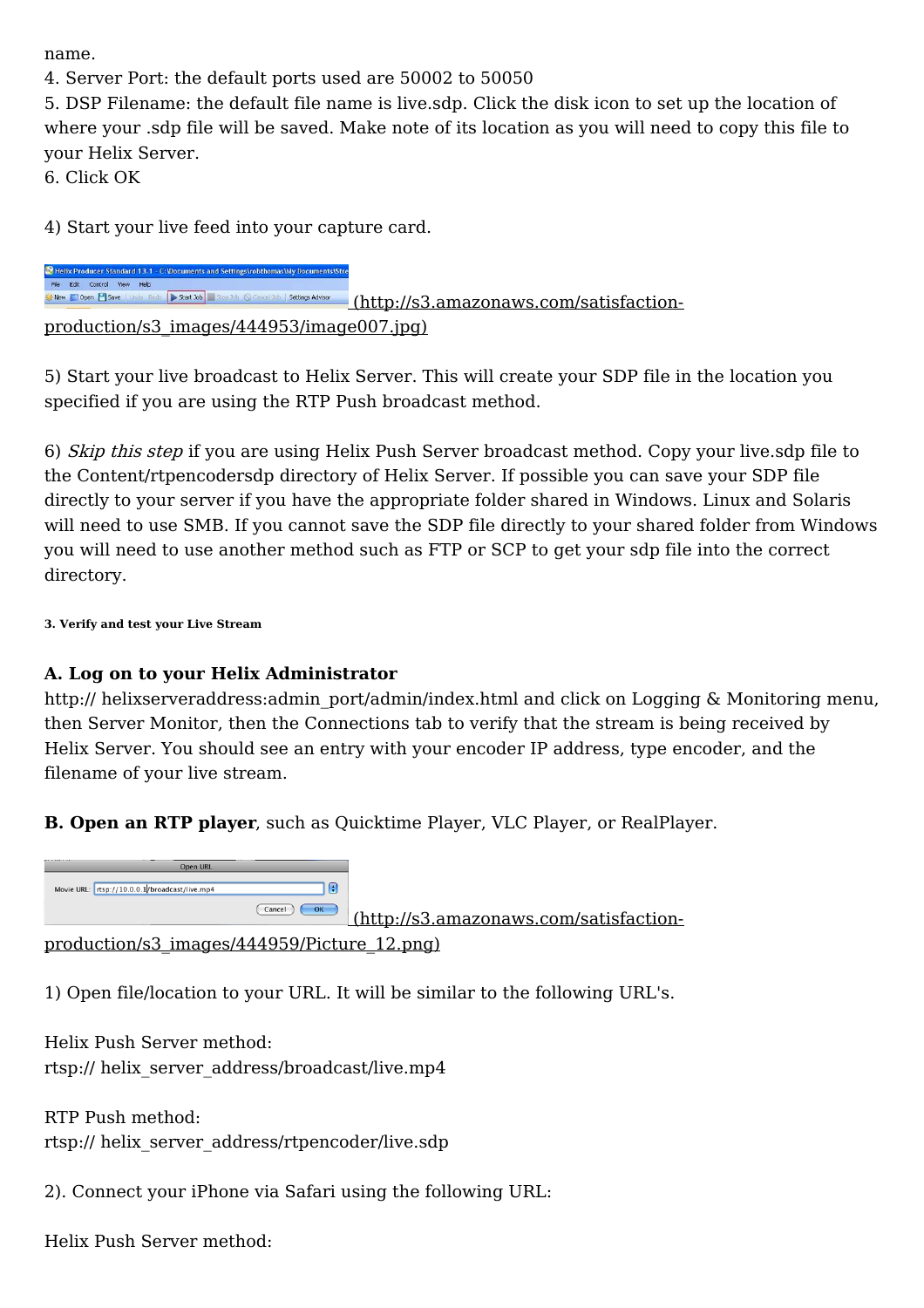http:// helix\_server\_address/m3ugen/broadcast/live.mp4

RTP Push method: http:// helix\_server\_address/m3ugen/rtpencoder/live.sdp

#### **4. TROUBLESHOOTING**

1. Verify that the Helix Server is segmenting your live stream. Look in your Helix Server Content\Segments directory. A new directory of either 'broadcast' (for Helix Push Server) or 'rtpencoder' (for RTP Push) should be present. Within the appropriate directory, you will see a .m3u8 file created. If it is not you need to wait about 30 seconds. Each of the three .ts files are 10 seconds in length and there needs to be three before a playlist will be generated.

2. If you are still having problems, please make sure that port 554 is open on your firewall and your NAT is properly configured. You can also test this by accessing any static rtsp content. Try preinstalled content using VLC Player:

rtsp://helix\_server\_address/segsrc/filename.mp4 (check actual file name, as this may change with different versions of Helix Server)

3. If you cannot view your RTP stream please make sure that your sdp file reflects the IP address of the transmitter. Some applications may create the SDP file to stream to localhost (127.0.0.1). This is always the case with Apple's Quicktime Broadcaster for the Macintosh.

4. If you still cannot view the stream ensure that both the audio and video bitrates are expressed in the sdp file. Some encoders will not include both pieces of information.

5. If you do NOT have SDP directory scan enabled then neither the HLS playlist nor the segmented .ts files will be generated until the first player connects. If a quicktime player is the first to connect there will be no real lag in the live feed for Quicktime. If it is an iPhone connecting first there will be 30 seconds of lag while the three .ts files are created for the iPhone. It is highly recommended that you enable SDP directory scan.

6. There will be no lag when you connect to your live stream using Quicktime. If an iPhone connects within the first 30 seconds of your broadcast there will be up to 30 seconds of lag while the three .ts files are created for the iPhone.

7. If you can view the stream with QT or VLC Player, and your server is segmenting the files, check to see that your iPhone has access to your server network. One easy way to do this is to launch Safari on your iPhone and access your Admin tool,

[http://serveraddress:admin\\_port/admin...](http://serveraddressadmin_port) (http://serveraddressadmin\_port). If you are not able to load the Admin web page, your iPhone does not have access to your server's network

## <span id="page-23-0"></span>**Microsoft updates can cause Helix Server v15.2.1 start up to hang in Windows 2012**

Last updated: Sat, 15 Aug 2015 20:57:05 GMT | Online Version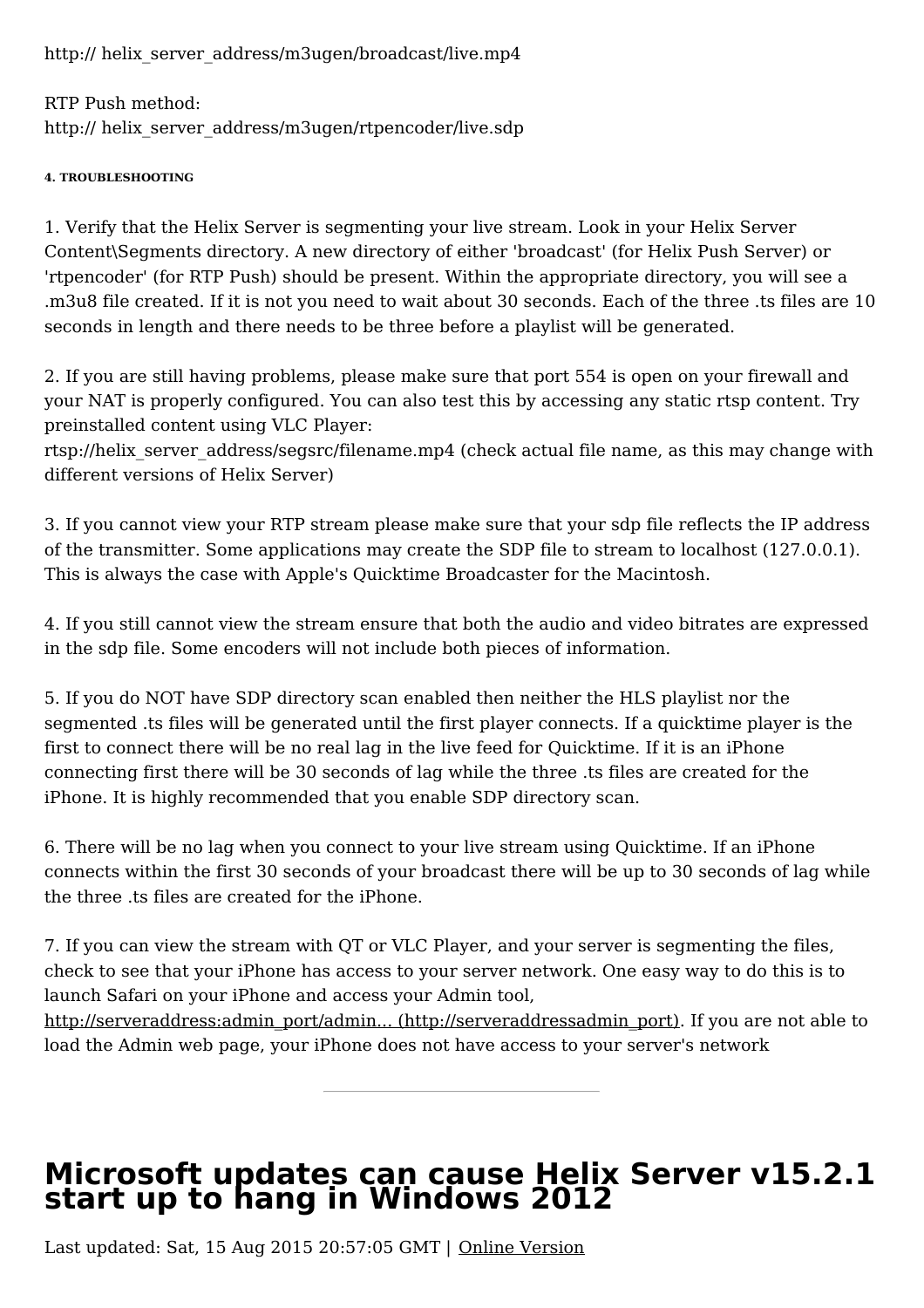[\(https://helixsupport.zendesk.com/hc/en-us/articles/202727469-Microsoft-updates-can-cause-](https://helixsupport.zendesk.com/hc/en-us/articles/202727469-Microsoft-updates-can-cause-Helix-Server-v15-2-1-start-up-to-hang-in-Windows-2012) Helix-Server-v15-2-1-start-up-to-hang-in-Windows-2012)

Running Microsoft updates can sometimes cause a hang on Helix Server startup. When performing a manual startup via the Terminal, you may see the startup process hang at

'Creating Server Space...'

Known Systems Affected: Windows 2012 with Helix Server v15.2.1

Suggested Fix:

- 1) Uninstalling the Microsoft update that caused the startup hang
- 2) Restart OS
- 3) Reinstall the Microsoft update
- 4) Restart OS

5) Waiting additional time before initializing the Helix Server startup after system reboot

Warning: This issue can also re-occur after new Microsoft Updates are applied. Check the functionality of your Helix Server after every Microsoft OS Update.

Note: This can happen regardless of when the Microsoft Updates are applied in relation to when Helix Server was installed. We have seen this issue even when Helix Server is installed months after the Microsoft Updates were applied.

## <span id="page-24-0"></span>**Why can't I see the Helix Admin Server Monitor tool?**

Last updated: Fri, 11 Sep 2015 08:49:36 GMT | Online Version [\(https://helixsupport.zendesk.com/hc/en-us/articles/202727029-Why-can-t-I-see-the-Helix-Admin-](https://helixsupport.zendesk.com/hc/en-us/articles/202727029-Why-can-t-I-see-the-Helix-Admin-Server-Monitor-tool-)Server-Monitor-tool-)

The issue is related to the way Java works for security reasons and the fix is relatively simple to implement. Here are a few steps to perform to ensure security compatibility with Helix Server:

**1)** Check the version of Java you are running on your client machine. Make sure you are running Java 7 or earlier. **Java 8 is not compatible with the Helix Server Monitor tool.**

**2)** Open the Java console, by clicking on the start button on windows and typing in java in the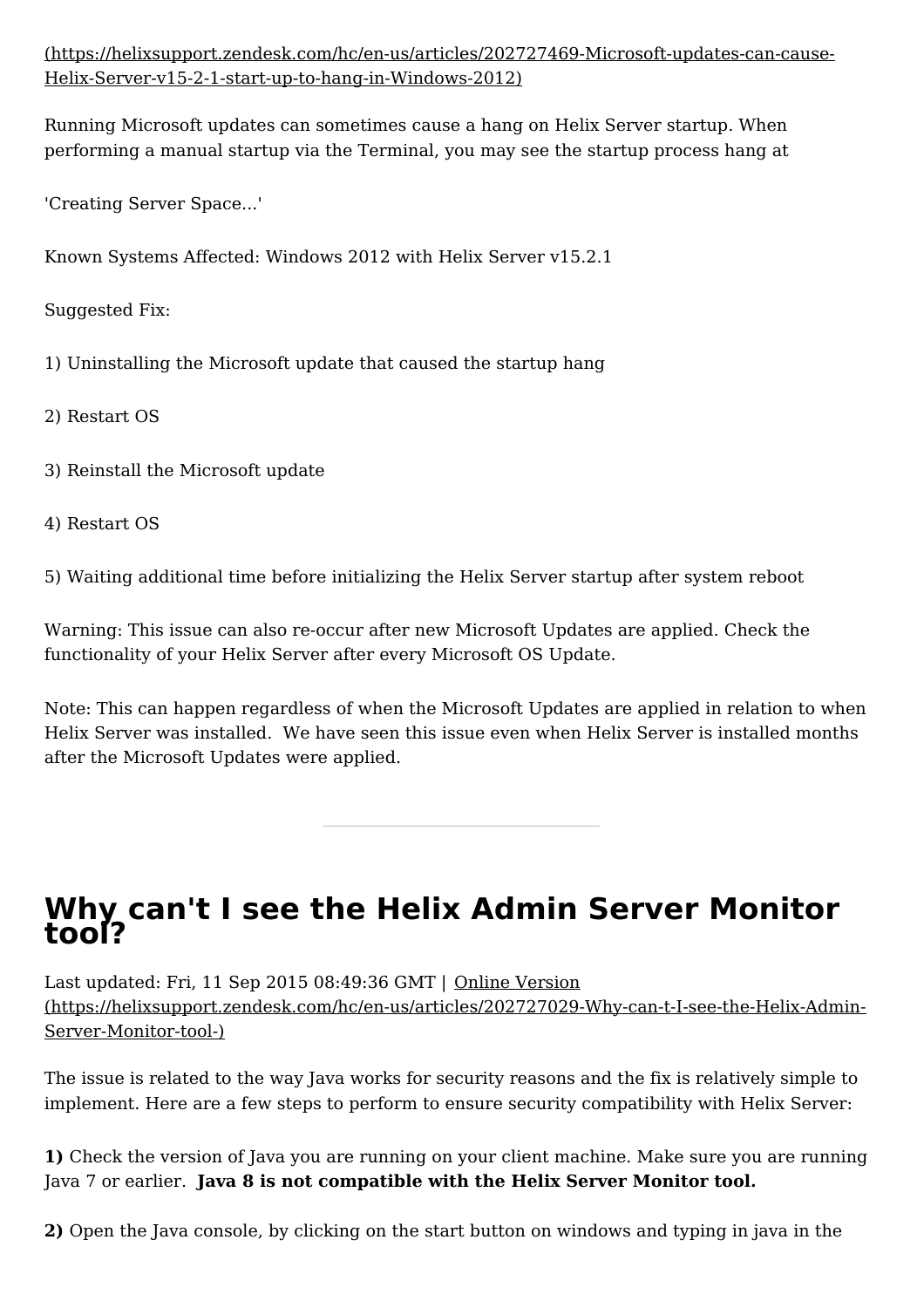search box. Then select Configure Java.

Once the Java Control panels opens, select the Security tab. Slide the Security Level to Medium, then click on Edit Site List.

On the site list add the URL for the monitor of your Helix Server >>>

#### [http://server\\_ip:port/admin/mongraph....](http://server_ipport) (http://server\_ipport)

save, close, and restart your browser and the monitor.

**3)** Run the Server Monitor tool on Helix Server or Helix Broadcaster and accept and remember all prompts, including entering the administrator password. Remember the monitor on Helix Server runs on port 9090 by default, so you must make sure this port is not blocked from your pc.

## <span id="page-25-0"></span>**How do I configure Helix Server to work with NAT?**

Last updated: Sat, 25 Jul 2015 12:48:21 GMT | Online Version [\(https://helixsupport.zendesk.com/hc/en-us/articles/202509039-How-do-I-configure-Helix-Server](https://helixsupport.zendesk.com/hc/en-us/articles/202509039-How-do-I-configure-Helix-Server-to-work-with-NAT-)to-work-with-NAT-)

When a server connects to the Internet without having an external, routable IP address, it is necessary to map certain ports from the server or firewall that performs network address translation on the network. This lets the server receive inbound data requests from the client.

Because Helix Server can serve several different kinds of data, you will need to map one port for each kind of request that you want the Helix Server to respond to from the external network.

Ports you may need to map include:

554 - RTSP requests

This is the most important port for delivering both Real Media and Quicktime video as it is the most common type of inbound data request for the Helix Server. Metafile requests and RTSP protocol URLs that have been entered directly into the RealPlayer will both default to this port unless another port is specified in the request. This port also needs to be open if you are using RAMGEN.

1935 - RTMP requests

If you plan on using the streaming Flash capability of Helix Server you need to open this port.

#### 80 - HTTP/Ramgen requests

The Helix Server listens to port 80 for all HTTP content. This includes any HTML pages that the Helix Server can deliver or any RealMedia content that is linked from a Web page using the Ramgen method. If you are using Ramgen links to connect to a Helix Server behind NAT then you will need to make several other changes as well. Modify the rmserver.cfg file directly by adding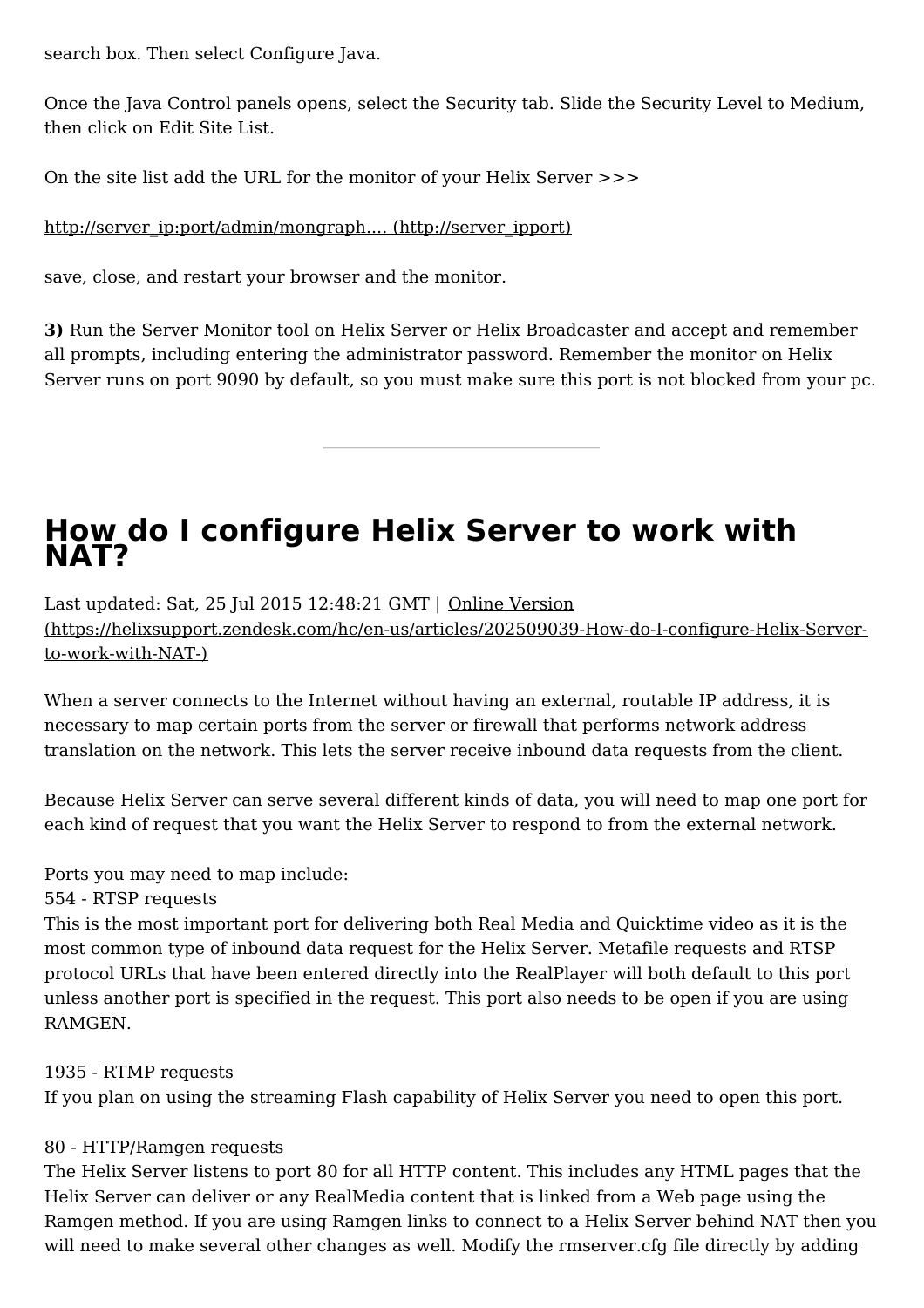the following line to the bottom of the file:

#### 443 - HTTPS requests.

Secure HTTP-based communication between Helix Server and web browsers, as well as media players behind firewalls that necessitate secure HTTP cloaking. Nonsecure HTTP requests directed toward this port are ignored.

#### 1755 - MMS requests

While Microsoft depreciated the use of MMS for Windows Media Player 11 it is still required to have this port open for streaming Windows Media to either Windows Media Player or a Silverlight embedded player.

#### 9090 - Java monitor port

The Helix Administrator's graphical Java monitor has it's own port separate from the rest of the administration tool. If you want full monitor access then map this port as well.

#### Random - Admin port

This is used to access Helix Administrator. A typical URL will appear as follows: http:// server\_ip\_or\_address:admin\_port/admin/index.html

Random - Secure Administration port

This is used to securely access Helix Administrator. A typical URL will appear as follows: https:// server\_ip\_or\_address:secure\_admin\_port/admin/index.html

If you are using Helix Mobile Server you also need the following ports open:

8008 - HTTP or HTTPS listen port for channel control.

8009 - HTTP or HTTPS listen port for requests to modify playlist sessions.

8010 - HTTP or HTTPS listen port for requests to add or delete playlists.

Connections to the Helix Administrator

The admin port is the randomly assigned or designated port number for accessing the administration tool. To access the administration functions of your Helix Server from outside your local area network, you will need to map this port.

All ports are listed here by their default value except for the Helix Administrator and the Secure Administrator ports which are randomly assigned. If you have modified your port values within the administration tool, then you will also need to adjust the mapped port values.

If you do not know what your current ports are or are having difficuly connecting to Helix Administrator, please review your rmserver.cfg file located in the base install directory of Helix Server. Always make sure to have a backup of this file in case it is edited incorrectly and causes server instability or prevents access to content.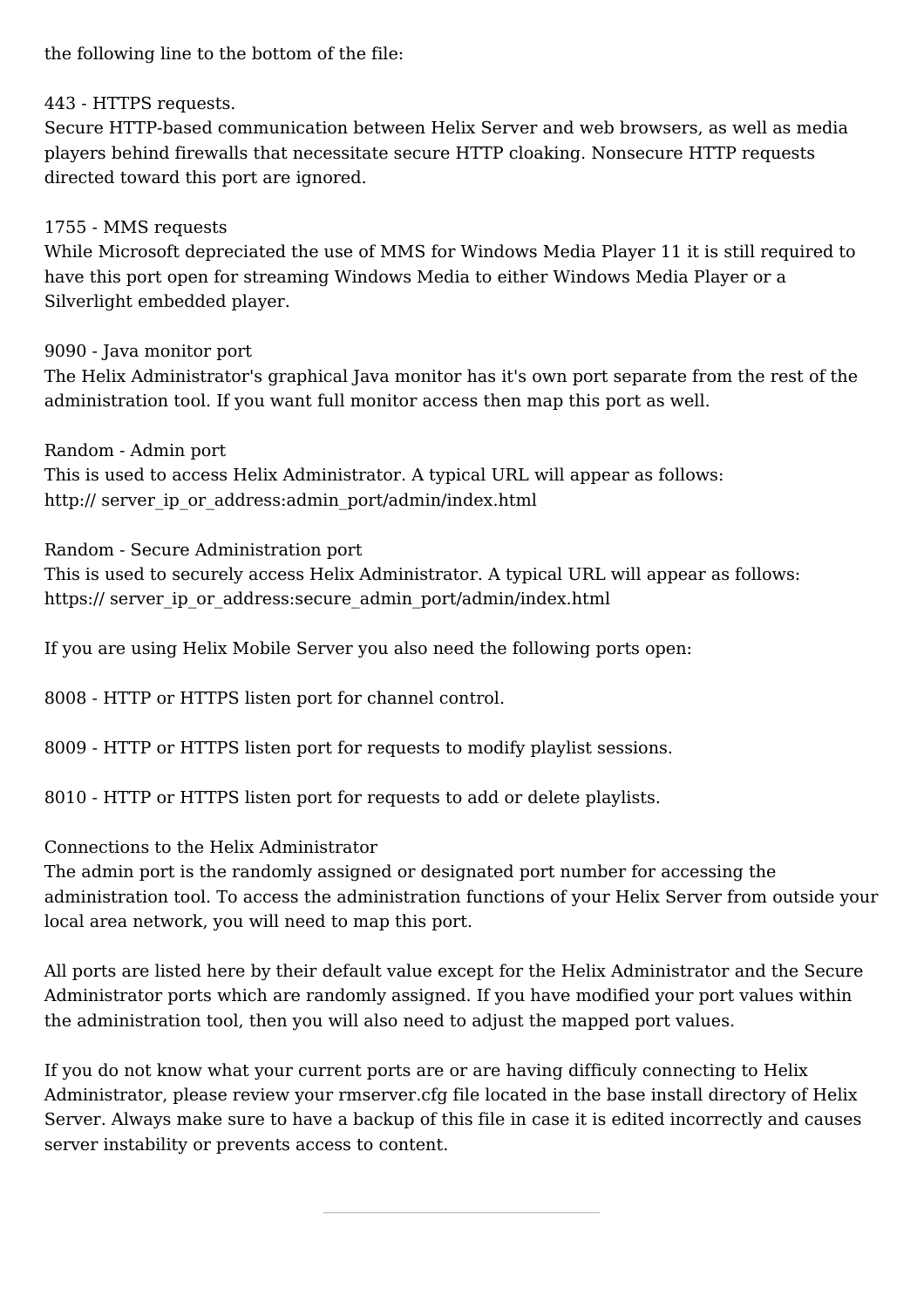### <span id="page-27-0"></span>**Why does the Error "Could not listen on :PORT" error message appear when starting Helix Server?**

Last updated: Wed, 26 Aug 2015 07:13:14 GMT | Online Version [\(https://helixsupport.zendesk.com/hc/en-us/articles/202509029--Why-does-the-Error-Could-not](https://helixsupport.zendesk.com/hc/en-us/articles/202509029--Why-does-the-Error-Could-not-listen-on-PORT-error-message-appear-when-starting-Helix-Server-)listen-on-PORT-error-message-appear-when-starting-Helix-Server-)

Error messages of this nature most commonly occur because of a port conflict or IP binding issue. Adhering to option one or two (below) should correct this behavior, and keep that error message from appearing again. In some cases Helix Server is already running when an attempt is made to start it again. When that happens there will be a conflict on port 554 and all other ports the server uses. Make sure you are only running one instance of Helix Server.

Option 1: (Checking IP Binding)

- 1. Launch Helix Server's web based administrator
- 2. Click on Server Setup > IP Binding

Bind Helix Server to 0.0.0.0 in situations where the server is expected to respond to a set of NICs. If the desire is to have Helix Server respond to only one of the NICs, then bind the server to that card's specific IP address.

If the server is not starting:

1. Open your rmserver.cfg file with a text editor

2. Locate . If this does not exist in your rmserver.cfg file, then this is not your issue, continue to Option 2.

3. Change to the correct IP address or to 0.0.0.0 to listen to all IP addresses on your system. Setting the address to 0.0.0.0 will allow your server to startup if this is your core problem.

Option 2: (Port Conflict)

Helix Server uses the following port values by default:

HTTP: 80 RTSP: 554 MMS: 1755 (Note: Other ports are used, but these are the most common source for <sup>a</sup> conflict.)

Systems that have both <sup>a</sup> web server and Helix Server installed simultaneously may experience <sup>a</sup> conflict on port 80. Windows Media Servers that reside on the same system as Helix Server may experience <sup>a</sup> conflict on port 1755.

Altering the rmserver.cfg files port assignment will correct this behavior, and make it possible for Helix Server to successfully start.

- 1. Open your rmserver.cfg file with <sup>a</sup> text editor
- 2. Locate <!--  $P$  O R T S -->
- 3. Change the port number you are having <sup>a</sup> conflict with based on the error message during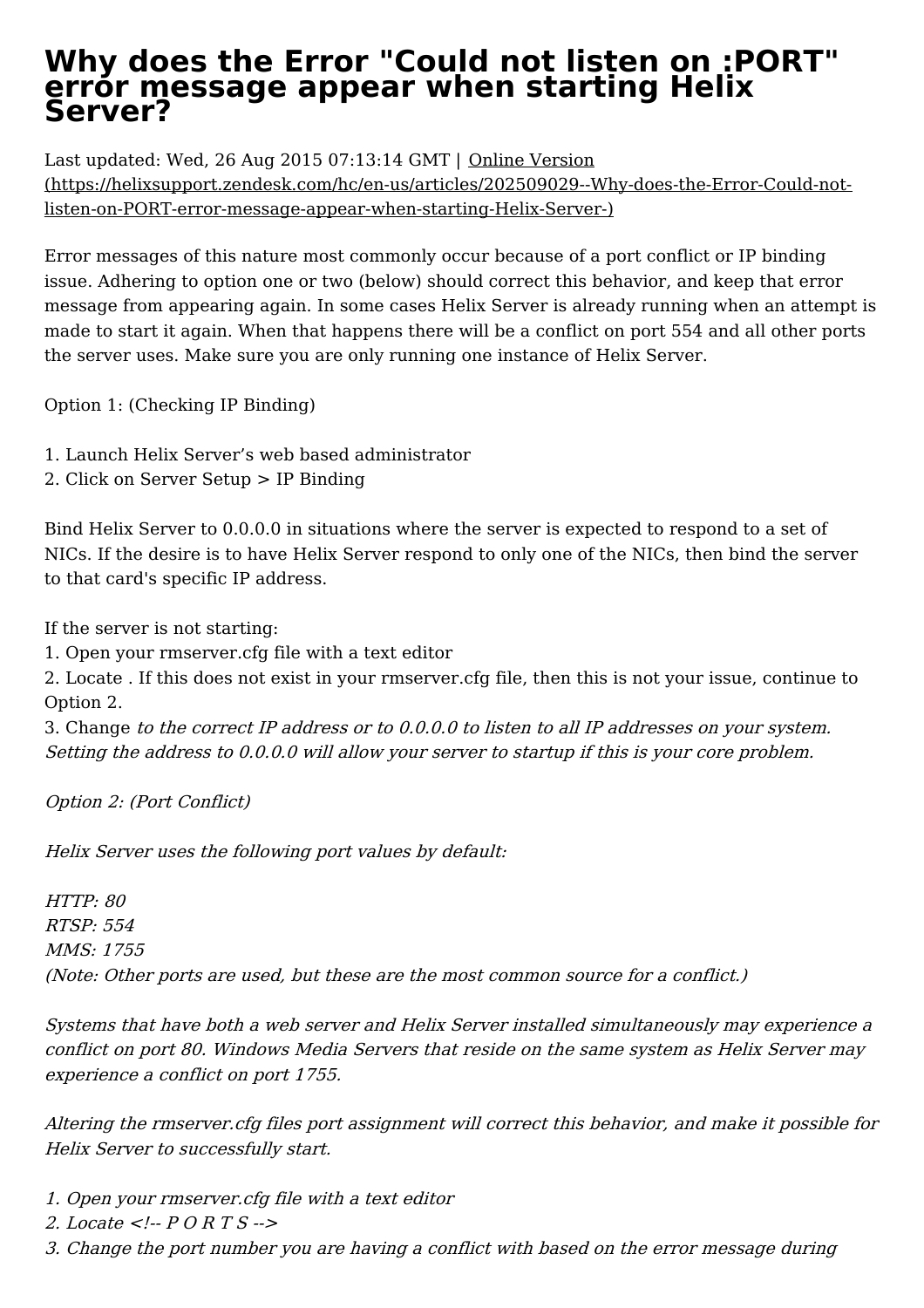your startup attempt. Could not listen on :80, would require <sup>a</sup> change to to something like OR changing port 80 on the conflicting software application (apache, IIS,etc) to port 8080 and leaving Helix Server listening to port 80.

Configuration Example: (Ports)

 $\lt'$  -- PORTS -- >

### <span id="page-28-0"></span>**Why is Helix Server reporting /dev/poll error on startup?**

Last updated: Tue, 08 Sep 2015 06:18:22 GMT | Online Version [\(https://helixsupport.zendesk.com/hc/en-us/articles/202509009-Why-is-Helix-Server-reporting](https://helixsupport.zendesk.com/hc/en-us/articles/202509009-Why-is-Helix-Server-reporting-dev-poll-error-on-startup-)dev-poll-error-on-startup-)

The /dev/poll error is most commonly seen on Sun Solaris 10 due to the fact that the server tests up to 65536 max open fds at startup and on Solaris by default 65536 is the max open fd limit per shell. Please keep in mind that Solaris 10 is only supported on Helix Server v11.1.3 to v15.1.0.

The number of fds requested via the ioctl() call (for /dev/poll) is greater than max open fds (OPEN  $MAX = = 65536$ ).

Solution 1: --------------------------- /etc/system \*------ start change ------ \* hard limit of max open fds. this needs to be greater than the helix server's limit which is 65536 (216) set rlim\_fd\_max=100000 \* soft limit of max open fds \* this change is not required, because u can use 'ulimit -n 'to set the \* limit per shell set rlim\_fd\_cur=100000 \*------ end change ------

and use limit or ulimit to set the max open fds in ur shell (to less than the hard limit):

\$ ulimit -n 65536

Solution 2:

---------------------------

If the above issue is not resolving the issue it is possible to have Helix Server bypass this check by running the following parameter when starting the server:

Bin/rmserver rmserver.cfg --ndp &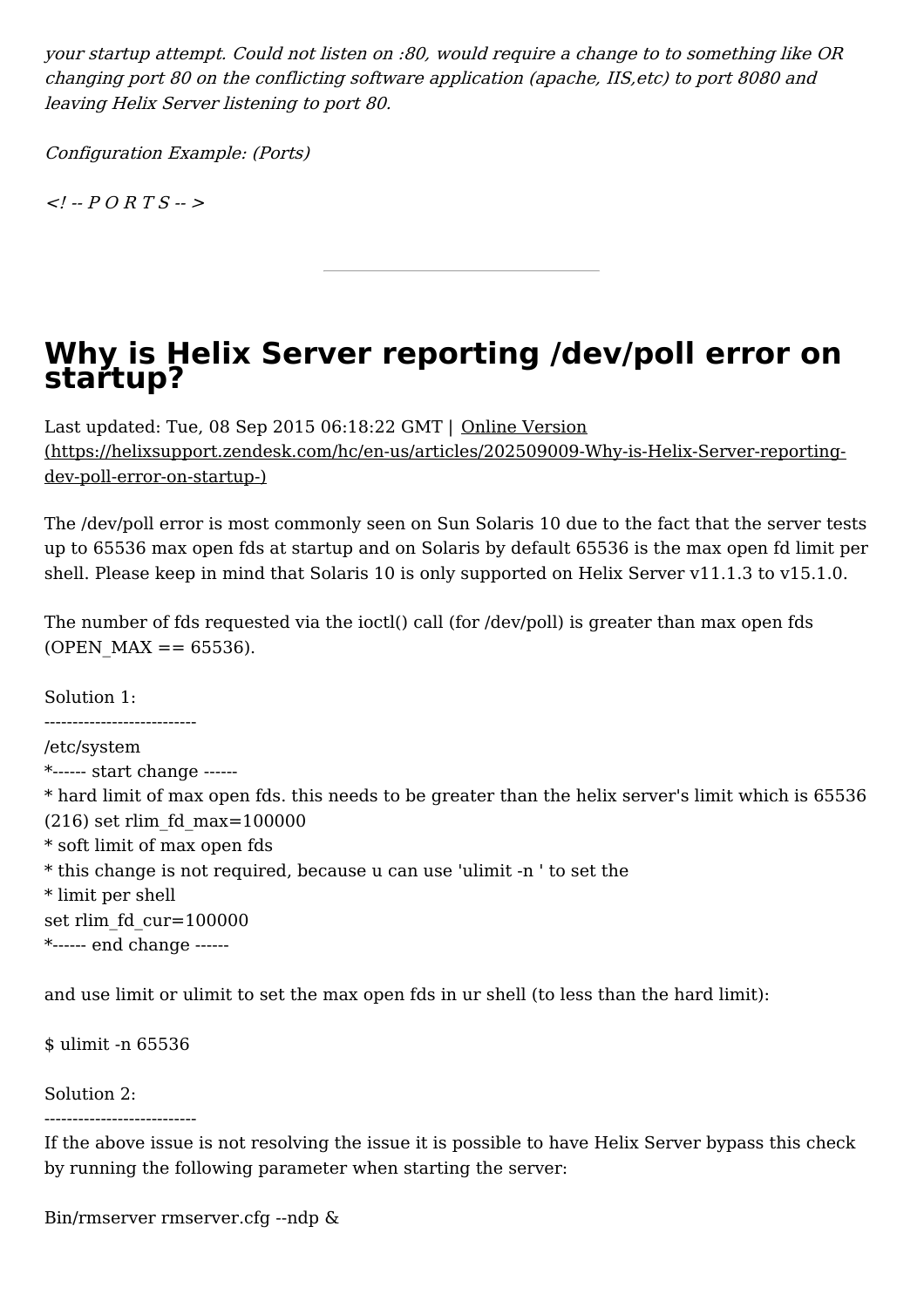This should allow Helix Server to startup properly and put the service in the background.

---------------------------

ERROR EXAMPLE: ---------------------------

Invalid argument/dev/poll ioctl DP\_POLL failed/dev/poll ioctl DP\_POLL failed

: : Invalid argumentInvalid argument

Invalid argument/dev/poll ioctl DP\_POLL failed

/dev/poll ioctl DP\_POLL failed:

Invalid argument: /dev/poll ioctl DP\_POLL failed

: Invalid argument/dev/poll ioctl DP\_POLL failed/dev/poll ioctl DP\_POLL failed/dev/poll ioctl DP\_POLL failed: Invalid argument: :

<span id="page-29-0"></span>**How to set up SLTA for Cisco music on hold**

Last updated: Fri, 24 Jul 2015 19:59:55 GMT | Online Version [\(https://helixsupport.zendesk.com/hc/en-us/articles/202508089-How-to-set-up-SLTA-for-Cisco](https://helixsupport.zendesk.com/hc/en-us/articles/202508089-How-to-set-up-SLTA-for-Cisco-music-on-hold) music-on-hold)

If you are using Helix Server as a Cisco Music on Hold (MoH) replacement or supplement this article will help provide you with detailed instructions on how to configure Helix Server to delivery your content.

Note: The Cisco system requires either u-law or a-law depending upon your region. Simply having a generic WAV file is insufficient for compatibility reasons.

http://en.wikipedia.org/wiki/G.711 [\(http://en.wikipedia.org/wiki/G.711\)](http://en.wikipedia.org/wiki/G.711)

1) Create a playlist in the location of your choice. Inside of it there must be absolute paths:

Sample playlist.txt file : F:\moh\playlist\01 Audio Track.wav F:\moh\playlist\02 Audio Track-3.wav F:\moh\playlist\05 Audio Track-13.wav F:\moh\playlist\05 Audio Track-15.wav

You can have as many files in there as you would like but they all need to have the same properties. Were this video with audio the width, height, frames per second, and video codec settings would have to be the same. The audio channels, frequency, bitrate and codec also need to be the same.

This is what is in the directory: C:\Program Files\Real\Helix Universal Media Server\Bin>dir f:\moh\playlist\ Volume in drive C is Win7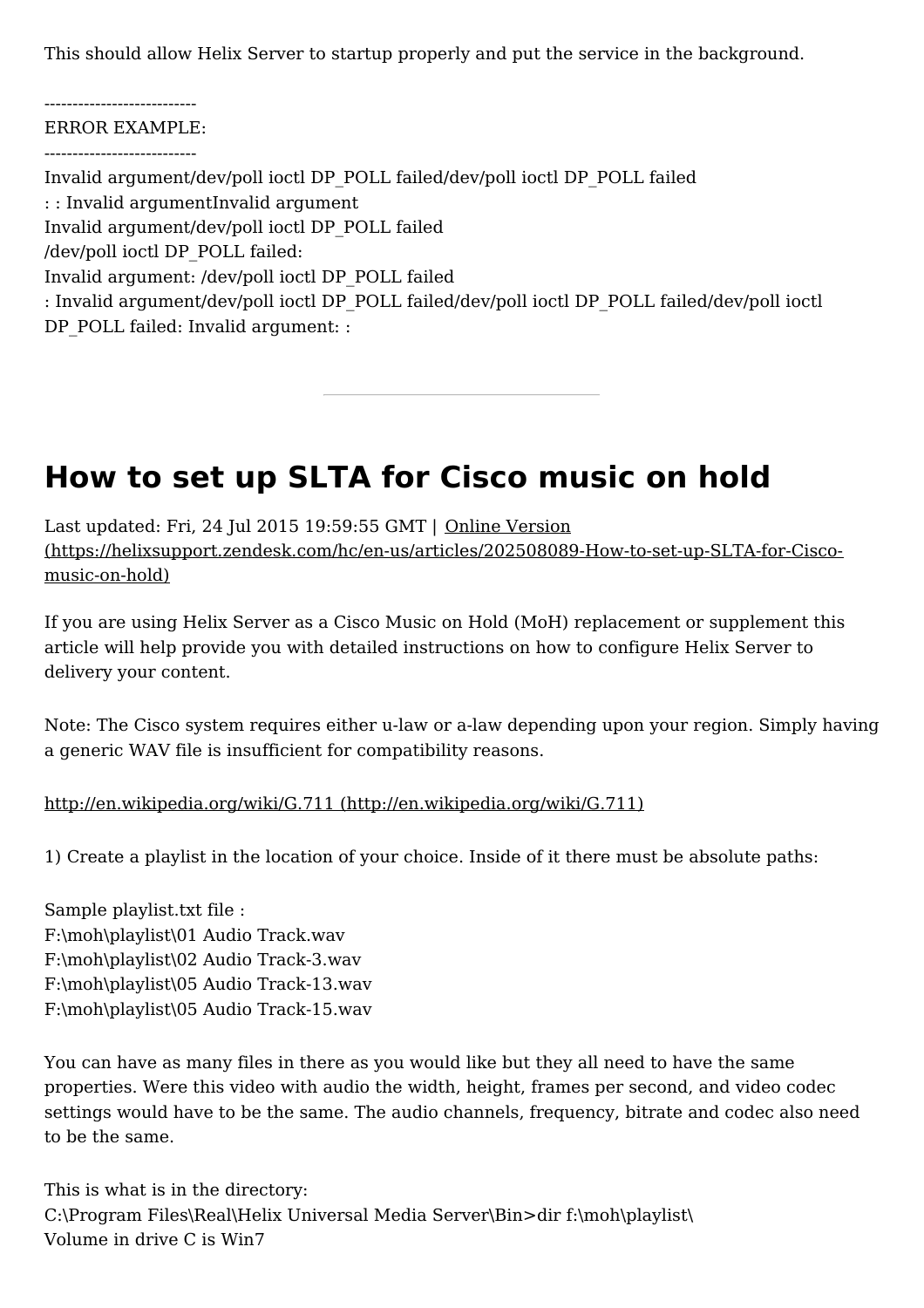Directory of F:\moh\playlist

| 03/26/2014 11:47 AM | $<$ DIR $>$                         |
|---------------------|-------------------------------------|
| 03/26/2014 11:47 AM | $<$ DIR $>$                         |
| 05/15/2011 02:22 PM | 18,635,328 01 Audio Track.wav       |
| 12/18/2011 05:31 PM | 11,469,592 02 Audio Track-3.wav     |
| 06/08/2011 09:50 PM | 64 05 Audio Track-13.wav            |
| 06/08/2011 09:51 PM | 11,876,928 05 Audio Track-15.wav    |
| 03/26/2014 11:48 AM | 182 playlist.txt                    |
|                     | 5 File(s) 41,982,094 bytes          |
|                     | 2 Dir(s) 497,841,332,224 bytes free |

The command line options are as follows: slta server HTTP port username password stream clip|playlist [-options]

2) Go into where Helix Server is installed and head into the Bin directory:

C:\Program Files\Real\Helix Universal Media Server\Bin>slta.bat 127.0.0.1 80 admin admin wavelive F:\moh\playlist\playlist.txt SLTA.EXE - Live Broadcast Simulation Utility

Executing SLTA with host=127.0.0.1, port=80, userid=admin, password=admin, live file=wavelive, playlist file=F:\moh\playlist\playlist.txt

SLTA Copyright(c) RealNetworks, Inc. 1995-2013, All rights reserved. Transmitting file://F:\moh\playlist\01 [\(file://C:%5CUsers%5Ckevin%5Cplaylist%5C01\)](#page-31-1) Audio Track.wav... (26-Mar-2014 11:49:05) 0----1----2----3----4----5----6----7----8----9----10 \*\*\*\*\*\*\*\*\*\*\*\*\*\*\*\*\*\*\*\*\*\*\*\*\*\*\*\*\*\*\*

3) The URL to listen to that is as follows:

rtsp://server\_name\_or\_IP\_address/broadcast/wavelive.wav

Note that the Cisco MoH system requires a file extension. If the file extension is not included in the name of the live feed then the .wav extension will be added and the Cisco system will fail to connect.

4) Ensure that the SLTA feed is being received by Helix Server by opening up Server Monitor.

In the "Connections" tab you should see a line that says: wavelive.wav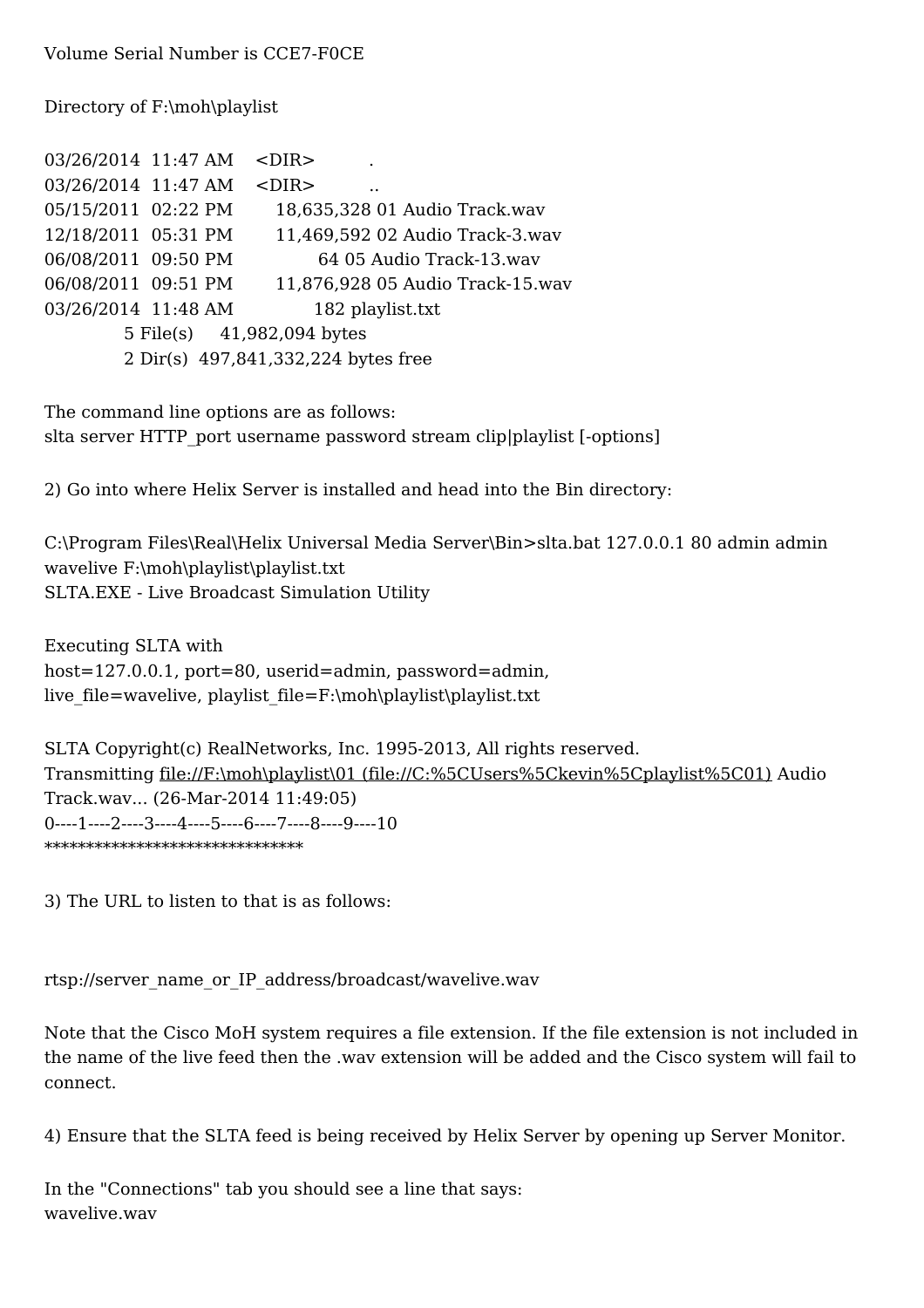<span id="page-31-1"></span>5) If you do not see that in Server Monitor then you will need to ensure that you are using the correct username and password for Helix Server as SLTA needs to be able to log into the server to deliver the broadcast.

6) If you cannot access Helix Administrator open up Services in Windows and ensure that the Helix Server service is running. If it stops and then starts please open up a command prompt as the local administrator and change directories into where Helix Server is installed.

Example: cd \Program Files\Real\Helix Universal Media Server

In that directory type in the following:

\Bin\rmserver.exe rmserver.cfg

If the command prompt does not reappear then that means that Helix Server is running. If the command prompt reappears and you can type a new command then Helix Server is not able to start. Several things can cause this:

A) Your license key is invalid. A message will be displayed showing that.

B) You have something else on the operating system preventing Helix Server from running you will need to contact your system administrator for assistance to clear up any port conflicts.

## <span id="page-31-0"></span>**How do I replace my license key?**

Last updated: Wed, 26 Aug 2015 09:36:46 GMT | Online Version [\(https://helixsupport.zendesk.com/hc/en-us/articles/202507629-How-do-I-replace-my-license-key-\)](https://helixsupport.zendesk.com/hc/en-us/articles/202507629-How-do-I-replace-my-license-key-)

This article explains how to replace your current license keys.

1) Extract the attached .zip file and select the license key file that matches the version of your Helix Server or Helix Producer installed version.

2) Make sure your software is not running. For Helix Server (on Windows) and Helix Media Library, go to your Services panel and stop the Helix Mobile service and/or the HML Service.

3) Remove your old license(s) Below are the default locations for Helix license keys. If you installed your software into a custom location/directory, then look for the license directory in your custom location.

Helix Server license default location (Windows): C:\Program Files\Real\Helix Server\License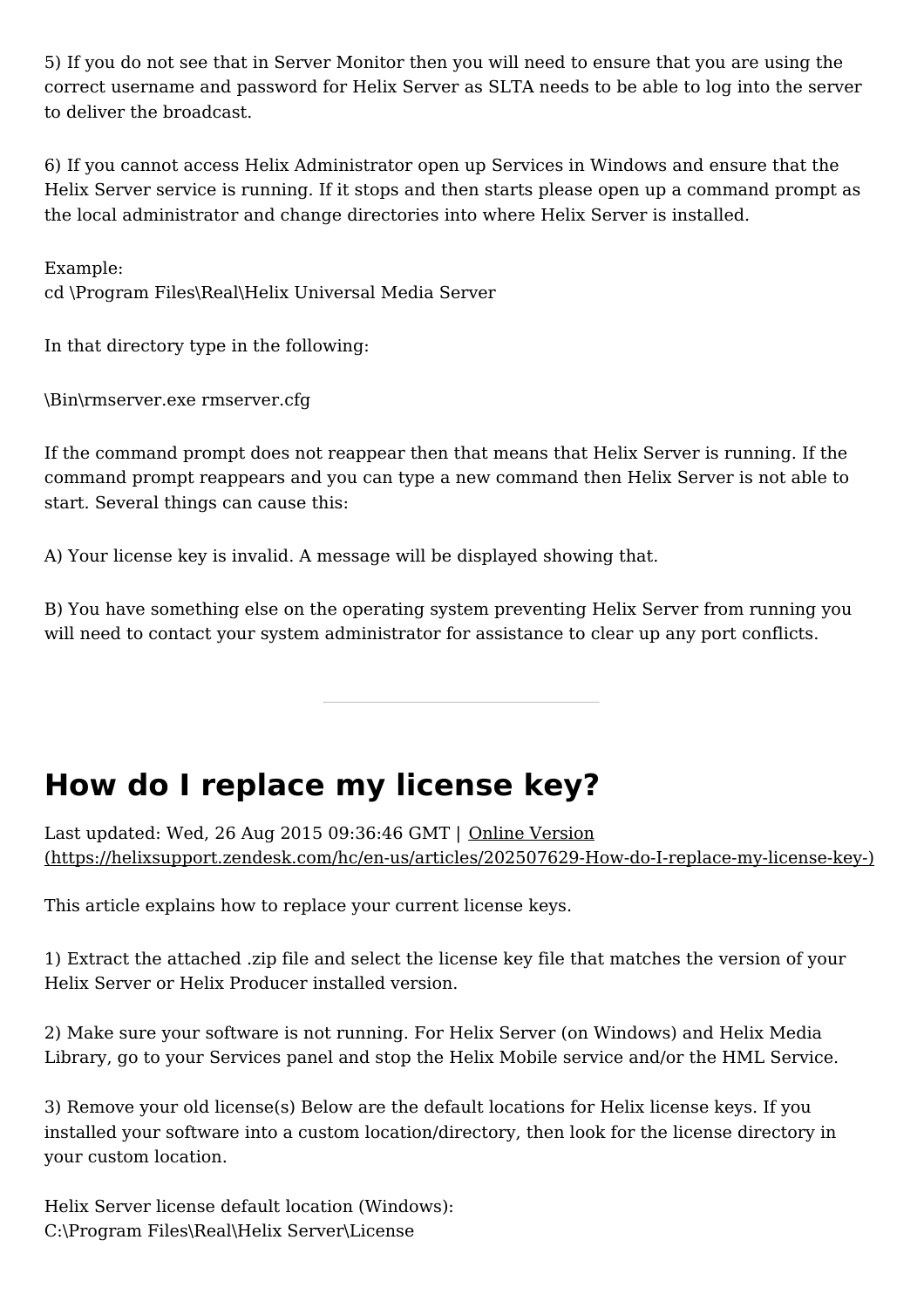Helix Producer license default location: C:\Program Files (x86)\Helix\Helix Mobile Producer 14\licenses

4) Place your new license keys into the appropriate license directory noted above for your product.

5) Start your software via your preferred method. For Windows, you can start the corresponding service or restart your OS.

<span id="page-32-0"></span>**How do I host a Flash Player on Helix Server?**

Last updated: Thu, 23 Jul 2015 00:07:21 GMT | Online Version [\(https://helixsupport.zendesk.com/hc/en-us/articles/202507579-How-do-I-host-a-Flash-Player-on-](https://helixsupport.zendesk.com/hc/en-us/articles/202507579-How-do-I-host-a-Flash-Player-on-Helix-Server-) Helix-Server-)

A Flash client can be hosted on Helix Server in an http deliverable mount point.

1) Create a sub directory for your Flash player \flashplayer\ in the predefined player folder C:\Program Files\Real\Helix Server\Content\clients or your own custom folder anywhere on the server.

It is preferable to use the predefined clients folder. Doing so will allow you to skip steps 3 and 4.

2) Transfer your downloaded player files into your flashplayer or predefined clients folder

3) Create mount point for your flashplayer directory. Skip this step if using the predefined clients folder.

Log into Helix Administrator and click Server Setup>Mount Points.

Click the plus button to create a new Mount Point Edit Description: Flash Player Mount Point: /player/ Mount Point Search Order: 1 Base Path: C:\\Program Files\Real\Helix Server\flash\flashplayer Allow File Creation: No Allow File Deletion: No Base Path Location: Local Cacheable by Caching Subscribers: Yes

Click Apply and restart your Helix Server for changes to take effect.

4) Make your player mount point http deliverable. Skip this step if using the predefined clients folder.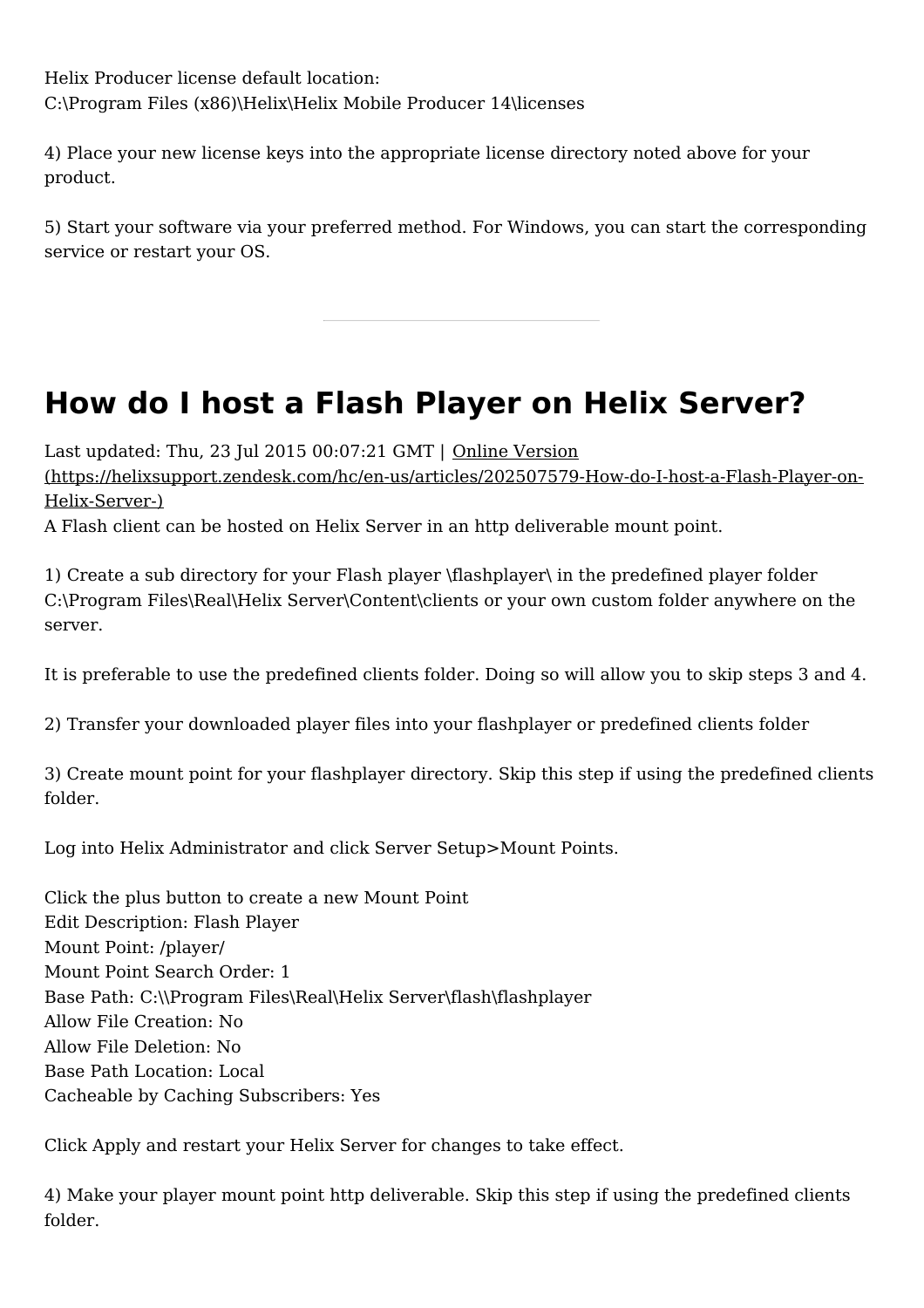Log into Helix Administrator and click Server Setup>HTTP Delivery

Click the plus button to create a new Path. The path needs to be the same as the previously created Mount Point. Edit Path: /player/

Click Apply

5) Open your Flash client from a web browser - this may vary widely between flash clients. Some may have a predefined landing page, some may have a wizard setup page, some may expect you to build your own page:

http:// serveraddress:http\_port/player/filepath/player\_html\_page.html http:// serveraddress:http\_port/clients/filepath/player\_html\_page.html

6) Follow the instructions that come with your flash player client software, customize and configure your player to connect to your Helix Server on-demand flash content.

## <span id="page-33-0"></span>**How to setup a ramdisk (Linux) for HLS Streaming**

Last updated: Thu, 17 Sep 2015 16:55:41 GMT | Online Version

[\(https://helixsupport.zendesk.com/hc/en-us/articles/202507519-How-to-setup-a-ramdisk-Linux-for-](https://helixsupport.zendesk.com/hc/en-us/articles/202507519-How-to-setup-a-ramdisk-Linux-for-HLS-Streaming) HLS-Streaming)

Use a ramdisk to improve Apple HLS streams! (Linux)

Symptoms:

- Apple HLS streams from a Helix Server look quirky, suffer interruptions etc.

Surrounding findings:

- Media Segmentation is enabled on Helix Server for many live and/or SLTA streams.

- Inbound load from encoders or SLTA is high, 100 Mbps and above.

- RSS logs show nonzero value for "Broadcast Core: Dropped packets" (e.g. Broadcast Core:

12345 Dropped Packets, 0 Client Overflows)

- RTSP streams of the same programmes look fine

- Quirks are in the TS files themselves. E.g. concatenate a set of associated .ts files like this: cat \*.ts > full.ts. The new file, full.ts, should be a video you can play fine e.g. on Quicktime. If this file shows the same quirks you see when playing back from Helix Server, then this solution may be relevant for your case.

- the network suffers no packet loss
- No box has an overused CPU or CPU core (top -H)
- RAM on all boxes is sufficient (vmstat 5, check si and so values, should be zero).

In this situation it is likely that the HDD cannot keep up with the Helix Server's demand on writing TS files. As a result, Helix Server drops video packets which then are missing in the TS files. RTSP is not affected as RTSP streams are not written to a file system.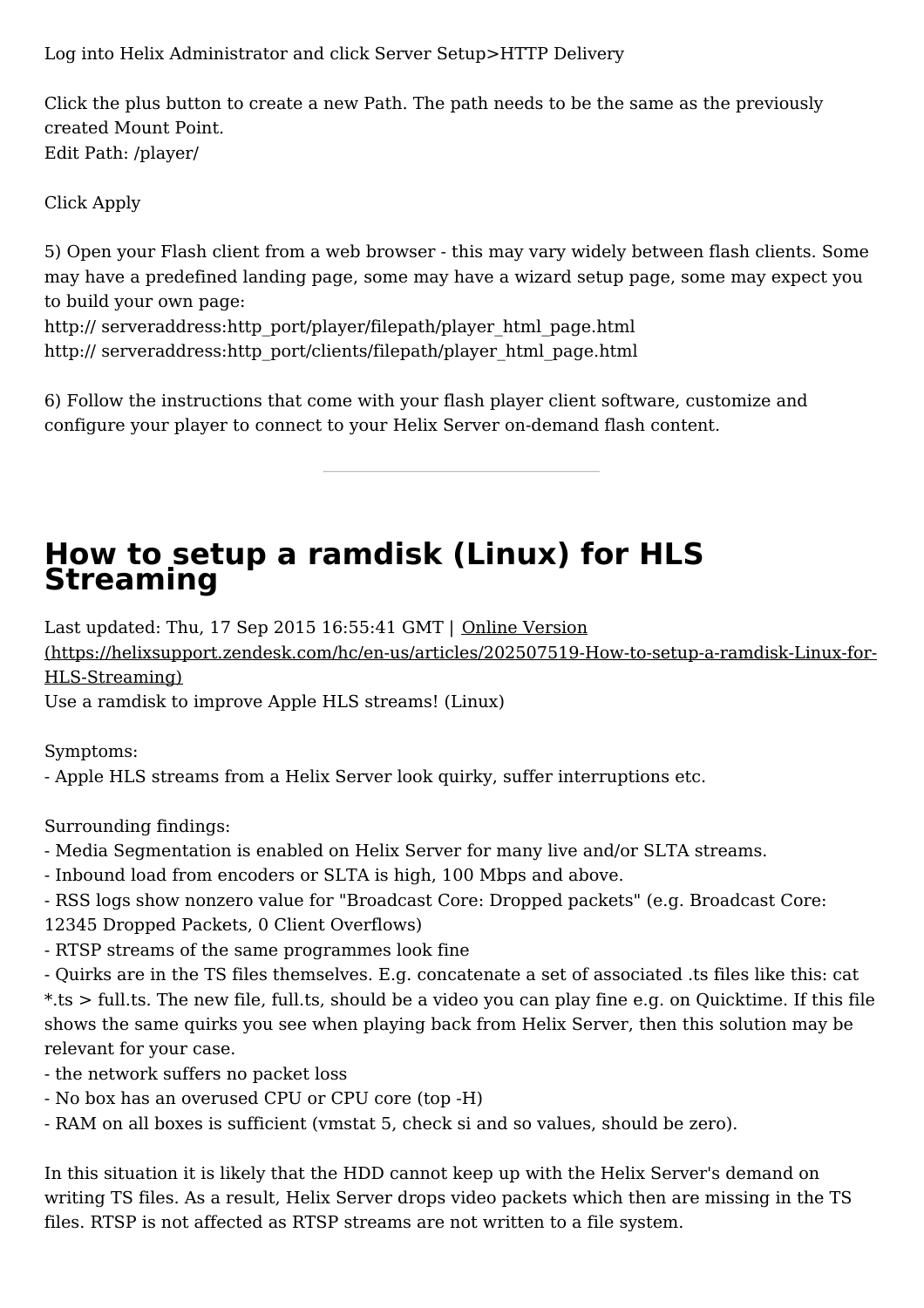Solution:

Use a ramdisk to write TS files on. This can be done on Linux using tmpfs or a real ramdisk. The easeiest way is to use tmpfs, like this:

# mkdir /tmpcontent # mount -t tmpfs -o size=4G tmpfs /tmpcontent

Then, reconfigure Helix Server to use /tmpcontent/ as the destination path for the /iPhone/ mount point, or whichever mount point you use to strore TS files.

The faster performance of the ramdisk will ensure that the TS files are clean and HLS clients get good streams.

Note: please make sure that the ramdisk is initaiized after each machine reboot before the Helix Server is started. To do this on LInux, add the following line to the file /etc/fstab

tmpfs /tmpcontent tmpfs size=4G 0 0

Adjust the size parameter to your needs. Also, please consider extension of physical RAM as the ramdisk will likely need 4 GB RAM or more. Please make sure to talk to the administrator of the system so he is aware and ok with this change.

The calculation of the ramdisk size is:

Ramdisk size in Bytes = Inbound load in Mbps  $*$  200 seconds / 8 bits per Byte

### <span id="page-34-0"></span>**How do I set up a live Windows Media Push encode in the Helix Server?**

Last updated: Mon, 10 Nov 2014 19:15:19 GMT | Online Version [\(https://helixsupport.zendesk.com/hc/en-us/articles/202478519-How-do-I-set-up-a-live-Windows-](https://helixsupport.zendesk.com/hc/en-us/articles/202478519-How-do-I-set-up-a-live-Windows-Media-Push-encode-in-the-Helix-Server-) Media-Push-encode-in-the-Helix-Server-)

========================================

Support for Windows Media Push encoding was added in version 9.04 of the Helix Server. If you are running an earlier version, you will need to upgrade to access this functionality.

To get a Windows Media Encoder 9 push stream working:

1. In the Helix Server, create a user for the "SecureWMEncoder" authentication realm. Your Administrative username and password for Helix Server will not work.

2. Check the "Push Encoding Port" under "Broadcasting/Windows Media Encoding" in the Helix Administrator. Note the Port and Mount point (default: 7077 & wmtencoder/).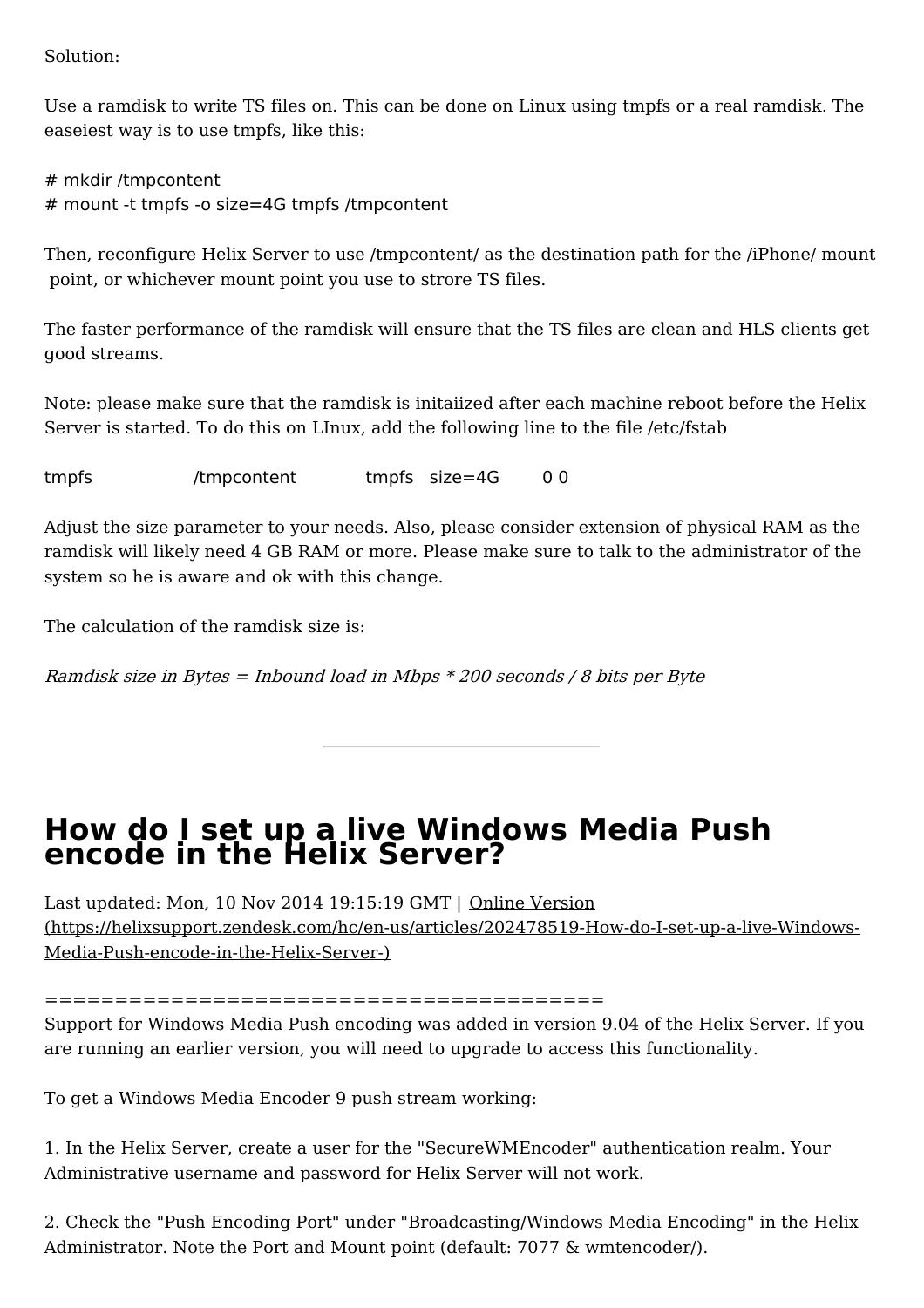3. Start Windows Media Encoder 9 and select "Broadcast a live event," then click "Next."

4. Select your capture device in the Wizard," then click "Next."

5. Choose "Push to a Windows Media server," then click "Next."

6. On the "Server and Publishing Point" page: - enter servername as: helixserver:port (e.g. 192.168.10.1:7077) - enter publishing point as: mount-point/filename (e.g. wmtencoder/test.wmv ). The publishing point will NOT have a leading forward slash. It will be as such: wmtencoder/live.wmv

7. Next, enter encoding settings and click "Finish."

You will be prompted for Username/password, which you should enter as set under step 1. If entered correctly, the encoder will now start to encode. The configuration wizard in WME doesn't not always work well in all situations, you may need to click the 'properites' button and doublecheck the Sources and Output tabs.

8. Go to the Helix Administrator's Server Monitor and you should see the encoder feed connected. You can stream the file using RTSP, MMS or /asxgen/ URL (e.g. http://serverip/asxgen/wmtencoder/test.wmv [\(http://serverip/asxgen/wmtencoder/test.wmv\)](http://serverip/asxgen/wmtencoder/test.wmv)) depending on the version of player you are using.

## <span id="page-35-0"></span>**How do I disable SSLv3?**

Last updated: Tue, 02 Dec 2014 19:13:48 GMT | Online Version [\(https://helixsupport.zendesk.com/hc/en-us/articles/202478259-How-do-I-disable-SSLv3-\)](https://helixsupport.zendesk.com/hc/en-us/articles/202478259-How-do-I-disable-SSLv3-)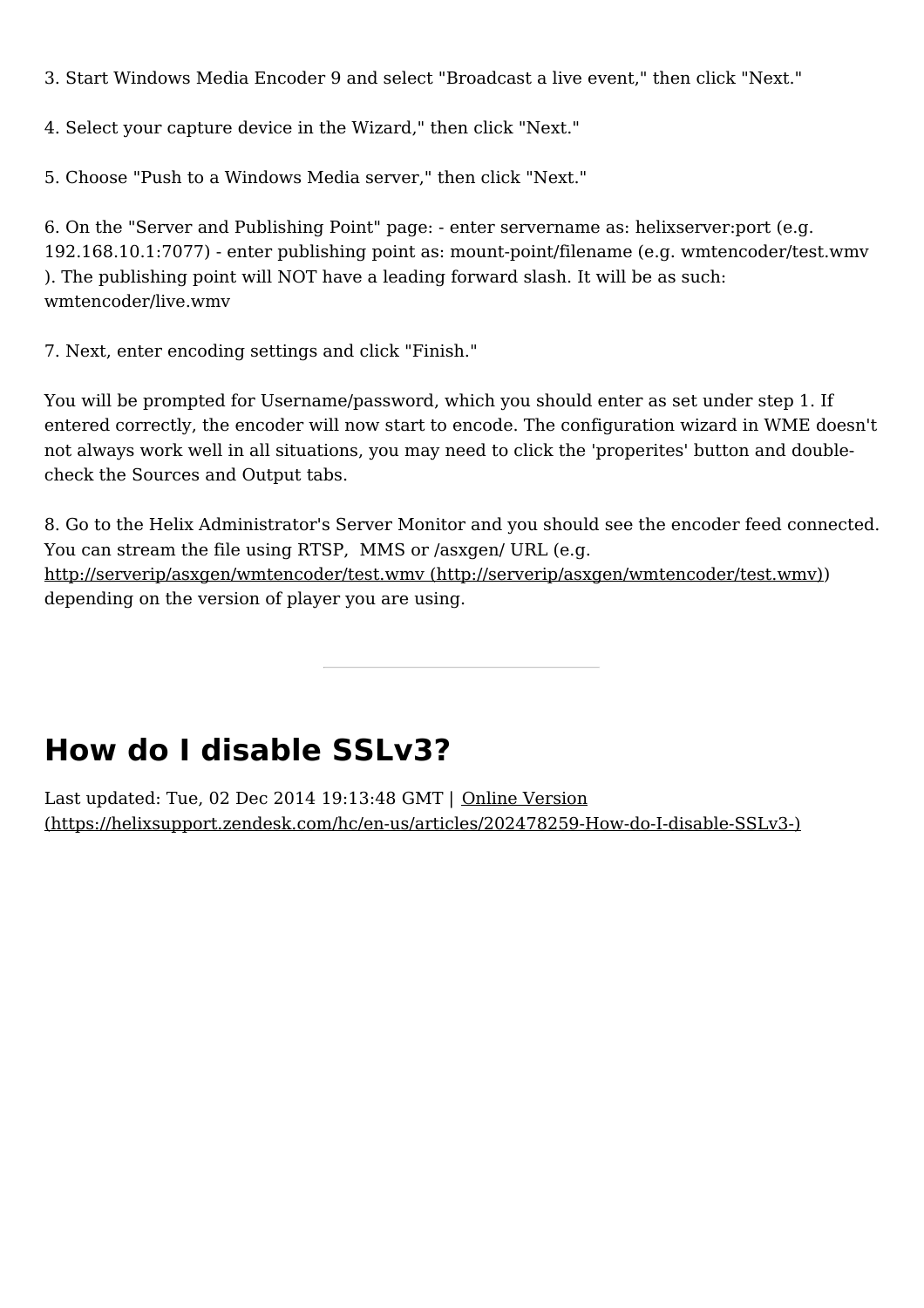By default SSLv3 is enabled. To disable SSLv3 1) Make a backup copy of your rmserver.cfg file 2) Open your rmserver.cfg file and locate the following section: <!-- S S L / T L S --> <List Name="SSL"> <Var Ciphers="DEFAULT"/> <Var Key="/home/dean/server142-64/Certificates/key.pem"/> <Var Cert="/home/dean/server142-64/Certificates/cert.pem"/> <Var DisableSSLv2="False"/> <Var DisableSSLv3="False"/> <Var DisableTLSv1="False"/> </List> 3) Edit (or Add if the section does not exist) the section, setting the values to 'False' or 'True' as needed.

4) Restart Helix Server

## <span id="page-36-0"></span>**What firewall ports do I need to open to have full functionality out of Helix Server?**

Last updated: Mon, 27 Jul 2015 18:05:31 GMT | Online Version [\(https://helixsupport.zendesk.com/hc/en-us/articles/202388819-What-firewall-ports-do-I-need-to](https://helixsupport.zendesk.com/hc/en-us/articles/202388819-What-firewall-ports-do-I-need-to-open-to-have-full-functionality-out-of-Helix-Server-)open-to-have-full-functionality-out-of-Helix-Server-)

To get full functionality out of Helix Server while maintaining security, please allow your firewalls to accept connections based on the criteria below.

Not all business requirements will require the opening of all ports listed.

More information on working with firewalls is available in the Firewalls section of the Helix Integration Guide, and through the 'Help' link in the Helix Administrator Tool.

----------------------------------------

Default Listen Ports for Media Player Requests

listen on 554 TCP Control channel for RTSP requests. Data channel also, if TCP was requested. This affects RealMedia, Quicktime, MP4 and mobile phone content. listen on 1935 TCP RTMP requests. This affects streaming of Flash content. listen on 80 TCP HTTP requests, as well as RTSP, MMS and RTMPT cloaked through HTTP. All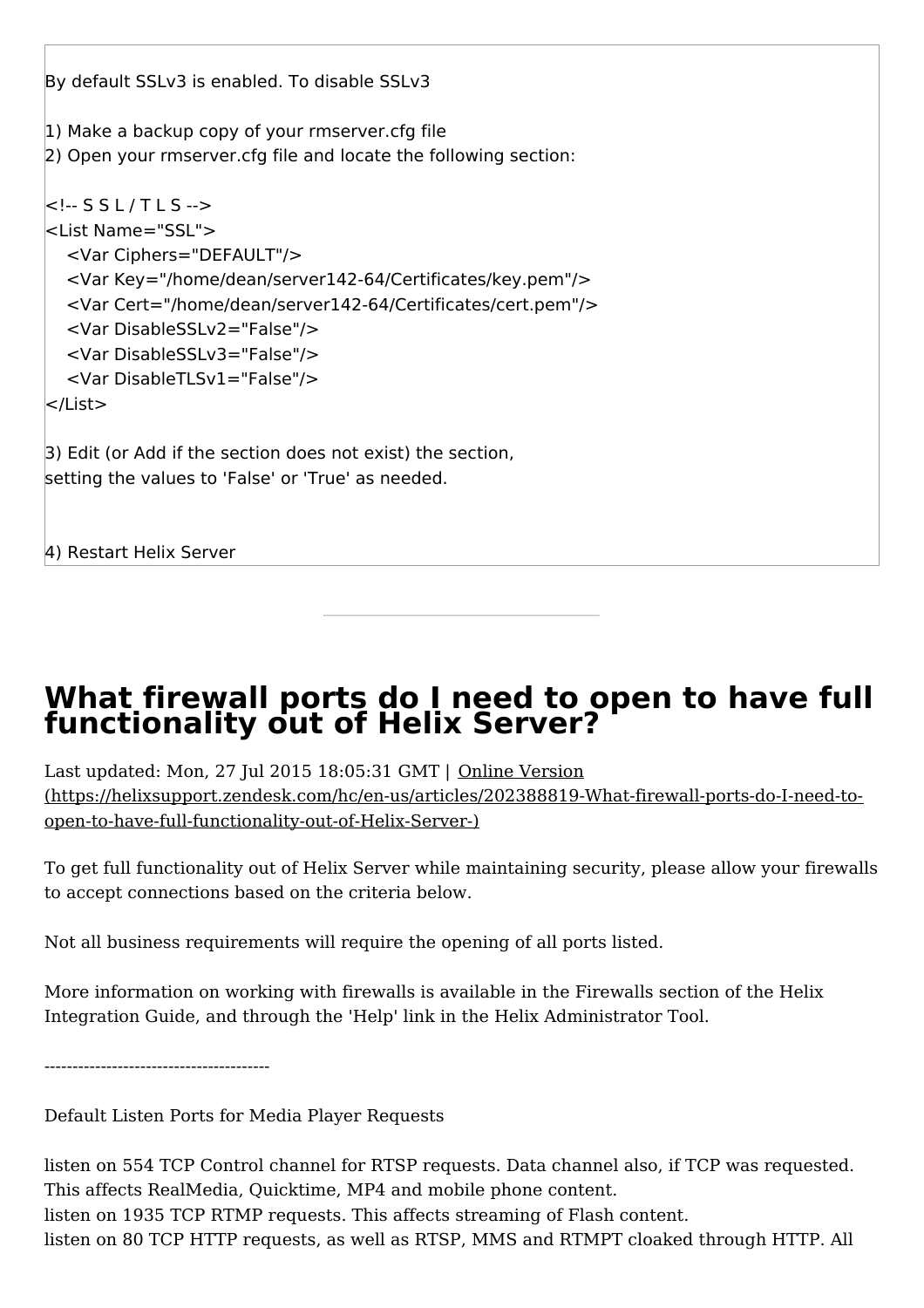media can be affected by this port.

listen on 443 TCP for HTTPS requests as well as RTMPS which is RTMP over HTTPS.

listen on 1755 TCP or UDP TCP control channel for MMS requests.

Data channel also, if TCP was requested. UDP resend requests by MMS. This affects all Windows Media and Silverlight delivery.

listen on 6970-32000 UDP Data channel for RealNetworks and RTP-based media players.

listen on 34445-34459 UDP RDT/RTP client replies for UDP resends, etc.

listen on 1024-5000 UDP Data channel for MMS media players.

listen on 1-65000 Multicast MMS multicast.

Exclusive to Helix Mobile Server:

listen on 8008 for channel control.

listen on 8009 for requests to modify playlist sessions.

listen on 8010 for requests to add or delete playlists.

----------------------------------------

Default Data Ports on Media Players

send to 6970-32000 UDP Packet delivery for RealNetworks media players. send to 1024-65535 UDP Packet delivery for RTP-based media players. send to 1024-5000 UDP Packet delivery for MMS media players. send to 1-65000 Multicast Packet delivery for MMS multicast.

----------------------------------------

Default Transmitter and Receiver Ports

transmitter listen on 2030 TCP or UDP Monitor pull splitting requests from downstream receivers.

receiver send to 2030 TCP or UDP Issue pull-splitting requests to upstream transmitters. transmitter send to 30001-30020 TCP or UDP Push data to receivers.

receiver listen on 30001-30020 TCP or UDP Receive push requests and data.

----------------------------------------

Default Ports Used with Helix Proxy

listen on 554 TCP Control channel for RTSP requests from Helix Proxy version 9 and later. listen on 3030 TCP or UDP Data and control channel for pull-splitting requests from RealSystem Proxy version 8 and earlier.

listen on 7802, 7878 TCP Cache requests from RealSystem Proxy version 8 and earlier. send to 6970-32000 UDP Proxy data channel.

----------------------------------------

Default Ports for Live Stream Encoders

listen on 4040 TCP Control channel for RealProducer version 6 and 6.1 connections. Data channel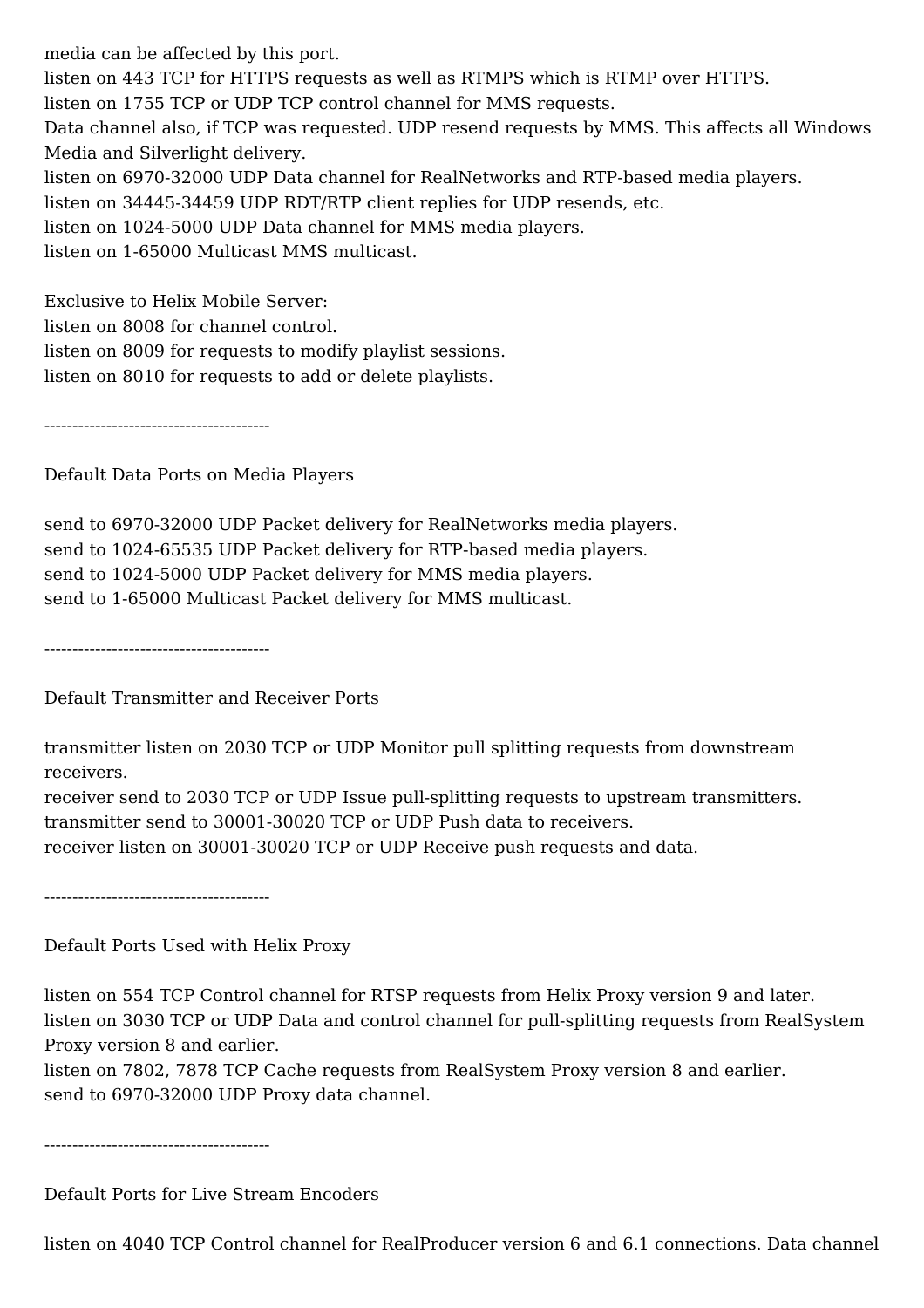also, if TCP is used as the data transport.

listen on 6970-32000 UDP Data channel for RealProducer 6 and 6.1.

listen on 50001-50050 TCP or UDP Media packet reception from RealProducer in account-based transmitter mode.

listen on 80 TCP Negotiate transmitter settings for RealProducer in account-based transmitter mode. HTTP connection for pull broadcasting with Windows Media Encoder. HTTP connection for push broadcasting with Windows Media Encoder.

----------------------------------------

Default Ports for Administrative Tools and Content Subscribers

listen on admin port (random) TCP Helix Administrator requests. listen on 9090 TCP Server Monitor data. listen on 554 TCP Media distribution requests. Listen on 8008 TCP for Channel Control. Listen on 8009 TCP for the Playlist Control Port. Listen on 8010 TCP for the File System Control Port.

## <span id="page-38-0"></span>**How do I upgrade Helix Server?**

Last updated: Thu, 03 Sep 2015 16:34:02 GMT | Online Version [\(https://helixsupport.zendesk.com/hc/en-us/articles/202388789-How-do-I-upgrade-Helix-Server-\)](https://helixsupport.zendesk.com/hc/en-us/articles/202388789-How-do-I-upgrade-Helix-Server-)

To upgrade Helix Server you will need to do a 'clean' install of the latest version of the Helix Server into a new directory. Do not install over a previous version or re-use your server configuration files.

#### Steps:

#### **1. Take note of your current Helix Server Configuration:**

a) Launch your Administrator Tool http://[helix server address]:[admin port]/admin/index.html or execute the desktop short cut on your running Helix Server

b) Document your current ports. Server Setup > Ports

c) Document custom mount points. Server Setup > Mount Points

Default mount points are: CapExProfilesRNCache Local File System RealSystem Content\*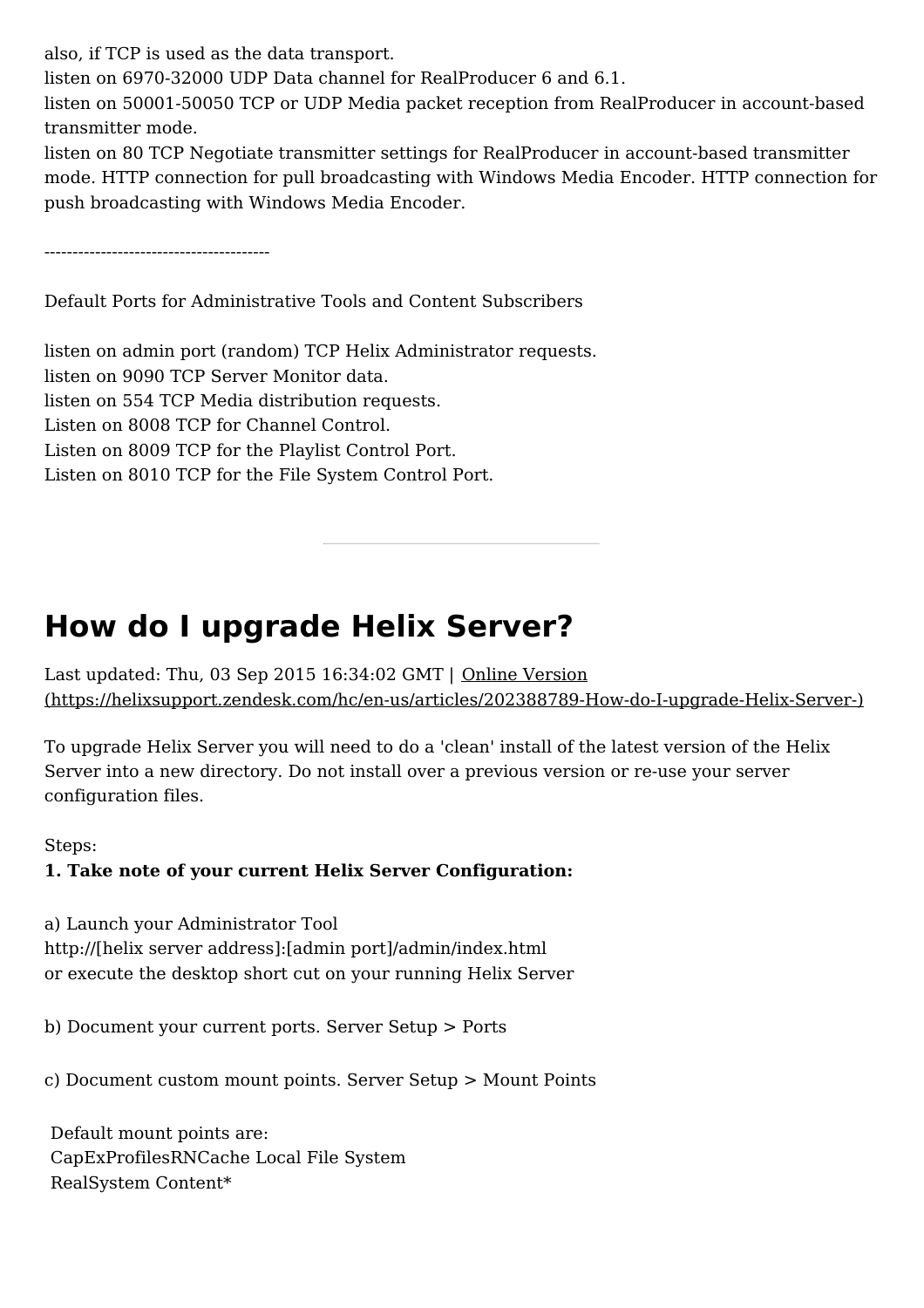\* Note: Document (screen shot) the mount point and base path for your RealSystem Content mount point as this sometimes gets customized.

d) Document IP Bindings. Server Setup > IP Bindings

One easy way to do the above checklist is to open your Administrator Tool and take screen shots of your current configuration options.

**2. Make backup copy of rmserver.cfg file,** and save to another location. This backup copy can be used in case you want to roll back to the previous version of Helix Server after the clean install.

a) The rmserver.cfg file is located in the install directory for Helix Server.

Windows example install directory: C:\Program Files\Real\Helix Universal Server\ Linux example install directory: /opt/Helix Universal Server/

b) Look in rmserver.cfg for any reference to

Var HostName or Var ContentMarker

Copy exact syntax of these lines if they exist, otherwise go to next step if it is not being used.

**3. Stop the Helix Server** from running.

Windows: Stop the Helix Server service Linux: pkill rmserver or kill -9 command (ps -A to find rmserver processes)

#### **4. Rename the current Helix Server directory** to another name (i.e. Helix Server-old)

**5. Uninstall** Helix Server.

Windows: Run Uninstall from Programs and Features Control Panel Linux: Simply delete the Helix Server folder or skip this step

#### **6. Clean out the renamed Helix Server directory.**

Linux: You may skip this step if you are leaving the old Helix Server folder in place, but do not over install the new or re-installed version into this same folder.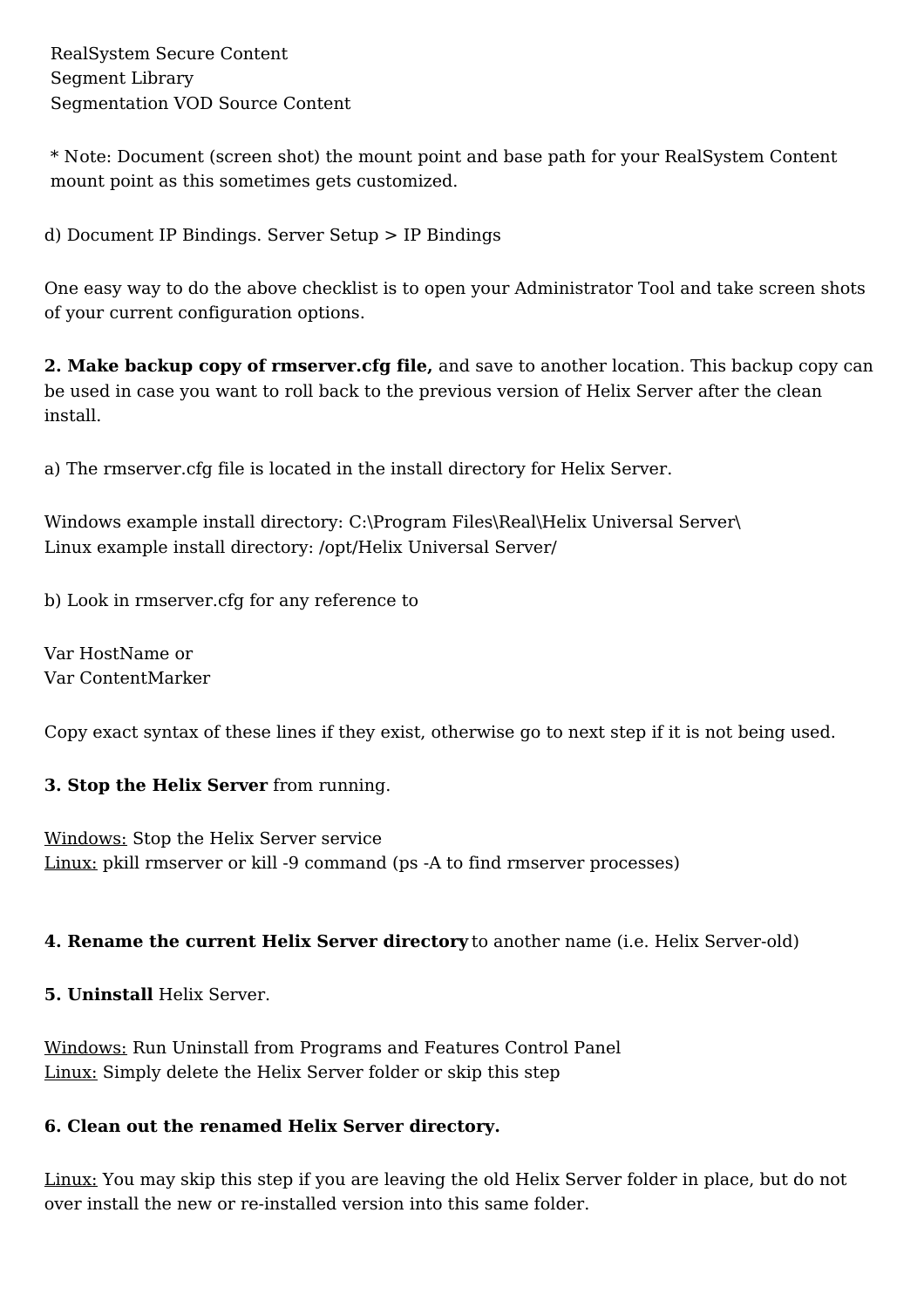**7. Install the new version** to the same directory the old version was installed to (i.e. Helix Server)

Windows: Helix Server will automatically create a Helix Server folder. Step 4 is extremely important so that you do not wind up over installing Helix Server instead of a clean install. Linux: Create a new folder for the install location before starting the installer. Install into your newly created folder.

- a) Follow the on screen prompts
- b) During the install process, use the same ports taken from the old Helix Server install.

**8. Start Helix Server** from new install location.

Windows: Start the Helix Server service (You will also have a desktop shortcut, this is a manual start of Helix Server and not the service. You can not run the service and a manual start simultaneously)

Linux: Navigate to the Helix Server install directory. Execute: ./Bin/rmserver rmserver.cfg &

**IMPORTANT:** Before making any custom changes to your new install, test the basic functionality of your server. Launch your Administration Tool, and click the 'Samples' link in the upper right hand corner of the Admin page.

See sample link in step #1, or double-click your desktop shortcut to the Administrator

**9.** Once you have confirmed the basic operation of Helix Server, **re-configure via the Helix Administrator Tool** based on the documented configuration in steps 1 and 2.

## <span id="page-40-0"></span>Helix Producer - Content Creation

## <span id="page-40-1"></span>**How to Convert .rm to .mp4 File Format**

Last updated: Wed, 02 Sep 2015 09:33:58 GMT | Online Version [\(https://helixsupport.zendesk.com/hc/en-us/articles/203825925-How-to-Convert-rm-to-mp4-File-](https://helixsupport.zendesk.com/hc/en-us/articles/203825925-How-to-Convert-rm-to-mp4-File-Format)Format)

Using producer professional version 14 or newer, it is possible to convert files from the RealMedia format to the .mp4 file format. Essentially, you can manually form the command line arguments or build a job file that you call from the command line to process the conversion.

#### **Direct Method, single file command line execution:**

producer -i file.rm -ot mp4 -o file.mp4 -dt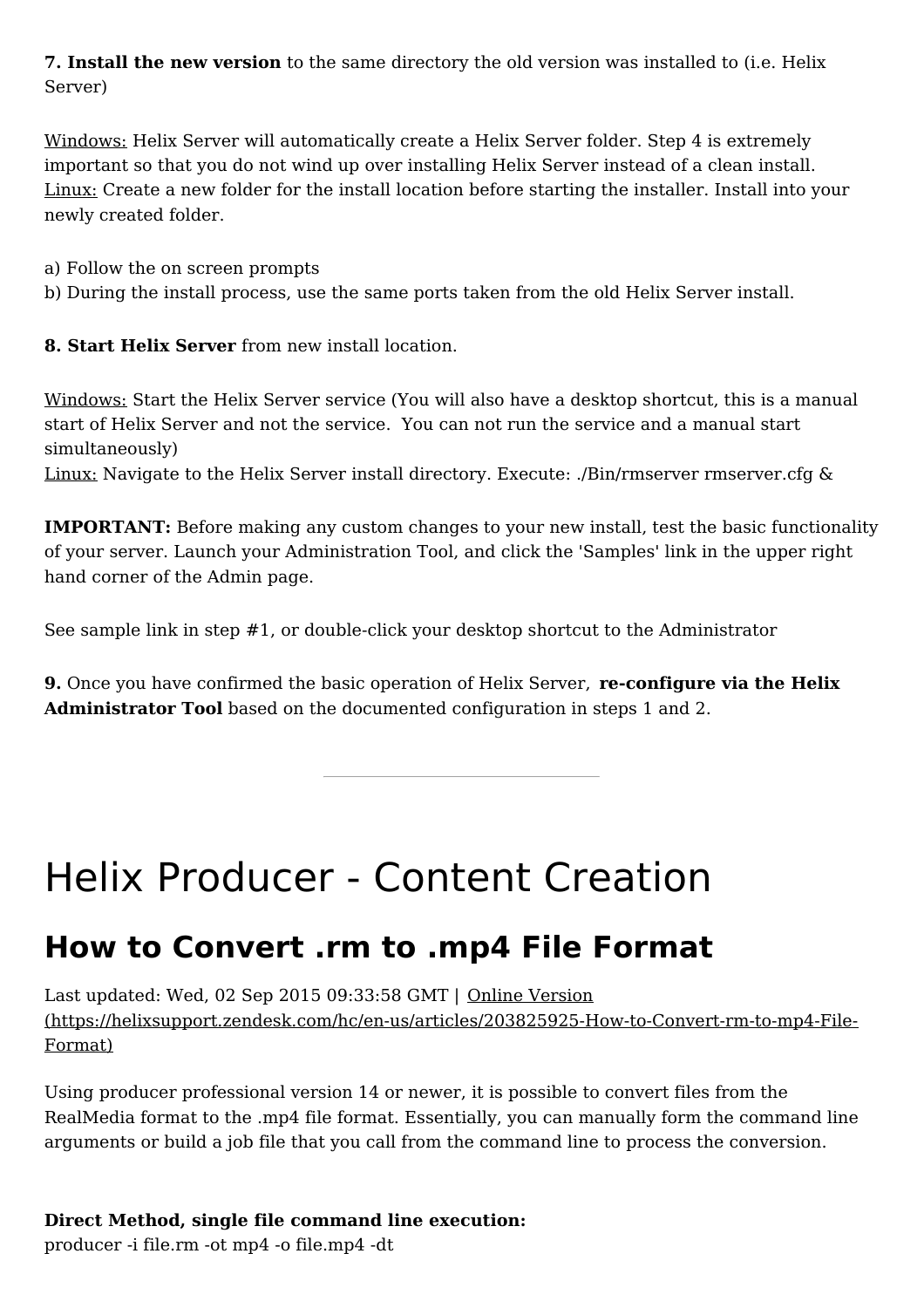#### **Job File Method, single file sommand line execution:**

producer -j jobfilename.rpjf

#### **Job File Method, mulitple file conversions (batch) command line execution:**

The following command runs all job files that begin with the word movies producer -j movies\*.rpjf

The next example runs all job files stored in a specific directory producer -j c:\producer\media\jobs\

#### **Job File Method, example job file:**

Below please find a sample job file. Job files should be saved with an .rpjf extension.

On it you will see we are calling an ".rm" file and the output is set to to an ".mp4" type. (xmen.rm gets converted to xmen\_Output1.mp4)

The "Audiences" section determines the output quality and format and refers to an .rpad file in your producer's audiences folder.

See the inline Helix Producer documentation section Command Line: Job File Options: Job File Creation for more options on how to create job files, including batch job file creation.

```
<?xml version="1.0" encoding="utf-8"?>
<Job xmlns="http://ns.real.com/tools/job.3.0" xmlns:xsi="http://www.w3.org/2001/XMLSchema-
instance" xsi:schemaLocation="http://ns.real.com/tools/job.3.0 job.3.0.xsd"
EnableTwoPass="true">
<ParInputs>
<Input xsi:type="AVFileInput" Filename="xmen.rm"></Input>
</ParInputs>
<ParOutputs>
<Output OutputType="mp4" Name="Output 1" DisableAudio="false" DisableVideo="false">
<Destinations>
<Destination Name="Output File 1" xsi:type="FileDestination" Filename="C:\test\xmen_Output
1.mp4" DestinationRollTime="0" DestinationRollSize="0" EnableHintTracks="true"
EnableProgressiveDownload="true"></Destination>
</Destinations>
<Audiences>
<Audience Name="300k H.264">
<Streams>
<Stream xsi:type="VideoStream" CodecName="h264" Profile="High" Level="auto"
RateControlMethod="CBR" EncodingComplexity="high" Quality="60" MaxVideoBufferTime="1" MaxFramerate="30" MaxKeyFrameInterval="5" OutputWidth="0" OutputHeight="0"
ResizeQuality="high" AvgBitrate="252000" MaxBitrate="252000"></Stream>
<Stream xsi:type="AudioStream" CodecName="aac+" AvgBitrate="48000" Channels="2"
Samplerate="0"></Stream>
</Streams>
```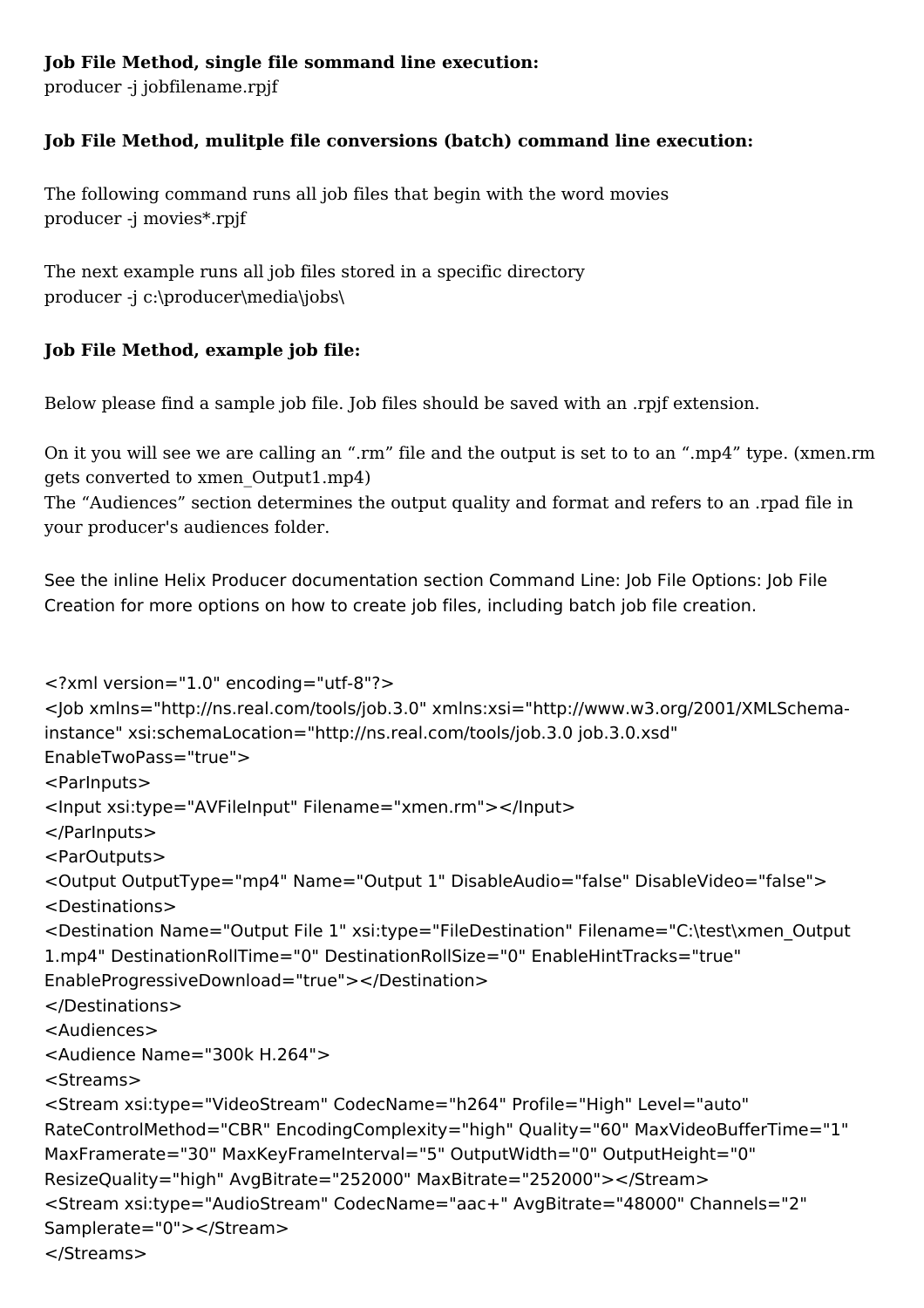</Audience> </Audiences> </Output> </ParOutputs> </Job

### <span id="page-42-0"></span>**The SDP files created with my encoder are not functional with Helix Server. How do I get a live RTP/SDP feed to work with Helix Server?**

Last updated: Tue, 18 Aug 2015 03:51:22 GMT | Online Version [\(https://helixsupport.zendesk.com/hc/en-us/articles/203168275-The-SDP-files-created-with-my](https://helixsupport.zendesk.com/hc/en-us/articles/203168275-The-SDP-files-created-with-my-encoder-are-not-functional-with-Helix-Server-How-do-I-get-a-live-RTP-SDP-feed-to-work-with-Helix-Server-)encoder-are-not-functional-with-Helix-Server-How-do-I-get-a-live-RTP-SDP-feed-to-work-with- Helix-Server-)

SDP Requirements:

This table provides an explanation of the parameter and example of use. For the purpose of illustrating this example use the following settings:

Helix Server ip address  $= 172.23.105.237$ Encoder ip address  $= 172.23.147.138$ Video Codec: H.264 Width: 720 Height: 480 FPS: 23.970 Bitrate 1214Kbps Profile: Baseline Video port: 5000

Audio Codec: AAC+ Bitrate: 64Kbps Audio Frequency or Sample Rate: 44,100Hz Audio Channels: 2 Audio ports: 5002

======================================================

**Session Level Parameter:** v **Example:**v=0 **Explanation:**Version number

#### **Parameter:** o

**Example:**o=- 1323097501 1323097509 IN IP4 o=- 1323097501 1323097509 IN IP4 10.74.202.239 **Explanation:**Origin Address: The IP Address in this field should be the Encoder's address. Leave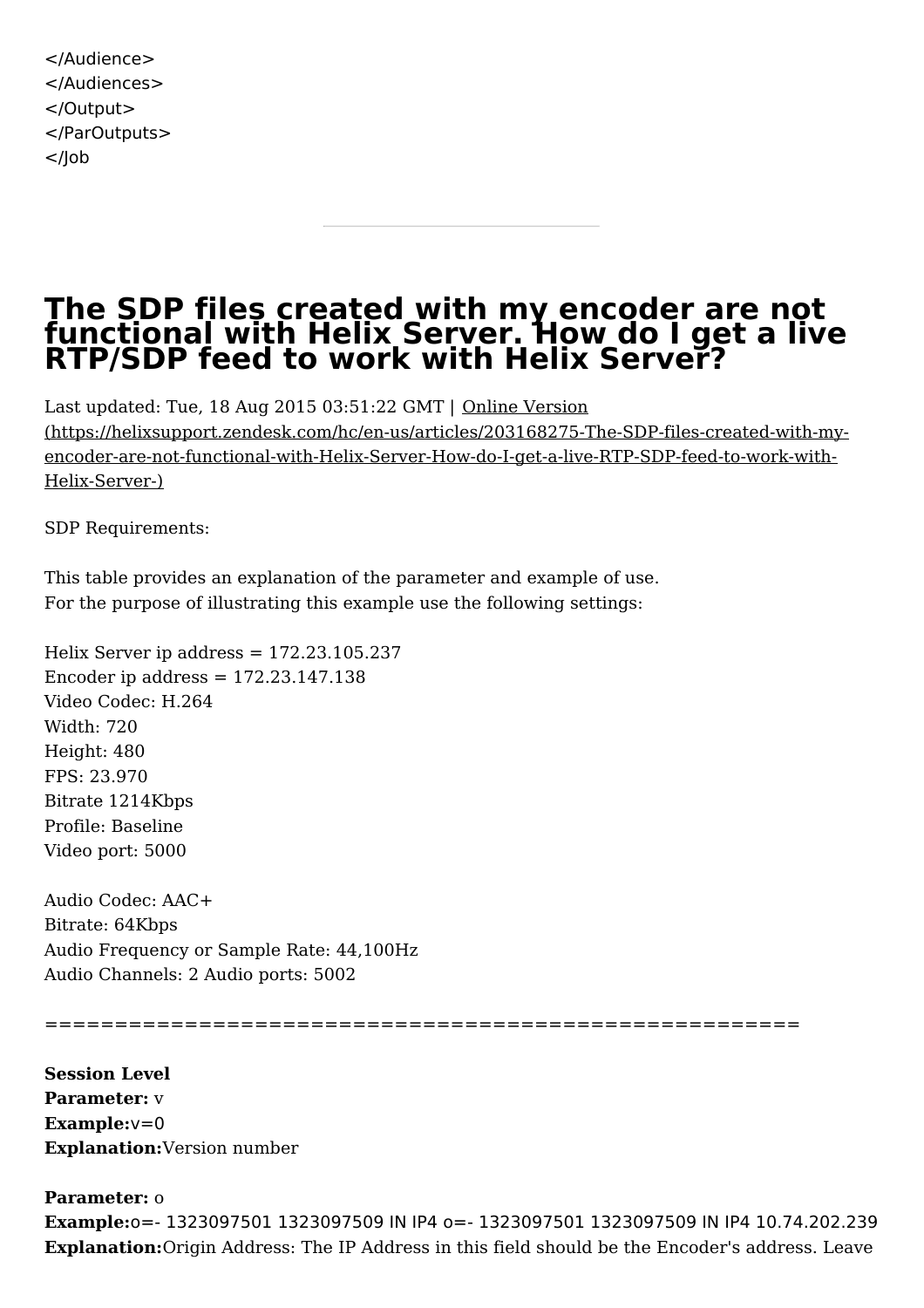all the numbers the same as created by your encoder, only make sure your encoders' IP address is correct

#### **Parameter:** c

#### **Example:**c=IN IP4 172.23.105.237/5000

**Explanation:**Connection line. The IP Address in this field should be the Helix Server's unicast address or Multicast Address followed by TTL. In this example we use the unicast address. The IP address starts after IP4, and the 5000 is the video port. In your SDP file, you will match the IP address of the Helix server and the port will be the same as your encoder settings.

#### **Media Level - AUDIO**

**Parameter:** m **Example:**m=audio 5002 RTP/AVP 97 **Explanation:**Media Line for audio. It should contain media type (audio/video), RTP port number and RTP Dynamic payload number. The number 5002 is the audio port same as the encoder

**Parameter:** b **Example:**b=AS:128 **Explanation:**Bandwidth line for audio; bandwidth in Kbps.

#### **Parameter:** a

**Example:**a=rtpmap:97 MPEG4-GENERIC/90000/2 **Explanation:**rtpmap line : Payload number should match "m" line, Mime-Type, Samples Per Second and number of channels should be present.

#### **Parameter:** a

**Example:**a=fmtp:97 streamtype=5;profile-level-id=1;mode=AAChbr;sizelength=13;indexlength=3;indexdeltalength=3;bitrate=128000;config=1210

**Explanation:**fmtp line: Payload number should match "m" line. Should contain Decoder specific information as shown in example.

**Parameter:** a **Example:**a=control:trackID=1 **Explanation:**Control line : Track number

**Media Level - VIDEO**

**Parameter:** m **Example:**m=video 5000 RTP/AVP 96 **Explanation:**Media Line for Video. It should contain media type (audio/video), RTP port number and RTP Dyanamic paylaod number.

**Parameter:** b **Example:**b=AS:2000 **Explanation:**Bandwidth line, bandwidth in Kbps.

#### **Parameter:** a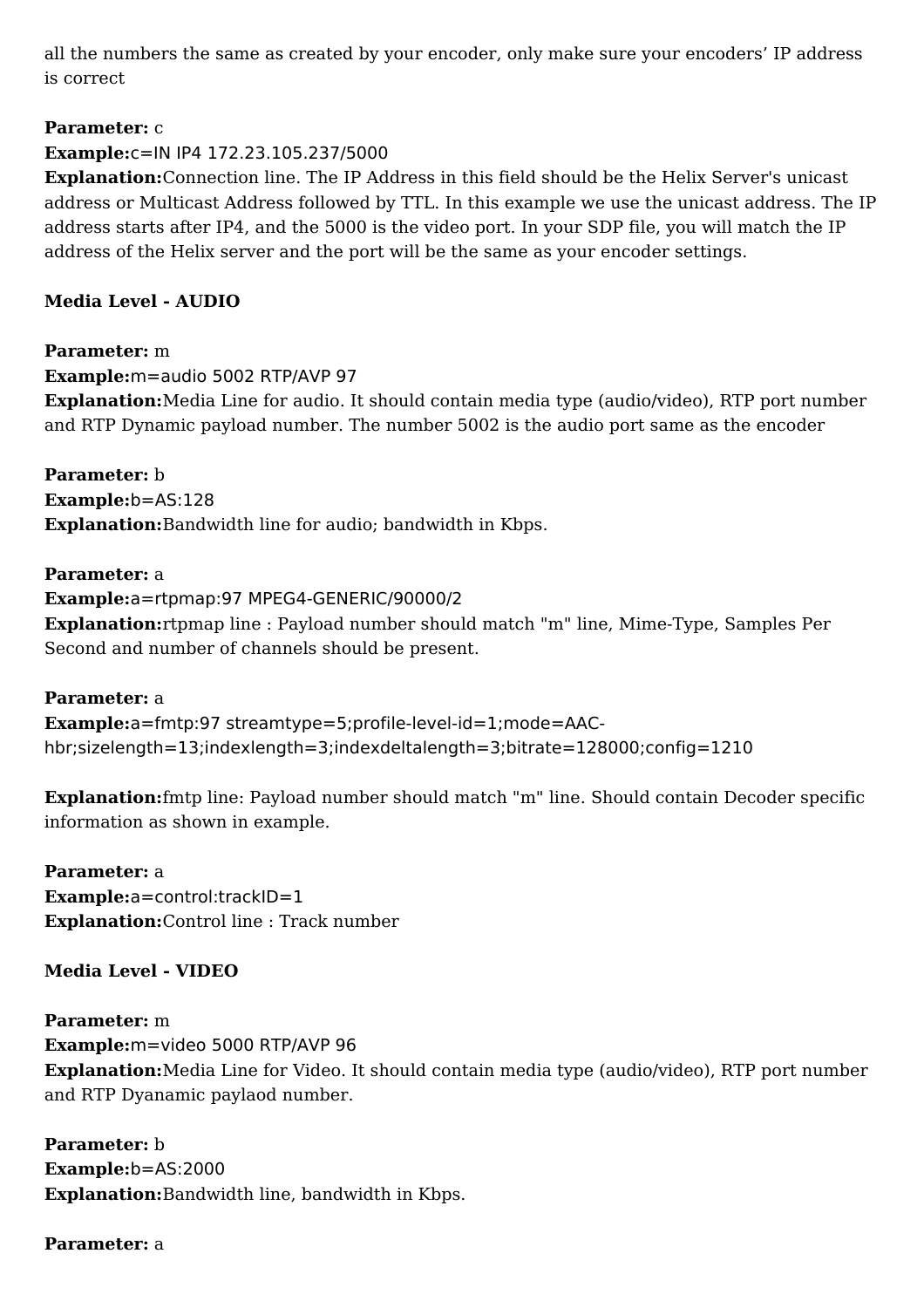**Example:**a=rtpmap:96 H264/90000

**Explanation:**rtpmap line : Payload number should match "m" line, Mime-Type, Samples Per Second and number of channels should be present.

**Parameter:** a **Example:**a=cliprect:0, 0, 720, 480 **Explanation:**Resolution - Height & Width

**Parameter:** a **Example:**a=control:trackID=2 **Explanation:**Control line : Track number

======================================================

Sample SDP File from Helix Producer. The SDP file from Helix Mobile Producer, provides not only all Mandatory information but multiple optional fields.

 $v=0$ o=- 984000 984000 IN IP4 172.23.147.138  $s =$ . i= c=IN IP4 172.23.105.237  $t=0$   $\Omega$ a=StreamCount:integer;2 a=LiveStream:integer;1 a=Title:string;"." a=range:npt=0 m=video 5000 RTP/AVP 96 b=AS:1273 b=TIAS:1214000 b=RS:75875 a=maxprate:112.241124 a=range:npt=0 a=length:npt=0 a=rtpmap:96 H264/90000 a=fmtp:96 profile-level-id=42801E; packetization-mode=1; sprop-parametersets=Z0KAHpZSgWh7IA==,aMkjUg== a=framesize:96 720-480 m=audio 5002 RTP/AVP 97 b=AS:65 b=TIAS:64000 b=RS:4000 a=maxprate:0.976563 a=range:npt=0 a=length:npt=0 a=rtpmap:97 MP4A-LATM/22050/2 a=fmtp:97 object=2; cpresent=0; profile-level-id=15; config=400027203FC0; SBR-enabled=1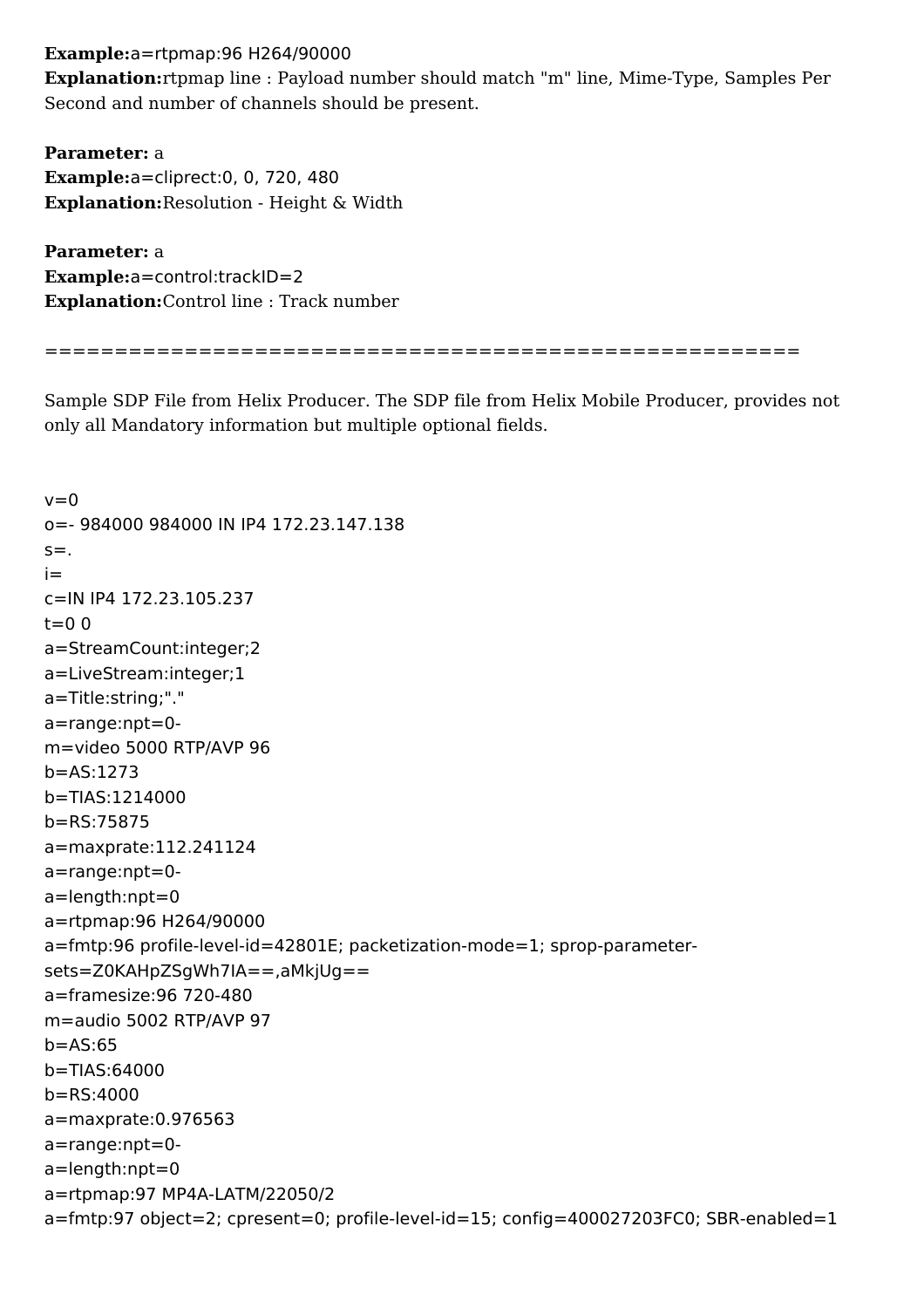## <span id="page-45-0"></span>**Why is my encoded video output not showing or appearing upside-down?**

Last updated: Wed, 12 Nov 2014 03:28:18 GMT | Online Version

[\(https://helixsupport.zendesk.com/hc/en-us/articles/203168255-Why-is-my-encoded-video-output](https://helixsupport.zendesk.com/hc/en-us/articles/203168255-Why-is-my-encoded-video-output-not-showing-or-appearing-upside-down-)not-showing-or-appearing-upside-down-)

To playback a media file does not imply that all required codecs are installed in order to transcode the file. It is recommend to install the full codec based on the input file. These can be found many ways, but one easy example is to search for K-Lite Codec pack and download this package as it is free. Another useful pack is the MPEG Decoder and Streaming pack by Elecard.

After installing these packages it is best to try and decode the video again.

Video that appears upside-down in Producer's output video window is frequently caused when the input video source was created using an unsupported video codec. To resolve this behavior, it is necessary that the original source file be re-created in an input format supported by the Producer.

The following is the complete list of Input Formats supported by the Producer. Please verify that the input source file is in a supported format.

Uncompressed Input Formats:

You can use the following file formats as input sources on any operating system that runs Producer. Using these formats does not require installing other audio and video software:

- •Uncompressed QuickTime 3,4,and 5 (.mov)
- •WAV audio files (.wav)
- •Uncompressed AVI (.avi)

Formats Requiring DirectX:

You can use the following file formats as inputs on Windows if you have DirectX 6 or higher installed.Some formats require DirectX 8:

- •Compressed AVI (.avi)
- •AIFF (.aif, .aifc, .aiff)
- •MPEG (.mpg, .mpeg, .m1v, .mp3, .mpa, .mpe, .mpv2, .m3u)
- •QuickTime 2 (.mov, .qt)

For the latest version of DirectX, please go to <http://www.microsoft.com> (http://www.microsoft.com).

Formats requiring QuickTime:

The following file formats can be used as sources on Windows if the latest version of QuickTime is installed:

•AU (.au, .snd, .ulw)

•Sound Designer II (.sd2)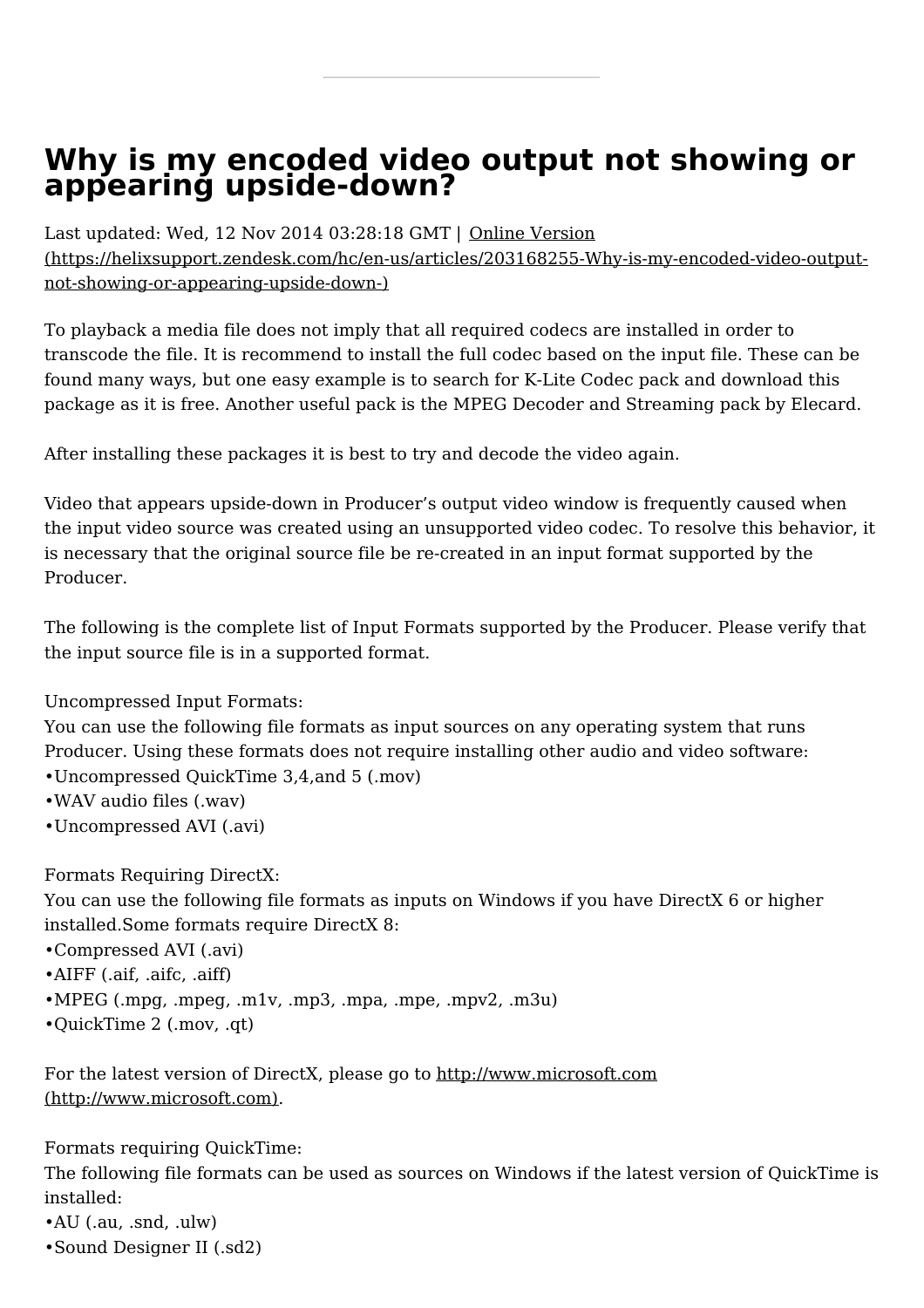•DV (.dif, .dv)

- •QuickTime Flattened Movie (.mov, .qt)
- •MPEG (.mpg, .mpeg, .m1v, .mp3, .mpa, .mpe, .mpv2, .m3u)

Input Color Formats:

The following color formats are supported for video captures:

•YUV12.This format is also known as I420.It is the native color format used by RealVideo codecs.Using I420 as input improves performance by removing the need to convert the color format before encoding.

•RGB 15,16,24,32.

•BGR 15,16,24,32.This is the Macintosh version of RGB.

•The following Windows YUV Formats:YUY2,YV12,YVU9,YVYU,CYUV,

IYUV,UYNV,UYVY,V422,YUNV.

•The following Macintosh YUV Formats:2VUY,YUVS,YVYU,YUVU, YVU9,YUV2,V210.

To re-create the source file:

1) If the input source file is from a DVD input source, then downloading the latest MPEG codecs would help. A recommendation is to either try Elecard's MPEG-2 Decoder Pack (http://www.elecard.com [\(http://www.elecard.com\)](http://www.elecard.com)) and/or update your DVD-ROM software to ensure the latest MPEG and DirectX codecs are installed locally.

2) If the input source came from a video editing tool such as, Adobe Premiere, Terran Media Cleaner, or Apple Quicktime Pro, re-export the input file in an uncompressed format, such as uncompressed AVI. If compression is necessary due to output file size and limited disk space, we recommend using the Microsoft Video 1 codec.

3) After the input file is re-created in a supported format, attempt the encoding process again with Producer.

## <span id="page-46-0"></span>**How to create job files for Helix Producer v14.x**

Last updated: Wed, 12 Nov 2014 03:20:50 GMT | Online Version [\(https://helixsupport.zendesk.com/hc/en-us/articles/203168125-How-to-create-job-files-for-Helix-](https://helixsupport.zendesk.com/hc/en-us/articles/203168125-How-to-create-job-files-for-Helix-Producer-v14-x)Producer-v14-x)

The instructions below are on how to create your own job files for use with the Command Line Interface or the GUI.

Job files allow you to use your own 'default' settings in Producer GUI or, use the Command Line Interface batch processing feature.

Creating Job Files:

1) Open the GUI Producer software. On a standard install, you will have a shortcut on your desktop, or, run producergui.exe in the directory where you have Producer installed.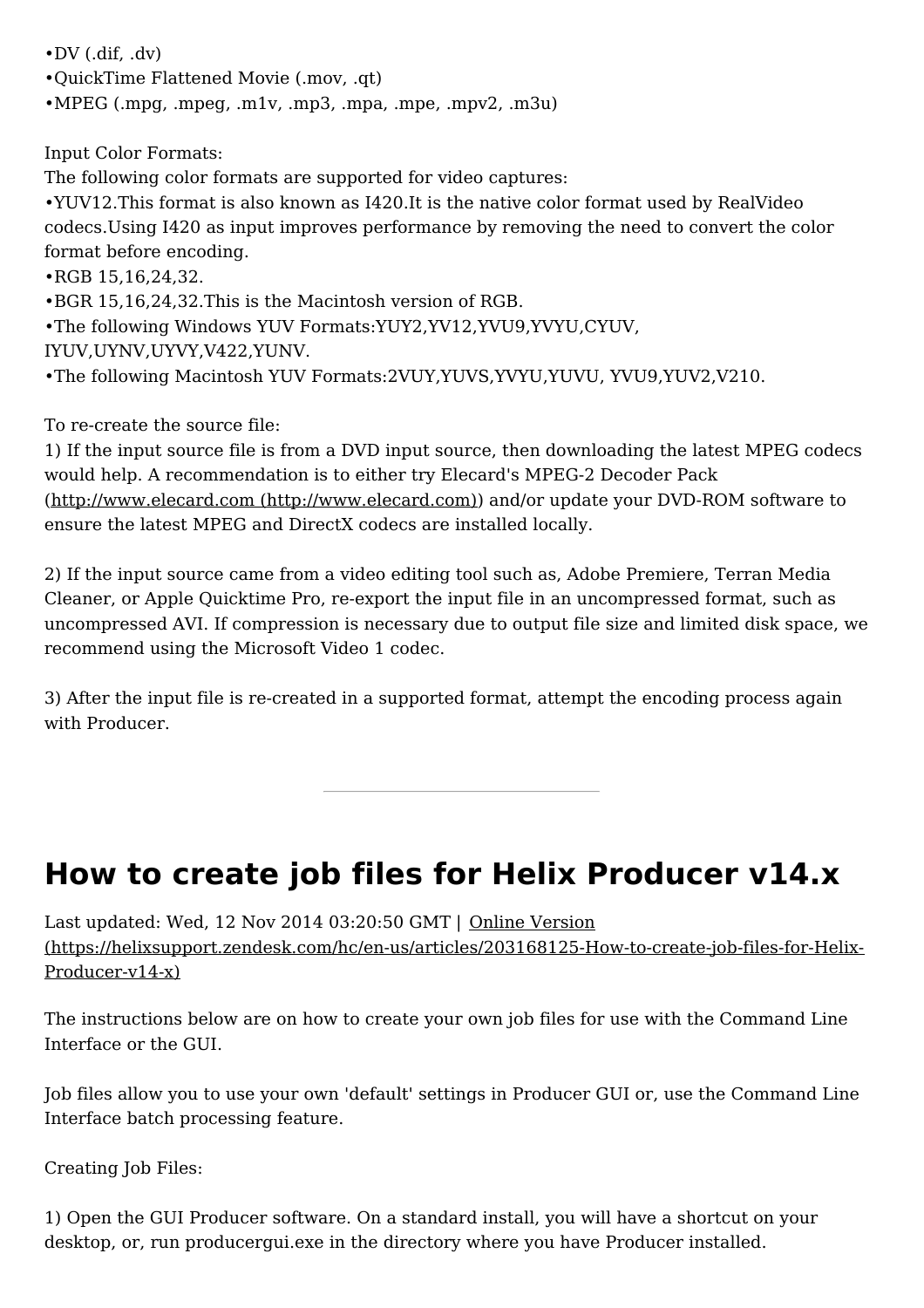2) Specify your input options. This example shows a file input.



production/s3\_images/675411/input.PNG)

3) Specify your output options.

| - Helix Mobile Producer Professional 14.0 - untitled.rpjf     |                    |                                                                                              |                    |     |           |                                                             |                 |                                    | $\Box$ ol   |                                         |
|---------------------------------------------------------------|--------------------|----------------------------------------------------------------------------------------------|--------------------|-----|-----------|-------------------------------------------------------------|-----------------|------------------------------------|-------------|-----------------------------------------|
| File Edit Control View Help                                   |                    |                                                                                              |                    |     |           |                                                             |                 |                                    |             |                                         |
| New Copen Pisare   2art 3b 2art 3b Cancel 3b Settings Advisor |                    |                                                                                              |                    |     |           |                                                             |                 |                                    |             |                                         |
| Input Output Monitoring 204L                                  |                    |                                                                                              |                    |     |           |                                                             |                 |                                    |             |                                         |
| $+1$<br>Outputs:                                              |                    |                                                                                              |                    |     |           |                                                             |                 |                                    |             |                                         |
| Type<br>Name                                                  |                    | <b>Cutted Profile:</b> Automotive Line                                                       |                    |     |           |                                                             |                 |                                    |             |                                         |
| Output 1<br>Realfeda                                          | Encoding Settings: |                                                                                              |                    |     |           |                                                             |                 |                                    |             |                                         |
|                                                               | Name               | Video Codec                                                                                  | Level Bit Rate     |     |           | Frame Rate   Frame Size   Audio Codec   Channels   Bit Rate |                 | Total Rate                         | Œ           |                                         |
|                                                               | 300k RV            | RealVideo 10                                                                                 | NA 256 Kbps 30 lps |     | No Region | Realizatio                                                  | 44 Khoo         | 300 Kbps                           |             |                                         |
|                                                               |                    |                                                                                              |                    |     |           |                                                             |                 |                                    |             |                                         |
|                                                               |                    |                                                                                              |                    |     |           |                                                             |                 |                                    |             |                                         |
|                                                               |                    |                                                                                              |                    |     |           |                                                             |                 |                                    |             |                                         |
|                                                               | <b>Output Film</b> |                                                                                              |                    |     |           |                                                             |                 |                                    |             |                                         |
|                                                               |                    | C:\Documents and Settings/\crystalt/@esktoplinput_Dutput 1.m.                                |                    |     |           |                                                             |                 | V 3 Avail Space on Disk: 756.78 GB |             |                                         |
|                                                               |                    | -   Progressive Download (HTTP Delivery)   -   Streaming Server (Hinted)   Two Pass Encoding |                    |     |           |                                                             | Estimated size: | 2.62 MB                            |             |                                         |
|                                                               | Output Servers     |                                                                                              |                    |     |           |                                                             |                 |                                    |             |                                         |
|                                                               | Name               | Steam Name   Type                                                                            | Address            | Pot | Uservanne | Password                                                    | SDP Flenane     |                                    | $\bigoplus$ |                                         |
|                                                               |                    |                                                                                              |                    |     |           |                                                             |                 |                                    |             |                                         |
|                                                               |                    |                                                                                              |                    |     |           |                                                             |                 |                                    |             |                                         |
|                                                               |                    |                                                                                              |                    |     |           |                                                             |                 |                                    |             |                                         |
|                                                               |                    |                                                                                              |                    |     |           |                                                             |                 |                                    |             |                                         |
|                                                               |                    |                                                                                              |                    |     |           |                                                             |                 |                                    |             | (https://s3.amazonaws.com/satisfaction- |
|                                                               |                    |                                                                                              |                    |     |           |                                                             |                 |                                    |             |                                         |

[production/s3\\_images/675413/output.PNG\)](https://s3.amazonaws.com/satisfaction-production/s3_images/675413/output.PNG)

4) Run the encode. Click the Start Job button and view the Monitoring Tab to test for any errors.

| New Open Save Start Job Stop Job Cancel Job Settings Advisor      |               |                        |                                                                                       |                  |            |            |
|-------------------------------------------------------------------|---------------|------------------------|---------------------------------------------------------------------------------------|------------------|------------|------------|
| Input Output Monitoring XML                                       |               |                        |                                                                                       |                  |            |            |
| $\blacktriangledown$ Preview                                      |               |                        |                                                                                       |                  |            |            |
| ▬<br>-                                                            |               |                        |                                                                                       |                  |            |            |
| 0<br>$\cdot 6$<br>$-12$<br>$-18$<br>$-24$<br>$-30.$<br>$-$ dB $-$ |               |                        | Autodesk                                                                              |                  |            | $ \circ$   |
| Encoding Broadcast Statistics:                                    |               |                        |                                                                                       |                  |            |            |
|                                                                   |               |                        |                                                                                       |                  |            |            |
| Output/                                                           | Bitrate       |                        | Frame Rate                                                                            |                  | Quality    |            |
| <b>Encoding Settings</b><br>Output 1 / 300k RV                    | Avg.<br>288 K | Max<br>288 K           | Avg.<br>30.0 fps                                                                      | Min.<br>29.6 fps | Avg.<br>76 | Min.<br>37 |
|                                                                   |               |                        |                                                                                       |                  |            |            |
| Session Logging (0 Errors, 0 Warnings, 9 Info messages)<br>Date   | Type          | Message                |                                                                                       |                  |            |            |
| 1/12/2012 10:27:14 AM Info                                        |               | Starting encode        |                                                                                       |                  |            |            |
| 1/12/2012 10:27:14 AM Info                                        |               | Starting analysis pass |                                                                                       |                  |            |            |
| 1/12/2012 10:27:15 AM Info                                        |               | Encoding started       |                                                                                       |                  |            |            |
| 1/12/2012 10:27:15 AM Info                                        |               |                        | Two pass analysis started                                                             |                  |            |            |
| 1/12/2012 10:27:23 AM Info                                        |               |                        | Two pass analysis finished                                                            |                  |            |            |
| 1/12/2012 10:27:23 AM Info                                        |               | Starting encoding pass |                                                                                       |                  |            |            |
| 1/12/2012 10:27:25 AM Info<br>1/12/2012 10:27:39 AM Info          |               |                        | Two pass encoding using analysis started<br>Two pass encoding using analysis finished |                  |            |            |

[production/s3\\_images/675415/monitoring.PNG\)](https://s3.amazonaws.com/satisfaction-production/s3_images/675415/monitoring.PNG)

5) Test your new media file. Is it the quality you want? Does it stream as expected? If not, change your configurations for Output and run step 4 again. If everything looks good, proceed to step 6.

6) Save your jobfile. Click the Save button. Choose a file name that makes sense to you for future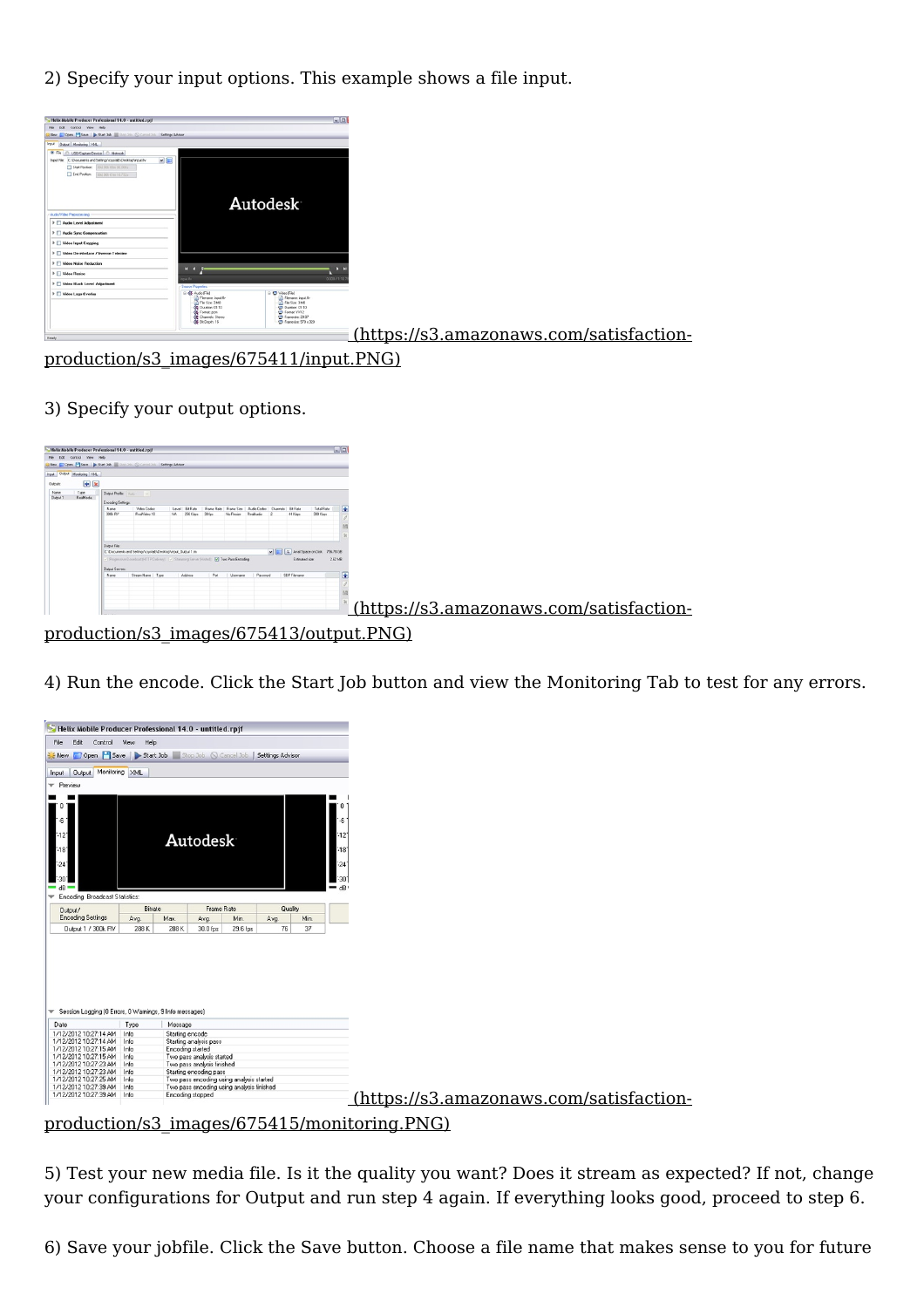use. FYI- the XML tab will show you the code for your jobfile.



You now have a jobfile that you can load up when you start Producer, or that you can use with the Command Line Interface (CLI). For more information on the CLI, see your Producer user guide/getting started guide.

## <span id="page-48-0"></span>**How to configure IP ingest stream to Helix Producer 14.1 or later**

Last updated: Tue, 08 Sep 2015 06:19:05 GMT | Online Version [\(https://helixsupport.zendesk.com/hc/en-us/articles/202776559-How-to-configure-IP-ingest](https://helixsupport.zendesk.com/hc/en-us/articles/202776559-How-to-configure-IP-ingest-stream-to-Helix-Producer-14-1-or-later)stream-to-Helix-Producer-14-1-or-later)

You can give producer a URL for an RTSP stream and it will encode it.

Also supported is TS ingest, from sources like MPEG-2 encoders or a streaming server delivering MPEG-4 content. For more details, refer to the built-in help and search for inputs>network>MPTS or RTSP.

Here is a brief step by step on how to use the RTSP job file.

1. Decide which IP stream you want to use. In this example we are going to use this stream:

rtsp://realdemo.rbn.com/demos/hrmc/mtv\_01.3gp

2. Create a job file using the example file at the end of this explantanation to create an RTSP input job file. Make sure the ParInputs tag looks like the example below: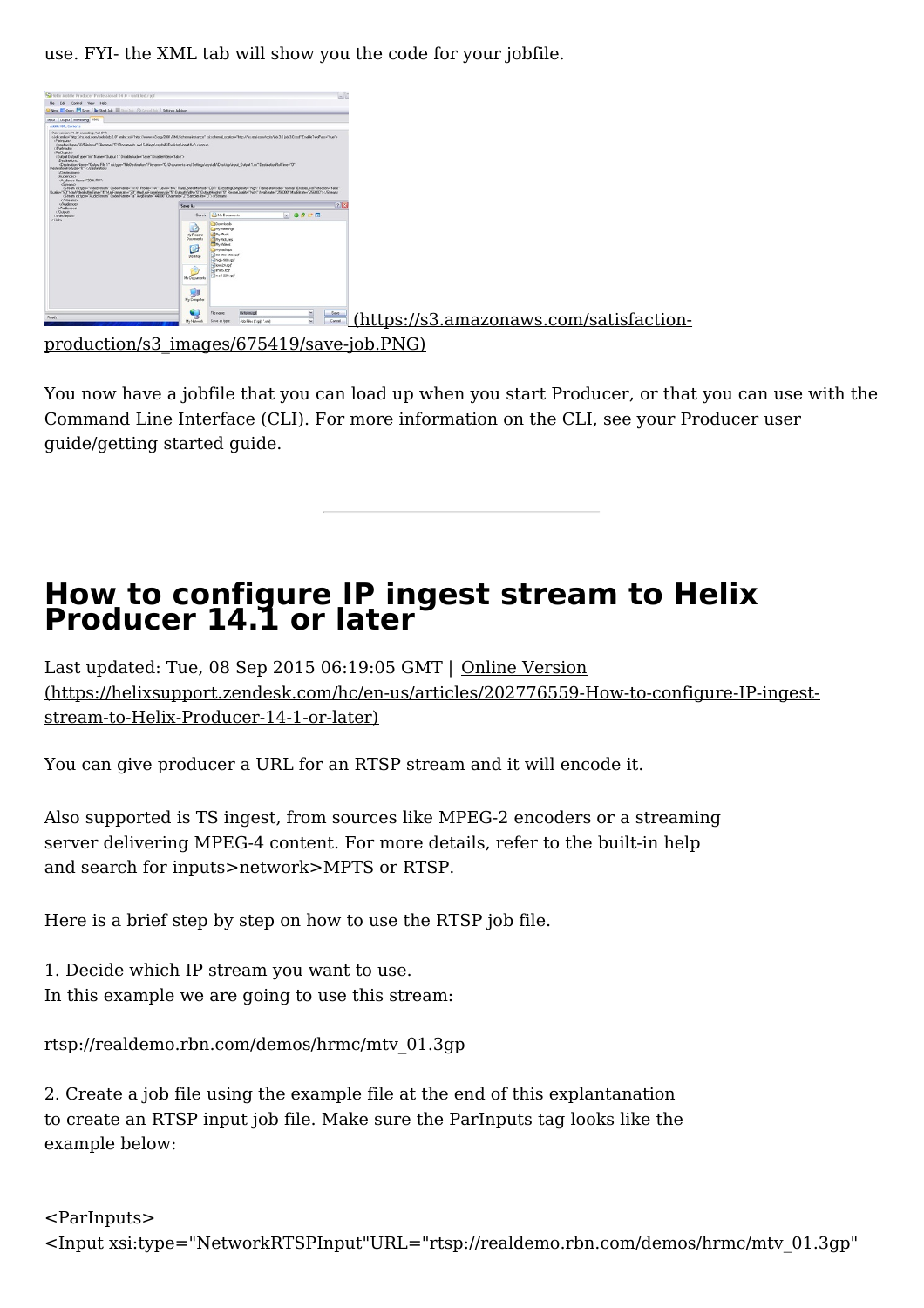3. Make sure you setup a destination output.

In this example we are doing a Helix Push to a local Helix server. The server IP is 192.168.2.5, but you can also use a domain name as long as it is reachable by the producer. Since you are doing a Helix PUSH you also need a username, password and port. See example:

<Destinations>

<Destination Name="Helix Push Server" Streamname="mtv\_01.3gp" xsi:type="HelixPushServer" Address="192.168.2.5" HTTPPort="80" Username="helixserverusername" Password="helixserverpassword" SavePassword="true" Transport="udp" ReconnectInterval="30" StatisticsUpdateInterval="30" AcceptResends="true" FECPercent="0" FECOffset="1"></Destination> </Destinations>

4. Open a command line and type all in one line:

producer -j C:\fullpath\filename.rpjf

Where fullpath is the path where the job file is saved and filename is the actual job file name. In this case:

producer -j C:\Users\miguel\Documents\ProducerJOBS\ipingestRTSP\_input.rpjf

If you set all parameters correctly, then it will show up in the Helix Server Monitor tool and you you can then play with realplayer by connecting to the URL:

rtsp://serveraddress/broadcast/mtv\_01.3gp

Here are the job files for producer for RTSP and TS: To create this job files, just use an editor like notepad and create a text file. Then change the extension .txt to .rpjf

You can name the job file with any name you like.

Sample RTSP job file:

```
==-\text{include text} below this line - don't include this line ==-=-\text{}=<?xml version="1.0" encoding="utf-8"?>
<Job xmlns="http://ns.real.com/tools/job.3.0"
xmlns:xsi="http://www.w3.org/2001/XMLSchema-instance"
xsi:schemaLocation="http://ns.real.com/tools/job.3.0 job.3.0.xsd"
EnableTwoPass="false">
```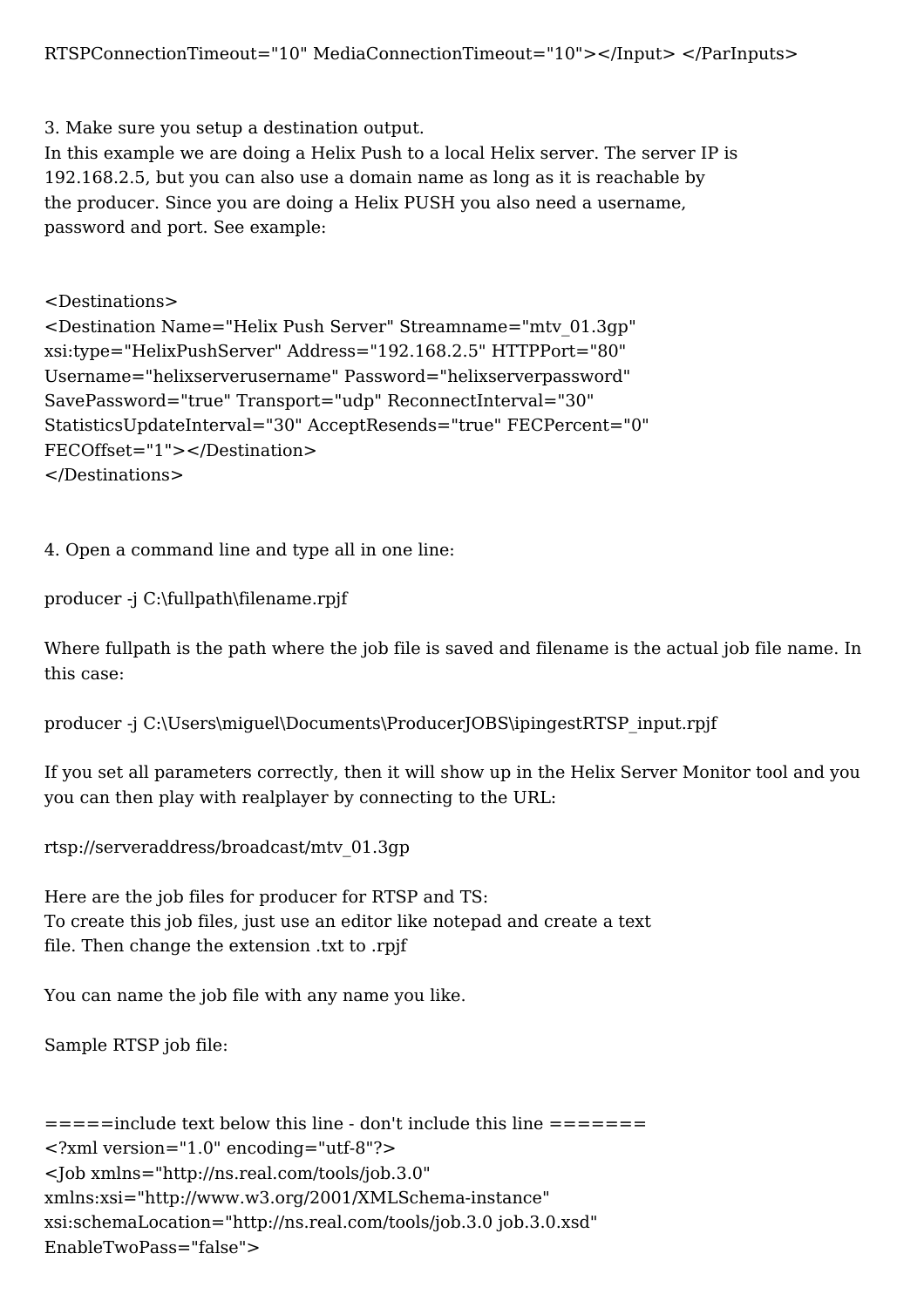```
<ParInputs>
<Input xsi:type="NetworkRTSPInput" URL="rtsp://rtspserver.real.com/live/live.mp4" RTSPConnectionTimeout="10" MediaConnectionTimeout="10"></Input>
</ParInputs>
<ParOutputs>
<Output OutputType="rm" Name="Output 1" DisableAudio="false" DisableVideo="false">
<Destinations>
<Destination Name="Helix Push Server" Streamname="liveIP.rm"
xsi:type="HelixPushServer" Address="helixserver.real.com" HTTPPort="80" Username="user" Password="pass" SavePassword="true" Transport="udp"
ReconnectInterval="30" StatisticsUpdateInterval="30" AcceptResends="true"
FECPercent="0" FECOffset="1"></Destination>
</Destinations>
<Audiences>
<Audience Name="300k RV">
<Streams>
<Stream xsi:type="VideoStream" CodecName="rv10" Profile="NA" Level="NA"
RateControlMethod="CBR" EncodingComplexity="high" FramerateMode="normal"
EnableLossProtection="false" Quality="60" MaxVideoBufferTime="4" MaxFramerate="30" MaxKeyFrameInterval="5" OutputWidth="0" OutputHeight="0"
ResizeQuality="high" AvgBitrate="256000" MaxBitrate="256000"></Stream>
<Stream xsi:type="AudioStream" CodecName="ra" AvgBitrate="44000" Channels="2"
Samplerate="0"></Stream>
</Streams>
</Audience>
</Audiences>
</Output>
</ParOutputs>
</Job>
==== End - don't include this line ====Sample MPTS job file: ==-\text{Indued} text below this line - don't include this line ==-\text{Induced}<?xml version="1.0" encoding="utf-8"?>
<Job xmlns="http://ns.real.com/tools/job.3.0"
xmlns:xsi="http://www.w3.org/2001/XMLSchema-instance"
xsi:schemaLocation="http://ns.real.com/tools/job.3.0 job.3.0.xsd"
EnableTwoPass="false">
```

```
<ParInputs>
```

```
<Input xsi:type="NetworkMPTSInput" ListenAddress="0.0.0.0" Port="1234"
```

```
ProgramID="0" AudioID="" VideoID="" MediaConnectionTimeout="10"
```

```
NoMediaTimeout="1:0:0"></Input>
```

```
</ParInputs>
```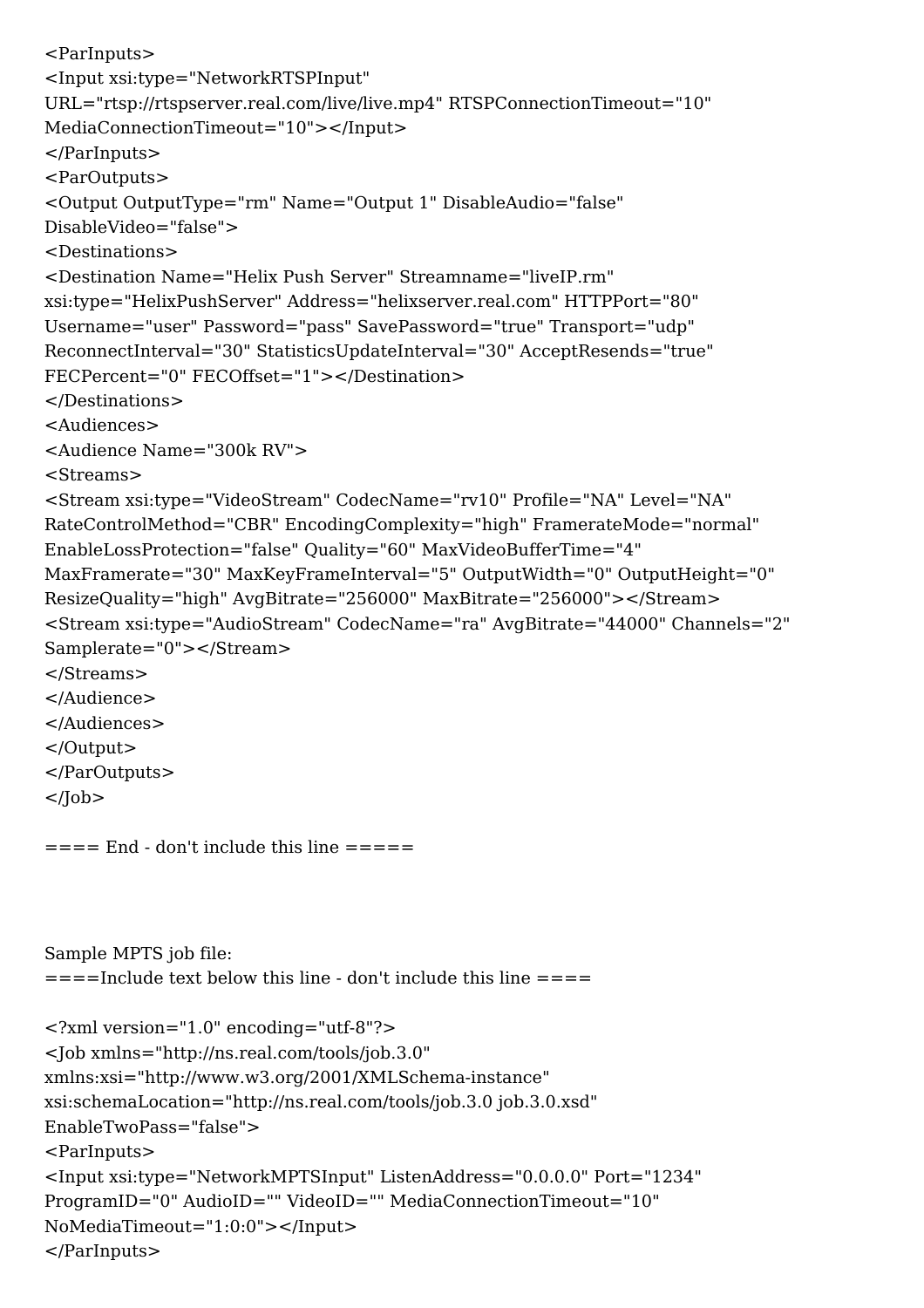```
<ParOutputs>
<Output OutputType="rm" Name="Output 1" DisableAudio="false" DisableVideo="false">
<Destinations>
<Destination Name="Output File 1" xsi:type="FileDestination"
Filename="rv10_240p_256k_24fps_cook_44k_IP.rm" DestinationRollTime="0" DestinationRollSize="0">
</Destination>
<Destination Name="Helix Push Server" Streamname="liveIP.rm"
xsi:type="HelixPushServer" Address="helixserver.real.com" HTTPPort="80" Username="user" Password="pass" SavePassword="true" Transport="udp"
ReconnectInterval="30" StatisticsUpdateInterval="30" AcceptResends="true"
FECPercent="0" FECOffset="1"></Destination>
</Destinations>
<Audiences>
<Audience Name="300k RV">
<Streams>
<Stream xsi:type="VideoStream" CodecName="rv10" Profile="NA" Level="NA"
RateControlMethod="CBR" EncodingComplexity="high" FramerateMode="normal"
EnableLossProtection="false" Quality="60" MaxVideoBufferTime="4" MaxFramerate="30" MaxKeyFrameInterval="5" OutputWidth="0" OutputHeight="0"
ResizeQuality="high" AvgBitrate="256000" MaxBitrate="256000"></Stream>
<Stream xsi:type="AudioStream" CodecName="ra" AvgBitrate="44000" Channels="2"
Samplerate="0"></Stream>
</Streams>
</Audience>
</Audiences>
</Output>
</ParOutputs>
</Job>
```

```
==-End - don't include this line = =
```
## <span id="page-51-0"></span>**Hardware considerations for best encoding performance.**

Last updated: Fri, 28 Aug 2015 22:42:36 GMT | Online Version [\(https://helixsupport.zendesk.com/hc/en-us/articles/202508079-Hardware-considerations-for-best](https://helixsupport.zendesk.com/hc/en-us/articles/202508079-Hardware-considerations-for-best-encoding-performance-)encoding-performance-)

Never have any core go over 70% usage as there will be spikes in the usage that your CPU monitor will not show. When that happens frames will be dropped from the encoder per the H.264 specification.

Here are several things to consider when troubleshooting encoding performance and quality: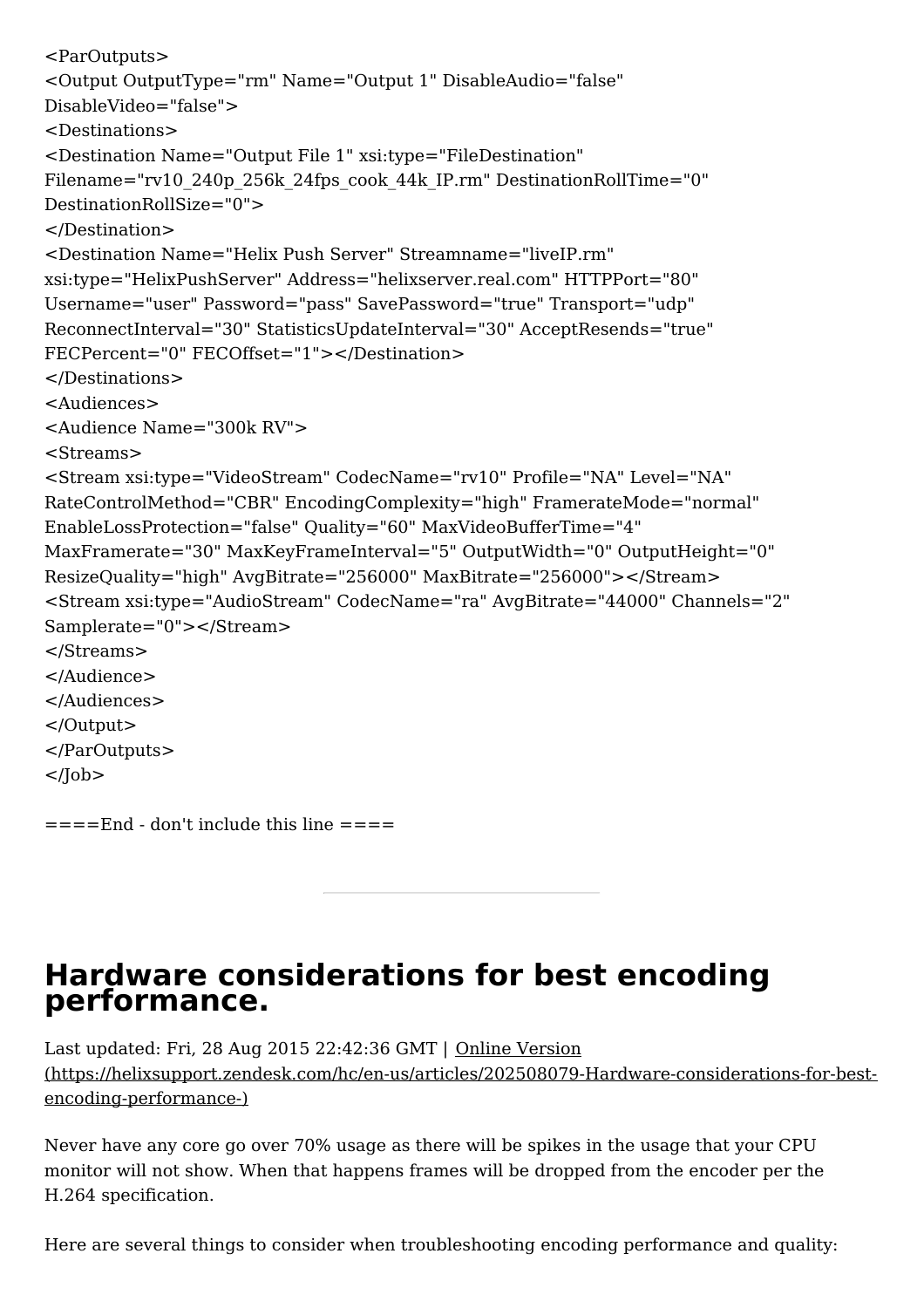1) The CPU has to both decode the incoming stream and encode the outgoing stream.

2) The Core 2 series of CPUs have their memory controller off of the CPU. In the newer Core i3, i5, and i7 models they have their memory controller on the CPU which results in much higher memory performance.

3) The Core 2 series of CPUs uses DDR2 dual channel RAM. The newer CPUs from Intel use DDR3 dual channel RAM.

3) Use low latency RAM for your encoding. Using either ECC or Registered RAM will increase latency by one clock cycle.

A general recommendation for a desktop system would be to purchase a Core-i7 3770K CPU with DDR3 1600Mhz Dual Channel RAM. Have timing at either 7-7-7-21 or 8-8-8-24. Make sure to have 8GB of RAM and ensure that the RAM is in one 4x2 or 2x4 set.

## <span id="page-52-0"></span>**What are some best practices for encoding content?**

Last updated: Thu, 30 Jul 2015 23:32:32 GMT | Online Version [\(https://helixsupport.zendesk.com/hc/en-us/articles/202507929-What-are-some-best-practices-for](https://helixsupport.zendesk.com/hc/en-us/articles/202507929-What-are-some-best-practices-for-encoding-content-)encoding-content-)

Encoding best practices overview H.264 live and Video On Demand (VOD).

Terminology:

An I-frame is a keyframe. Use an IDR I-frame instead of a normal I-frame. Most encoders have this by default.

A P-frame is a frame based upon what was in the previous frame

A B-frame is a frame that can look forward to upcoming frames and grab data from them. HLS is HTTP Live Streaming from Apple for the iPhone.

1) Adaptive streaming helps with better quality regardless of the connection.

2) Keyframes every ten seconds helps with higher quality at lower bitrates. You have a "bit budget" use it wisely. The downside is live streaming has a longer wait time. A bit budget is how many bits per second you have and where you want those bits to go. Keyframes use more bits than other frames. Having too many keyframes can reduce the quality of the overall encode. This can be compensated with by using a higher bitrate.

3) Mark every keyframe (i-frame) as IDR (Instantaneous Decode/Refresh) frame. Problems with flash and iPhone if it isn't.

4) Know your keyframes. Flash likes keyframes every three to 10 seconds. Use Two Pass VBR in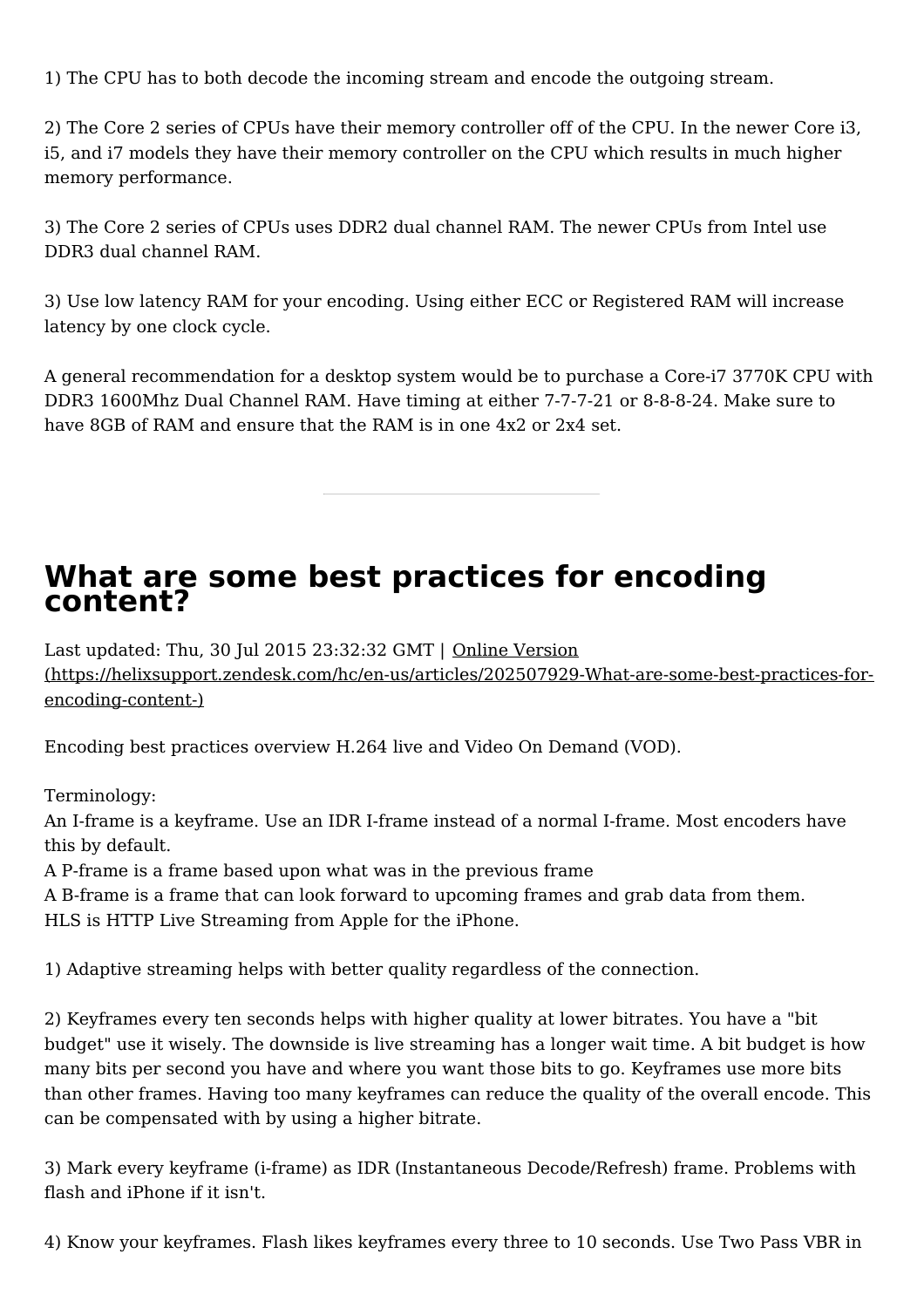most cases. If your video bitrate is too high it may choke your server, network and player.

5) B-frames are in Context-Adaptive Binary Arithmetic Coding (CABAC) and needs to consideration when creating content for desktop players. B-frames should not be used for live broadcasts as they increase latency.

6) Using shorter I-frame intervals allows for a person to join a live feed faster and better error recovery. Longer I-frame intervals allow for better quality at the same bitrate. See also bit budget as mentioned above.

7) Make sure that your I-frame interval matches your HLS chunk size. You want to have your Iframe be the first frame in every segment.

8) Adobe flash downsamples audio to 44.1K.

9) Constant Bitrate vs. Variable Bitrate (2 pass encoding). Use CBR for HLS chunking so that all time based chunks are about the same size. Recommended chunking for HLS is from two to eight seconds although typical setups are at 10 seconds (for higher quality video).

10) People are more perceptive about audio than video quality. Have good audio when possible.

11) Try to preprocess your video using a Motion Compensated Temporal Filter. This removes subtle noise from the video and allows one to lower bitrates by 10-12% at the same quality. This is a great option for low bitrate delivery and saving bandwidth because bandwidth is rarely free.

12) Try to preprocess your video with a deblocking filter. This is standard for H.264 and H.263 video.

13) When you are streaming video try to put yourself in the viewer's chair. What is going to be the most important to them?

14) Networks will always be limited. What is the bandwidth of your audience? You can settle for acceptable mediocrity in most cases.

15) Knowing your player, container, codec and server will help you to deliver a higher quality service.

16) Audio is the most important part of delivering low bitrate content. 32Kbps is the absolute minimum you should use. 64bit is ideal. Going up to 196Kbps is overkill. Newer codecs such as Dolby Pulse and HE-AAC v2 should be used when possible. Always quality check the audio the way that the user will.

17) It is always a challenge to balance quality vs. speed (Baseline, Normal and HQ settings for H.264 for example). Entropy encoding or CABAC requires considerably more effort to encode and decode. CABAC is not supported in Constrained Baseline Profile (CBP), Baseline Profile (BP) or Extended Profile (XP). THose use CAVLC (Context Adaptive Variable Length Coding). Most mobile phones do not support CABAC and if they do work with CABAC their batteries will drain faster.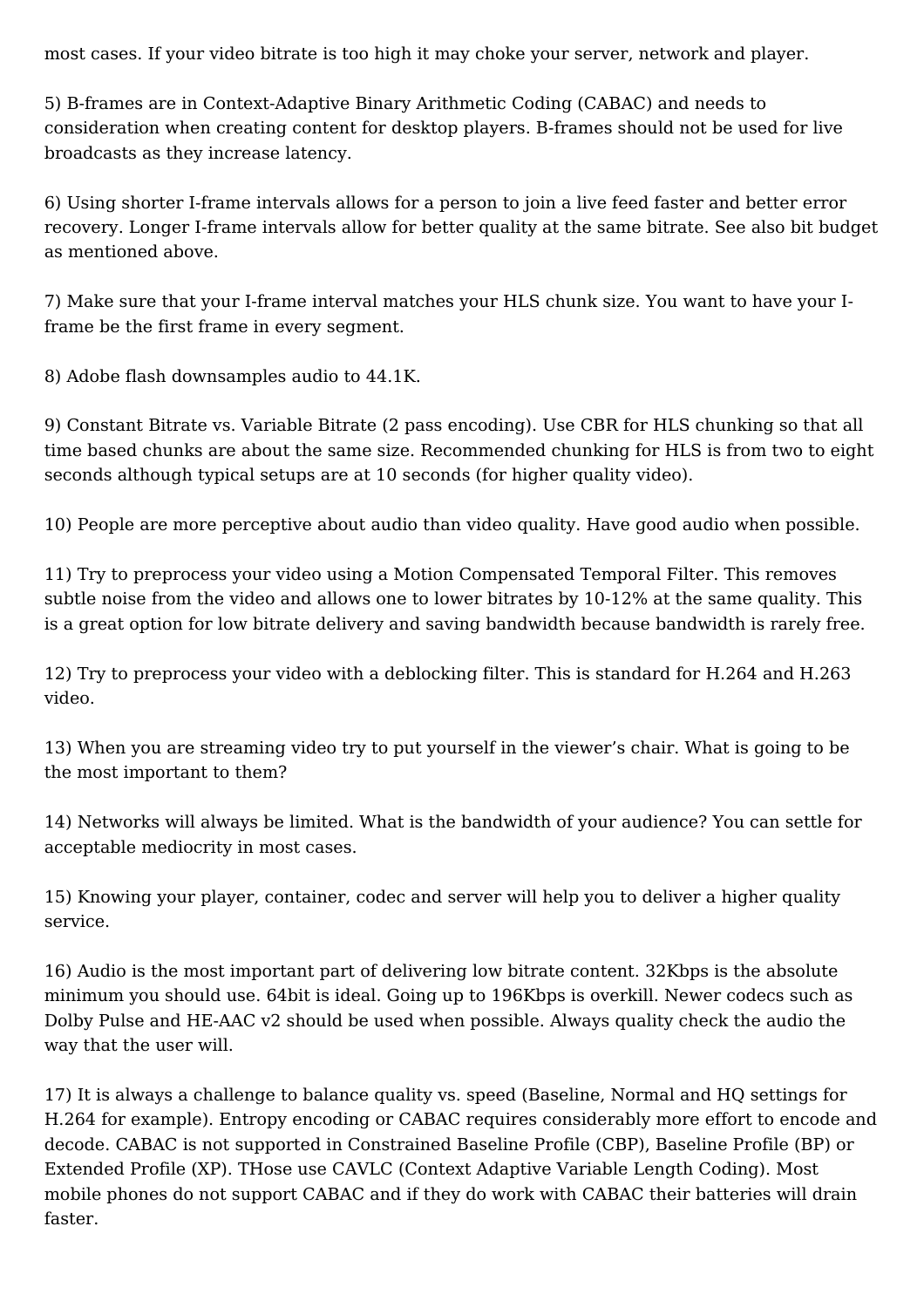18) Always consider baseline profile even as devices evolve (reduces processor power).

19) Devices are good at upscaling content and is almost transparent. They typically use hardware upscaling which can result in lower bitrates and similar perceived quality. The tradeoff is a softer image.

20) Remember that when you are doing a live stream you have only one chance to get it right.

21) Use a digital source such as SDI or HDMI (sans HDCP) and fallback to analog component, composite or S-Video only if necessary. As mentioned above, preprocess your data to achieve the highest quality. Temporal frame rate, spatial scaling (resolution), contrast, edge enhancement, noise reduction and border cleanup should be used when appropriate.

22) Use Multicast whenever possible. Unicast is the fallback when Multicast is not possible.

23) Turn on Forward Error Correction (FEC). http://www.youtube.com/watch?v=CtrlGsD9Xow This appears to be an industry standard and is not vendor specific.

24) Optimizing bitrate formula: Source of this information: http://www.streaminglearningcenter.com/articles/choosing-your-streaming-resolution-and-datarate.html

Width of the video \* Height of the video \* Frames Per Second of the video == pixels per second pixels per second / 1024 == Kilo pixels per second

Kilo pixels per second  $*(.067 \sim .150) =$  Kilo bits per second.

If you have a video with little motion you may want to try starting around the .067 multiplier. If you have a lot of high action you will want to start around the .15 multiplier.

As you can see, by reducing the frames per second you can reduce the optimal bitrate for your video. Reducing the width and heigh may also be necessary and most players can upsize the video with minimal issues.

Best practice dictates that you use an even divisor of the original frame rate for your output files. If you have a 60fps video then 30, 20 15 and 10 frames per second are all good options.

For example, we have a 640x480 video at 60fps  $640 * 480 * 60$  fps = = 18,432,000 pixels per second  $18,432,000 / 1024 = 18,000$  Kpps

 $18,000 * .067 == 1,206Kbps$  (Very little change from frame to frame)  $18,000 * .1 == 1,800Kbps$  (Moderate amount of change from frame to frame)  $18,000 * .15 == 2,700Kbps$  (Very high change from frame to frame)

That is a rather high bitrate. Let's halve the framerate  $640 * 480 * 30$  fps =  $9,216,000$  pixels per second 9,216,000 / 1024 = 9,000 pixels per second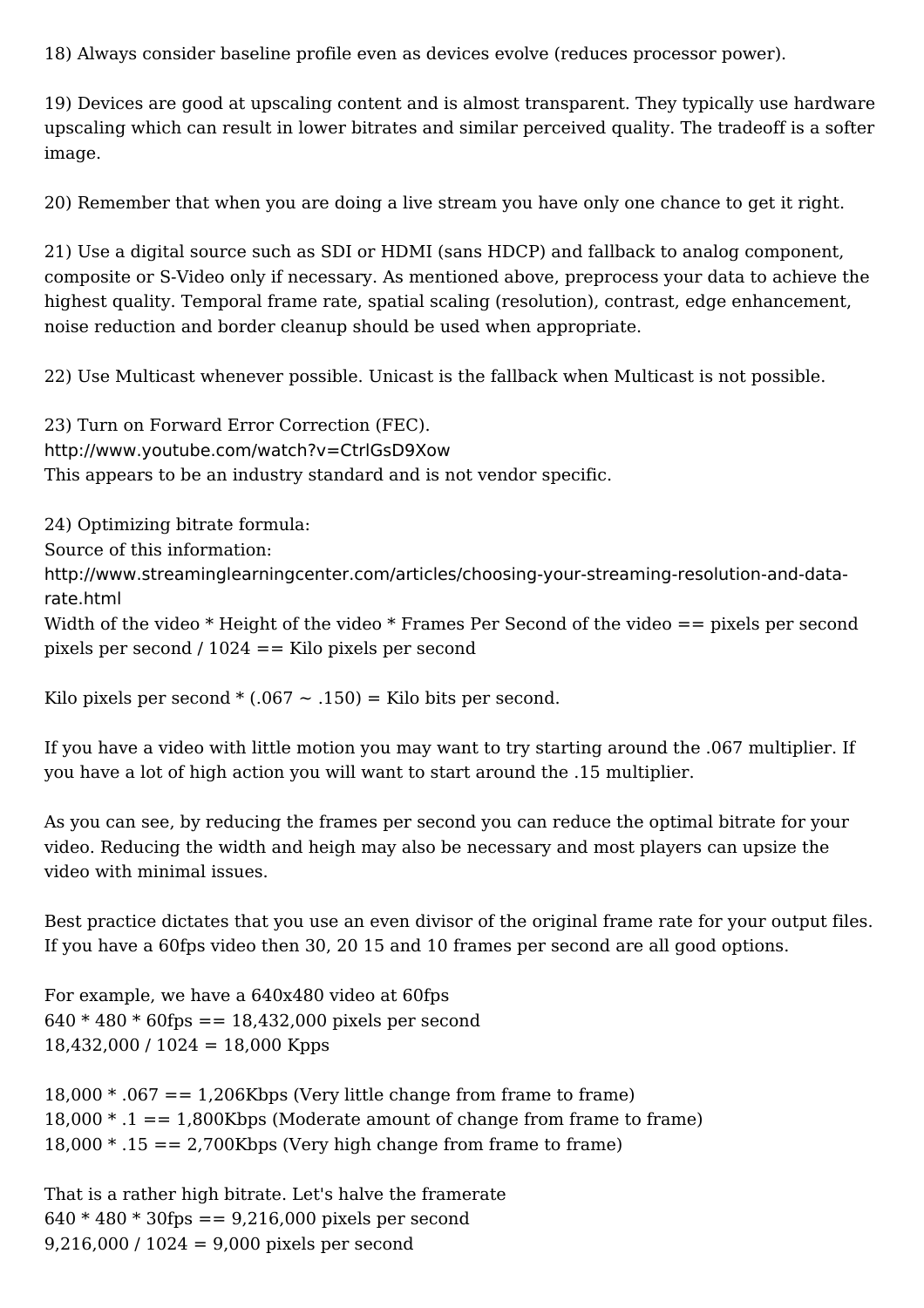$9,000 * .067 == 603Kbps$  $9,000 * .1 == 900Kbps$  $9,000 * .15 == 1,350Kbps$ 

You can also halve the size of the video (to CIF in this case)  $320 * 240 * 30$  fps = 2,304,000  $2,304,000 / 1024 = 2,250$  $2,250 * .067 == 150Kbps$  $2,250 * .1 == 225Kbps$  $2,250 * .15 == 337Kbps$ 

## <span id="page-55-0"></span>**How to use Helix Mobile Producer encoders with Wowza Media Server**

Last updated: Tue, 08 Sep 2015 06:20:10 GMT | Online Version [\(https://helixsupport.zendesk.com/hc/en-us/articles/202389239-How-to-use-Helix-Mobile-](https://helixsupport.zendesk.com/hc/en-us/articles/202389239-How-to-use-Helix-Mobile-Producer-encoders-with-Wowza-Media-Server)Producer-encoders-with-Wowza-Media-Server)

Helix Mobile Encoder RTP-based encoder can integrate with Wowza Media Server® 3.6 for live and VOD streams.

This tutorial provides the basic steps for sending a live stream from the Helix Mobile Producer to Wowza Media Server® 3.6.

Step-by-step instructions for using the HMP encoder with Wowza Media Server. (Flash Player version 9.0.115.0 or greater is required.)

1. Download and install Wowza Media Server.

2. Create a new Wowza Media Server application for live streaming (may already exist if examples installed):

- Create the folder [install-dir]/applications/rtplive. (may already exist)
- Create the folder [install-dir]/conf/rtplive
- Copy the file [install-dir]/conf/Application.xml into this new folder [install-dir]/conf/rtplive.

3. Edit the newly copied Application.xml and make the following changes:

- Change Streams/StreamType from default to rtp-live.
- Change RTP/AVSyncMethod from senderreport to systemclock. Startup Wowza Media Server.

4. Start Helix Producer.

Configure the video/audio settings, rtp push to generate an SDP file, and start streaming: Generate sdp, and save the SDP file to the Wowza Media Server [install-dir]/content folder with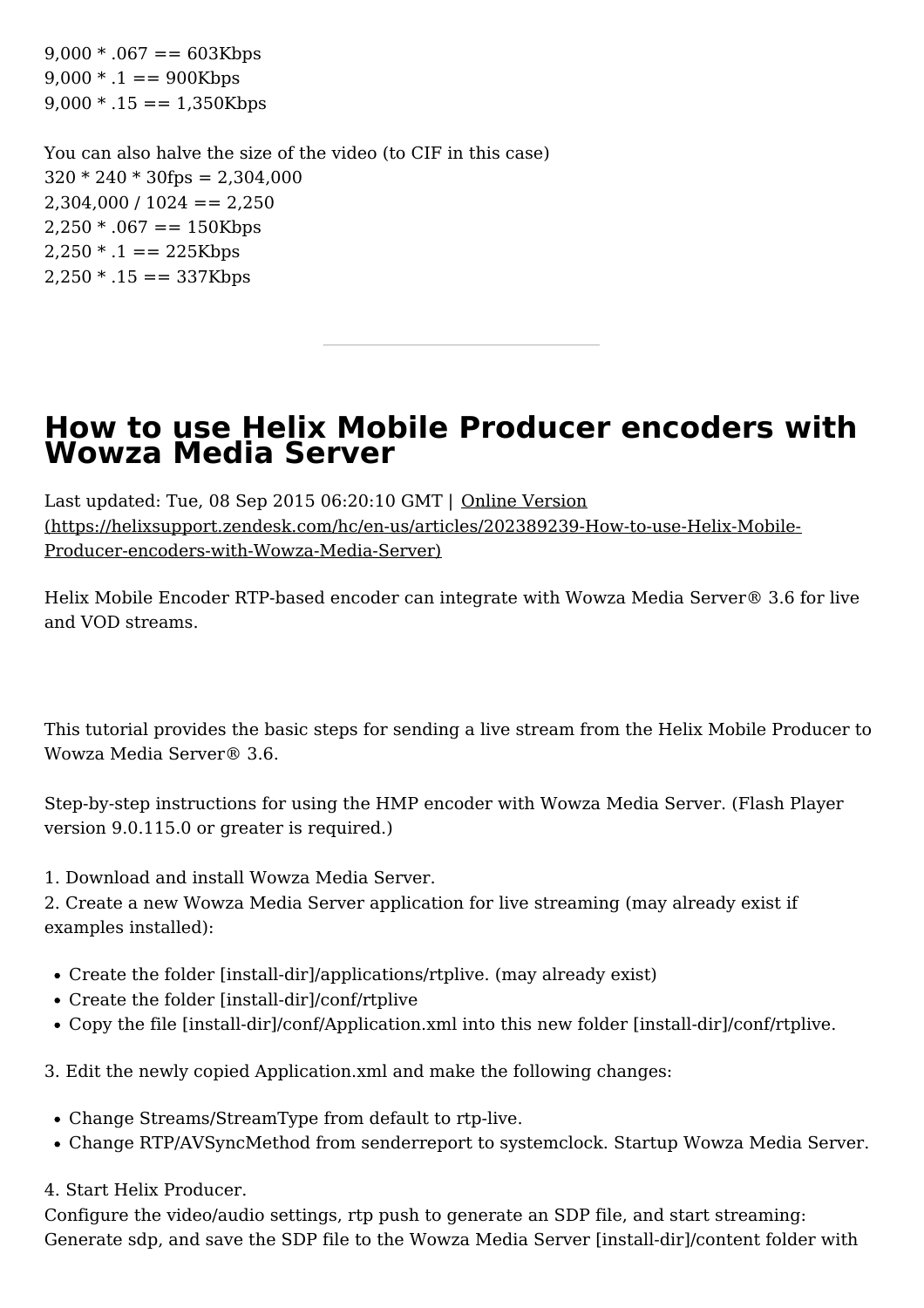the file name live.sdp or whatever-name.sdp.

5. Play back the stream.

- double-click [install-dir]/examples/LiveVideoStreaming/FlashRTMPPlayer/player.html (Wowza Media Server 3.5) or
- [install-dir]/examples/LiveVideoStreaming/client/live.html (Wowza Media Server 3.1.2 or earlier), set Server to rtmp://[wowza-ip-address]/rtplive and Stream to live.sdp, and then click the Connect or Play button.

## <span id="page-56-0"></span>Helix Enterprise Player - Content Playback

# <span id="page-56-1"></span>**Where can <sup>I</sup> find support for RealPlayer 16, RealPlayer Cloud, or RealTimes?**

Last updated: Wed, 21 Oct 2015 16:21:30 GMT | Online Version [\(https://helixsupport.zendesk.com/hc/en-us/articles/205948366-Where-can-I-find-support-for-](https://helixsupport.zendesk.com/hc/en-us/articles/205948366-Where-can-I-find-support-for-RealPlayer-16-RealPlayer-Cloud-or-RealTimes-)RealPlayer-16-RealPlayer-Cloud-or-RealTimes-)

RealPlayer 16, RealPlayer Cloud, and RealTimes are not a part of the Helix Streaming Media Delivery Platform.

For more information or support on these products, please visit http://customer.real.com

# <span id="page-56-2"></span>**How do <sup>I</sup> uninstall Real Player Enterprise v2.0- 2.1.9?**

Last updated: Thu, 02 Jul 2015 15:15:00 GMT | Online Version [\(https://helixsupport.zendesk.com/hc/en-us/articles/203168775-How-do-I-uninstall-Real-Player-](https://helixsupport.zendesk.com/hc/en-us/articles/203168775-How-do-I-uninstall-Real-Player-Enterprise-v2-0-2-1-9-)Enterprise-v2-0-2-1-9-)

There are two basic approaches to a full uninstall of RPE. The script based approach which requires prep work, and the Uninstaller/CCleaner approach which can be used at any time.

Script based uninstall:

A full script based uninstall of Real Player Enterprise starts with a clean install of the software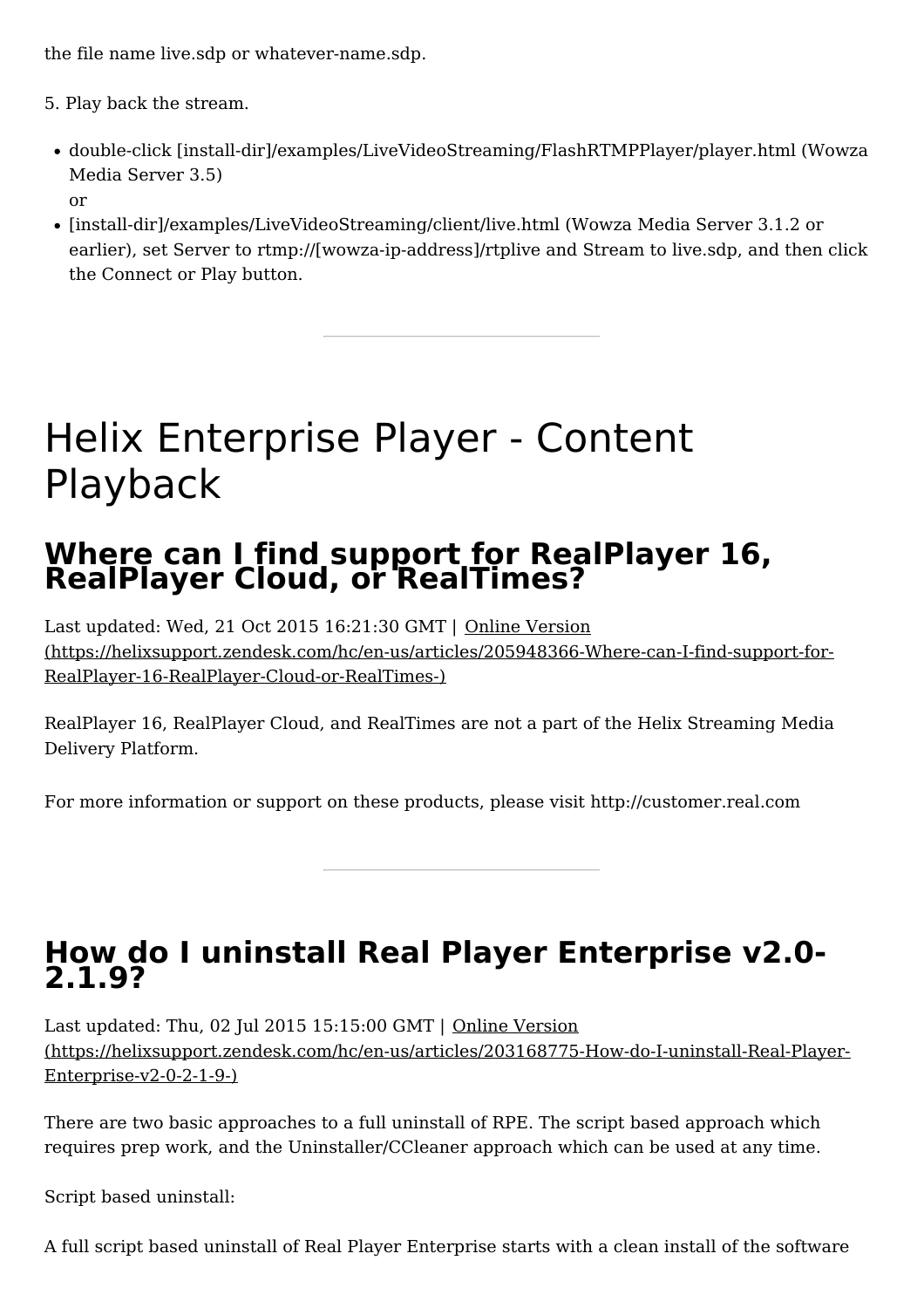and knowing what components are added/changed in your system during the install.

1) Clean install of RealPlayer Enterprise

a) In a clean environment that is not on a doimain install RegMon, now known as Process Monitor:

http://technet.microsoft.com/en-us/sysinternals/bb896645

b) Run RPE installer as administrator. Have the Process Monitor watch the installation for files and registry entries being added.

c) Deconstruct what it has installed and create one registry file that will remove those that were added and one script file that will remove any files added. The Install logs will be located in the following location:

C:\Program Files\Common Files\Real|Update\_OB\RealPlayer-log.txt

2) How to fully uninstall Real Player Enterprise 2.x

- a) Run the RPE Uninstaller as administrator.
- b) Run CCleaner to see what was left behind.
- c) Compare that with what Process Monitor provided.
- d) Modify scripts you created in step 1c as appropriate.

e) Test procedure on another clean PC. If successful deploy on a domain machines. If not revisit the above procedure.

---------------------------------

Non script uninstall:

- A) Run the RPE Uninstaller as administrator.
- B) Remove the RPE install directory if it still exists. This removes any lingering files there.
- C) Run CCleaner to do temp file cleanup.
- D) Run CCleaner against the registry twice.

Note that the most common problem when installing on a machine on a domain are the domain rules themselves. If you can install on a clean PC (step 1a above) but cannot install on your domain you should revisit your domain rules.

If you require your installation to be an MSI file instead of an EXE please consult the following page:

http://msdn.microsoft.com/en-us/library/aa370408%28v=vs.85%29.aspx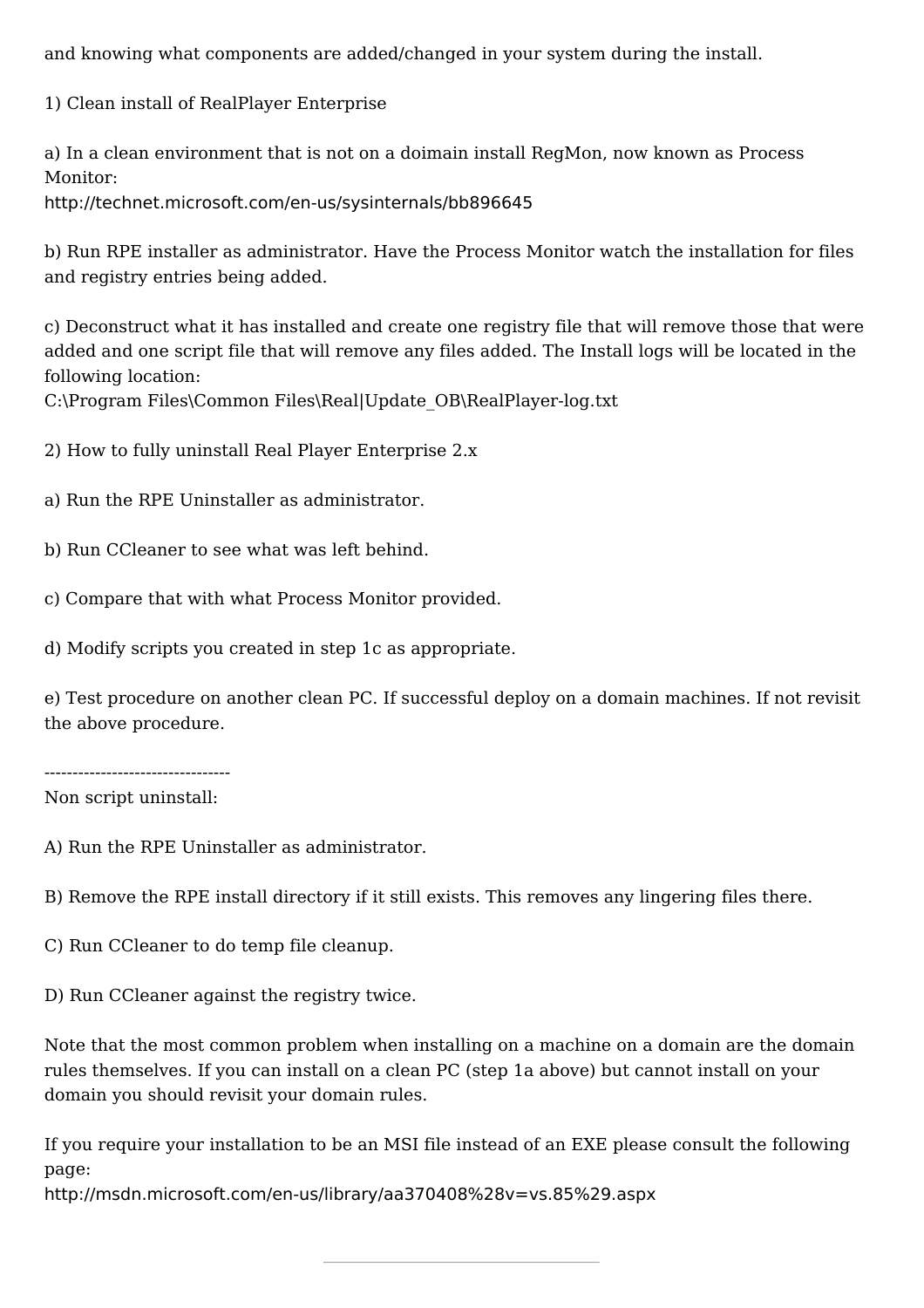## <span id="page-58-0"></span>**How do I stop the ability to download content via RealPlayer or RealPlayer Enterprise?**

Last updated: Mon, 12 Jan 2015 19:20:26 GMT | Online Version [\(https://helixsupport.zendesk.com/hc/en-us/articles/203168305-How-do-I-stop-the-ability-to](https://helixsupport.zendesk.com/hc/en-us/articles/203168305-How-do-I-stop-the-ability-to-download-content-via-RealPlayer-or-RealPlayer-Enterprise-)download-content-via-RealPlayer-or-RealPlayer-Enterprise-)

There is a variable Helix Server side that will disable the downloading of RealMedia streams via RealPlayer when playing media via Helix Server.

This configuration only applies to Real Media playing on Real Player only.

1. Using any text editor, open the Helix Server configuration file (rmserver.cfg). This file resides in the Helix Server main installation directory.

2. Search for the list entries of on-demand mount points. These are located within the <FSMount> list, and use the short name pn-local. For example:

<List Name="FSMount">

```
<List Name="RealSystem Content">
```
<Var ShortName="pn-local"/>

```
<Var MountPoint="/"/>
```
...additional variables...

</List>

...other mount points...

</FSMount>

Tip: To see the names of all on-demand mount points, click Server Setup>Mount Points in Helix Administrator.

3. For each on-demand mount point for which you want to enable the content marker, add the variable ContentMarker with a value of 1. For example:

<List Name="RealSystem Content"> <Var ShortName="pn-local"/> <Var MountPoint="/"/> <Var BasePath="/home/user/Content"/> <Var MountPointSearchOrder="1"/><Var UseContentDistribution="1"/><Var ContentMarker="1"/></List>

Note: You do not need to add this variable to mount points for Helix Administrator or the caching file system.

4. To set the content marker for live broadcasts in which Helix Server acts as a receiver, search for the broadcast receiver lists. These are located under the top-level list named BroadcastReceiver: <List Name="BroadcastReceiver">

```
<List Name="Receivers">
```

```
<List Name="Transmitter_Name">
```

```
<Var OriginSpec="japan.example.com"/>
```

```
<Var PortRange="30000-30050"/>
```

```
...additional variables...
```

```
</List>
```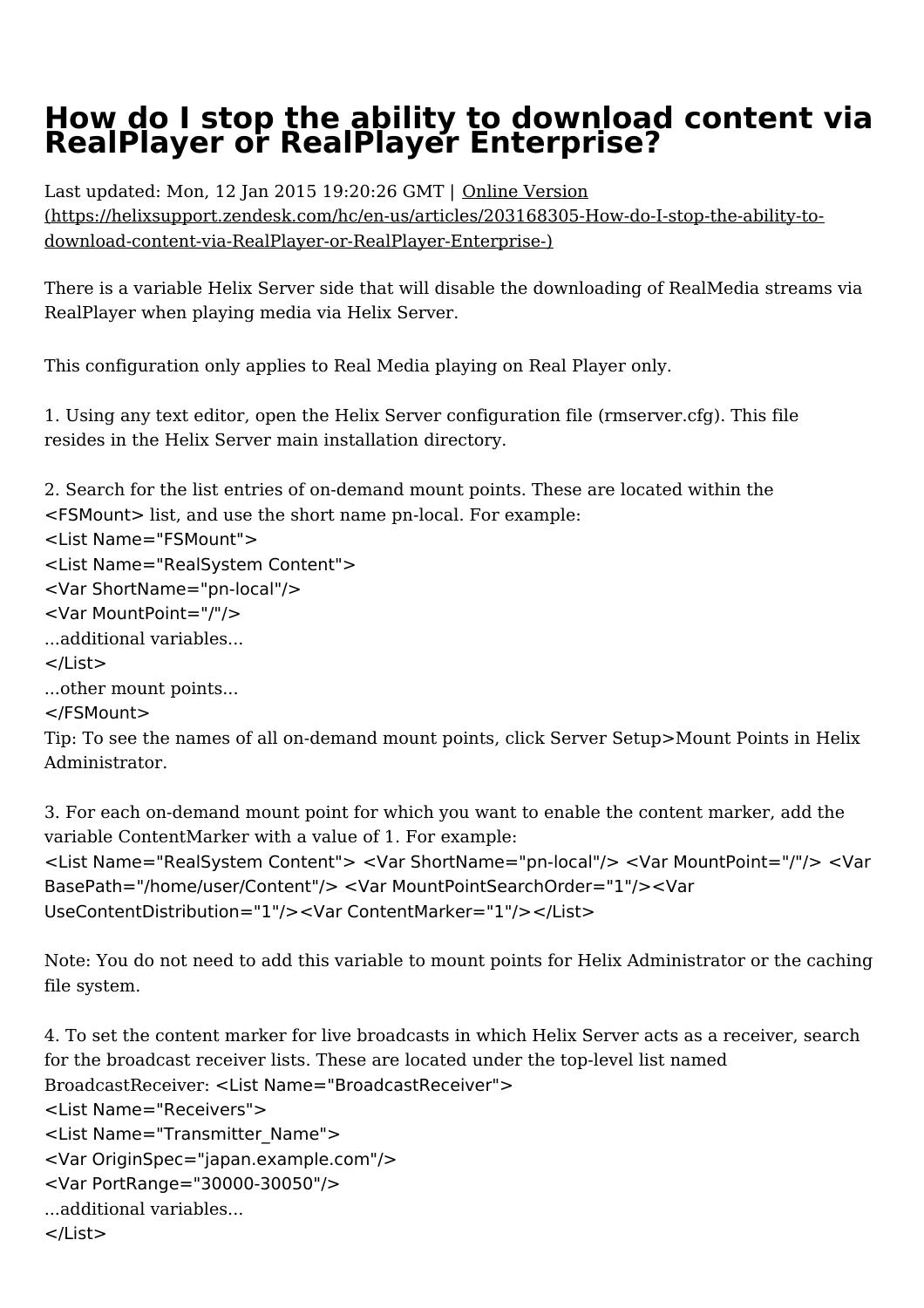</List> </List>

5. The Receivers list defines the various transmitters for which this Helix Server acts as a receiver. For each transmitter for which you want to enable the content marker, add the variable ContentMarker with a value of 1. For example:

```
<List Name="BroadcastReceiver">
<List Name="Receivers">
<List Name="TransmitterName">
<Var OriginSpec="japan.example.com"/>
<Var PortRange="30000-30050"/>
...additional variables... <Var ContentMarker="1"/>
</List>
</List>
</List>
```
Tip: To find the names of all transmitters, click Broadcast Distribution>Receiver in Helix Administrator.

- 6. Save and close the Helix Server configuration file.
- 7. Restart Helix Server.

## <span id="page-59-0"></span>**Why do I get 'This player is not configured to play the datatype you requested' error?**

Last updated: Wed, 12 Nov 2014 05:20:54 GMT | Online Version [\(https://helixsupport.zendesk.com/hc/en-us/articles/202508639-Why-do-I-get-This-player-is-not](https://helixsupport.zendesk.com/hc/en-us/articles/202508639-Why-do-I-get-This-player-is-not-configured-to-play-the-datatype-you-requested-error-)configured-to-play-the-datatype-you-requested-error-)

If you receive the error message above when using RealPlayer Enterprise and are using Helix Broadcaster to deliver an MPEG-TS feed to Helix Server or are using an RTMP encoder please make sure that you have a file extension for your live feed name.

Examples that you may have problems with: rtsp://server\_name/rtsplive/mptslive/rpelive rtsp://server\_name/rtsplive/rtmplive/rpelive

If that error message appears then you will need to change your live feed to look like this: rtsp://server\_name/rtsplive/mptslive/rpelive.mp4 rtsp://server\_name/rtsplive/rtmplive/rpelive.mp4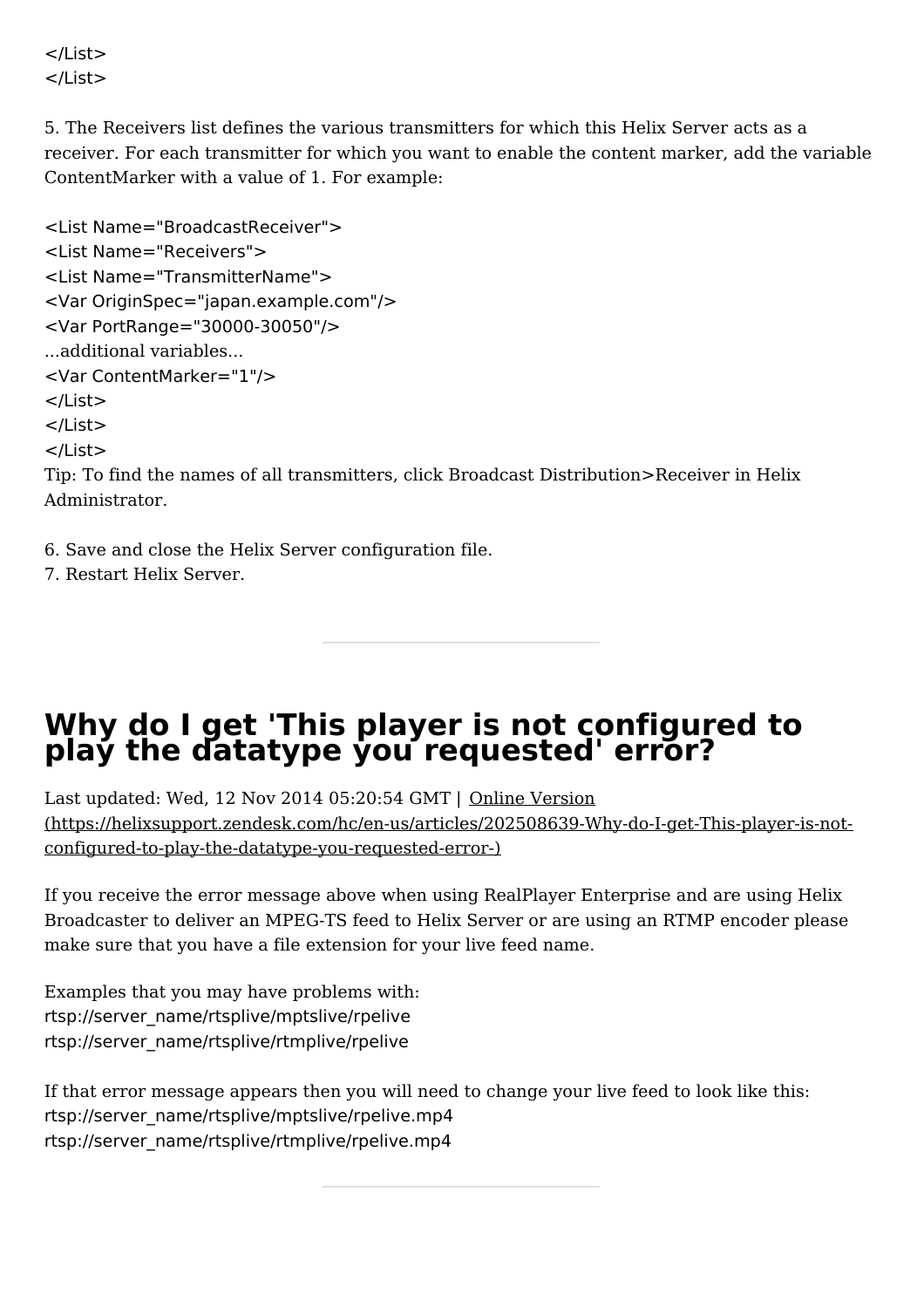## <span id="page-60-0"></span>**Why can't I playback .mp4 content with RealPlayer Enterprise?**

Last updated: Wed, 02 Sep 2015 03:10:58 GMT | Online Version [\(https://helixsupport.zendesk.com/hc/en-us/articles/202507809-Why-can-t-I-playback-mp4](https://helixsupport.zendesk.com/hc/en-us/articles/202507809-Why-can-t-I-playback-mp4-content-with-RealPlayer-Enterprise-) content-with-RealPlayer-Enterprise-)

Not all versions of RealPlayer Enterprise, or Helix Enterprise Player, are licensed to playback media types other than RealMedia.

You can check to see which version of the Enterprise Player you have by going to the 'About' information screen of the player. If your player identifies as 'Universal' in the title, then it is licensed to playback .mp4 media.

## **Documentation**

## <span id="page-60-2"></span><span id="page-60-1"></span>Product Manuals and Release Notes

## <span id="page-60-3"></span>**RealPlayer Enterprise/Helix Enterprise Player Guide and Release Notes**

Last updated: Fri, 28 Aug 2015 22:45:16 GMT | Online Version [\(https://helixsupport.zendesk.com/hc/en-us/articles/203920545-RealPlayer-Enterprise-Helix-](https://helixsupport.zendesk.com/hc/en-us/articles/203920545-RealPlayer-Enterprise-Helix-Enterprise-Player-Guide-and-Release-Notes)Enterprise-Player-Guide-and-Release-Notes) null

## <span id="page-60-4"></span>**Helix Producer Release Notes**

Last updated: Thu, 16 Jul 2015 17:58:10 GMT | Online Version [\(https://helixsupport.zendesk.com/hc/en-us/articles/203920395-Helix-Producer-Release-Notes\)](https://helixsupport.zendesk.com/hc/en-us/articles/203920395-Helix-Producer-Release-Notes) null

## <span id="page-60-5"></span>**Helix Server Release Notes**

Last [updated:](https://helixsupport.zendesk.com/hc/en-us/articles/203920365-Helix-Server-Release-Notes) Fri, 28 Aug 2015 21:31:05 GMT | Online Version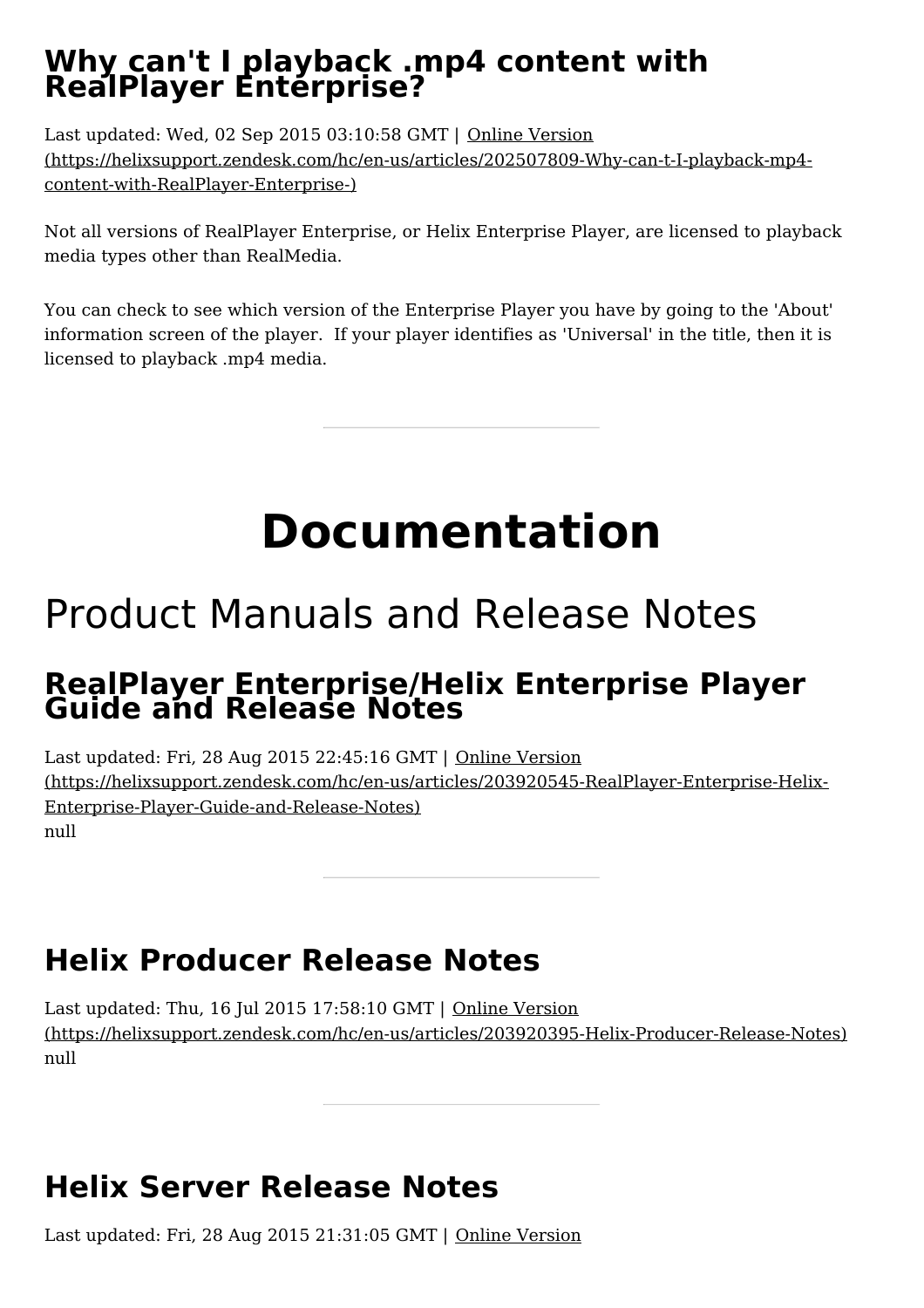(https://helixsupport.zendesk.com/hc/en-us/articles/203920365-Helix-Server-Release-Notes) null

## <span id="page-61-0"></span>**Helix Security Manager Guide and Release Notes**

Last updated: Wed, 26 Aug 2015 16:19:39 GMT | Online Version [\(https://helixsupport.zendesk.com/hc/en-us/articles/203192889-Helix-Security-Manager-Guide](https://helixsupport.zendesk.com/hc/en-us/articles/203192889-Helix-Security-Manager-Guide-and-Release-Notes)and-Release-Notes) null

## <span id="page-61-1"></span>**Helix Producer Documentation**

Last updated: Thu, 16 Jul 2015 17:55:42 GMT | Online Version [\(https://helixsupport.zendesk.com/hc/en-us/articles/203131645-Helix-Producer-Documentation\)](https://helixsupport.zendesk.com/hc/en-us/articles/203131645-Helix-Producer-Documentation)

Documentation is available for Helix Producer products via the Helix Producer 'Help' menu.

## <span id="page-61-2"></span>**Helix Webcaster Quick Start Guide**

Last updated: Wed, 26 Aug 2015 16:19:30 GMT | Online Version [\(https://helixsupport.zendesk.com/hc/en-us/articles/202633539-Helix-Webcaster-Quick-Start-](https://helixsupport.zendesk.com/hc/en-us/articles/202633539-Helix-Webcaster-Quick-Start-Guide) Guide) null

## <span id="page-61-3"></span>**Helix Server Documentation**

Last updated: Tue, 08 Sep 2015 06:13:33 GMT | Online Version [\(https://helixsupport.zendesk.com/hc/en-us/articles/202456819-Helix-Server-Documentation\)](https://helixsupport.zendesk.com/hc/en-us/articles/202456819-Helix-Server-Documentation)

Documentation for Helix Server products is available within the Helix Administrator Tool, 'Help' link at the top of the window, or the 'Help' links within the configuration pages.

You can also access the documentation directly by pulling up the installed HTML pages with your server web browser. The documentation pages are installed locally in your main Helix Server installation directory, then